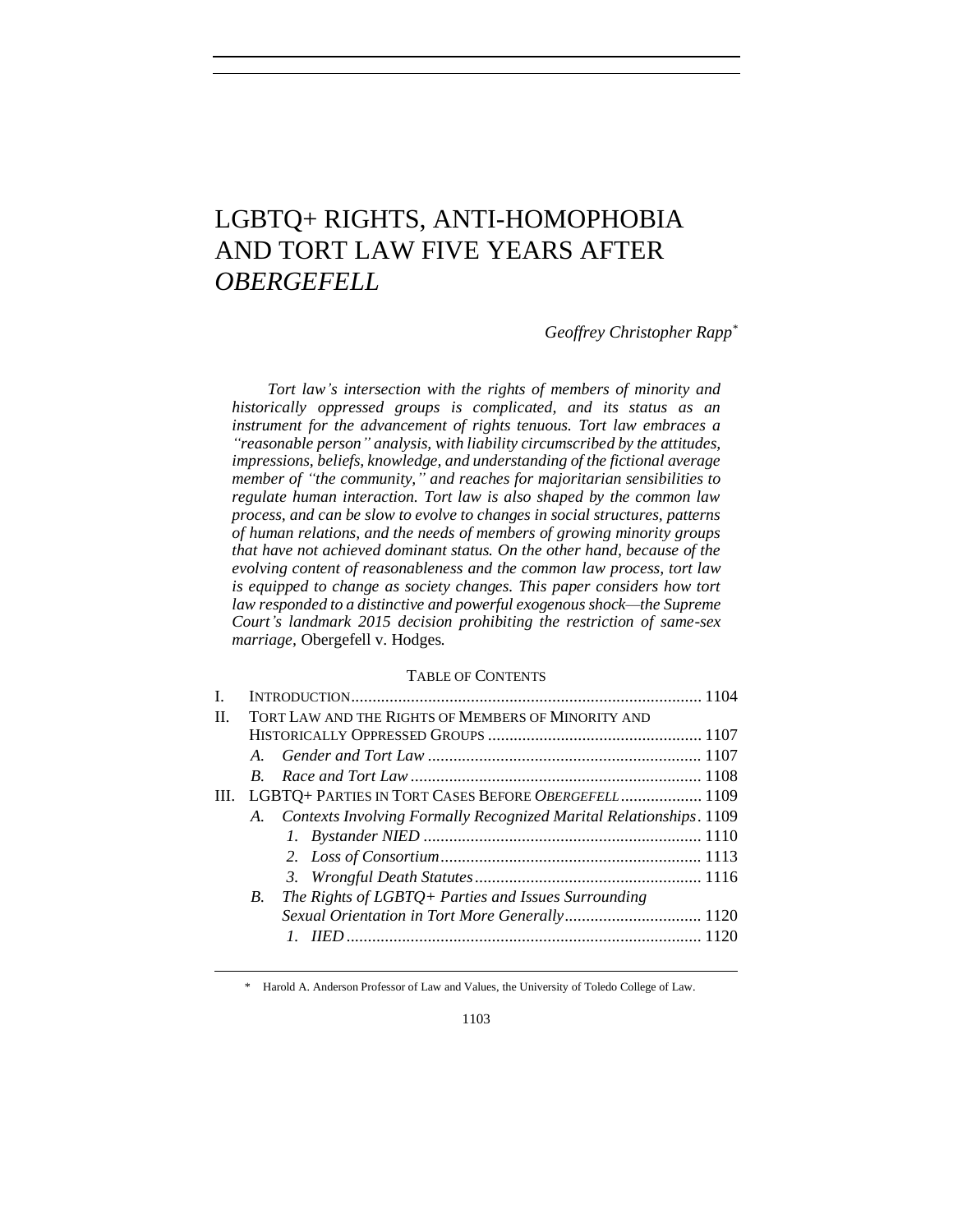| 1104     | UNIVERSITY OF ILLINOIS LAW REVIEW                                        | [Vol. 2022 |
|----------|--------------------------------------------------------------------------|------------|
|          |                                                                          |            |
|          | 3. Public Disclosure of Embarrassing Private Facts 1130                  |            |
| $IV_{-}$ |                                                                          |            |
| V.       |                                                                          |            |
|          | Contexts Involving Formally Recognized Marital Relationships. 1135<br>A. |            |
|          |                                                                          |            |
|          |                                                                          |            |
|          |                                                                          |            |
|          | The Rights of LGBTQ+ Parties and Issues Surrounding Sexual<br>B.         |            |
|          |                                                                          |            |
|          |                                                                          |            |
|          | 2.                                                                       |            |
|          | 3. Public disclosure of embarrassing private facts 1146                  |            |
|          |                                                                          |            |

## I. INTRODUCTION

<span id="page-1-0"></span>Tort law's intersection with the rights of members of minority and historically oppressed groups is complicated, and its status as an instrument for the advancement of rights is tenuous.

Tort law embraces a "reasonable person" analysis throughout its doctrinal structure—in intentional torts like assault<sup>1</sup> and in torts involving dignitary interests,<sup>2</sup> in the central evaluation of fault in negligence law,<sup>3</sup> as well as in torts relating to informational and reputational interests,<sup>4</sup> privacy,<sup>5</sup> and contractual and business relations.<sup>6</sup> Tort liability is circumscribed by the attitudes, impressions, beliefs, knowledge, and understanding of the fictional average member of "the community."<sup>7</sup> In this way, tort law intentionally and consciously disregards the interests of members of minority groups.<sup>8</sup> Its reaches for

<sup>1.</sup> *See* RESTATEMENT (SECOND) OF TORTS § 31 (AM. L. INST. 1965) ("Words do not make the actor liable for assault unless together with other acts or circumstances they put the other in reasonable apprehension of an imminent harmful or offensive contact with his person.").

<sup>2.</sup> *Id.* § 19 ("A bodily contact is offensive if it offends a reasonable sense of personal dignity.").

<sup>3.</sup> RESTATEMENT (THIRD) OF TORTS: PHYSICAL & EMOTIONAL HARM § 7 (AM. L. INST. 2010) ("An actor ordinarily has a duty to exercise reasonable care when the actor's conduct creates a risk of physical harm.").

<sup>4.</sup> *Id.*; *id.* § 563 ("The meaning of a communication is that which the recipient correctly, or mistakenly but reasonably, understands that it was intended to express."); *id.* cmt. c ("The question to be determined is whether the communication is reasonably understood in a defamatory sense by the recipient.").

<sup>5</sup>*. Id.* § 652A ("The right of privacy is invaded by (a) unreasonable intrusion . . . (c) unreasonable publicity given to . . . private life . . . or (d) publicity that unreasonably places the other in a false light . . . .").

<sup>6</sup>*. Id.* § 766 cmt. b ("[T]here is a general duty not to interfere intentionally with another's reasonable business expectancies of trade with third persons, whether or not they are secured by contract . . . .").

<sup>7.</sup> "Reasonableness" is presumed to equate to "conformity with statistically prevalent norms of conduct." Heidi M. Hurd & Michael S. Moore, *Negligence in the Air*, 3 THEORETICAL INQUIRIES L. 333, 377 (2002).

<sup>8.</sup> *See* Paul T. Hayden, *Religiously Motivated "Outrageous" Conduct: Intentional Infliction of Emotional Distress as a Weapon Against "Other People's Faiths*,*"* 34 WM. & MARY L. REV. 579, 586 (1993) (Tort law "may allow majoritarianism to ride roughshod over unpopular or minority rights and beliefs, the protection of which is an important societal value . . . .").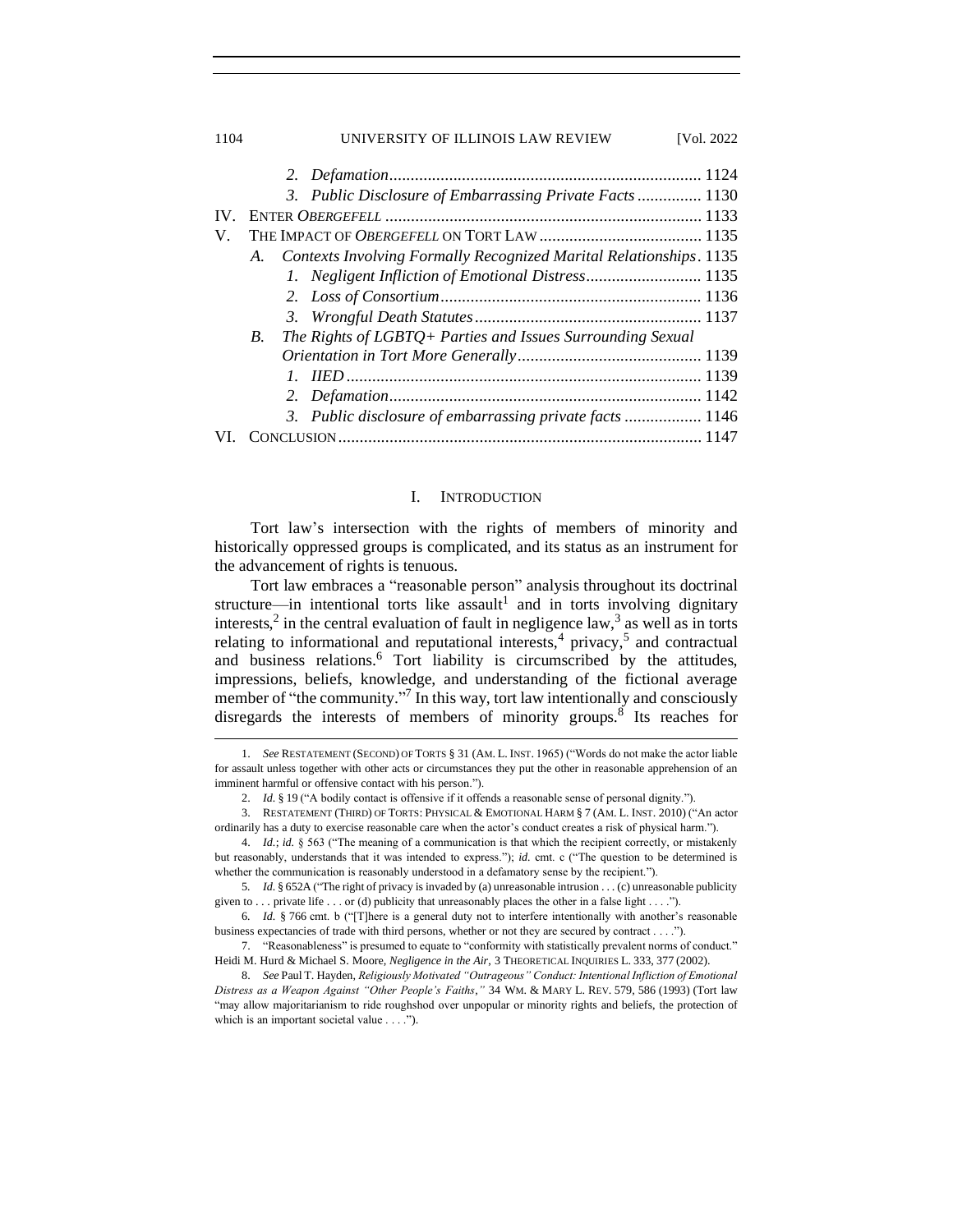majoritarian sensibilities<sup>9</sup> to regulate human interaction and neglects the particular interests and history of subjugation of minority group members.<sup>10</sup>

Tort law is also shaped by the common law process, with successive state court decisions establishing the boundaries of causes of action and the rights of parties to seek monetary relief for actionable invasions of their interests.<sup>11</sup> As a result, it can be slow to evolve to changes in social structures, patterns of human relations, and the needs of members of growing minority groups that have not achieved dominant status.<sup>12</sup> The pace of common law change may seem glacial, and may have grown even more sluggish in the last few decades due to a reduction in the number of civil tort trials, an increasingly conservative judiciary, heavy caseloads for state supreme courts, and judicial exhaustion arising from significant tort reforms in the post-World War II era.<sup>13</sup>

On the other hand, because of the evolving content of reasonableness and the common law process, tort law is equipped to change as society changes. When norms of interaction have changed and patterns of behavior evolve, tort law can grow and shift to recognize new rights.<sup>14</sup> As Paul Hayden writes, "no area of law is as flexible and responsive to changing social mores as is torts." 15 Tort law is also distinctive in that the elements of many torts are open-ended, making use of "deliberately flexible words," <sup>16</sup> the boundaries of tort claims "flexible," their "contours . . . often are filled in by juries rather than by legal elites."<sup>17</sup>

This paper considers how tort law responded to a distinctive and powerful exogenous shock—the Supreme Court's landmark 2015 decision prohibiting the restriction of same-sex marriage, *Obergefell v. Hodges*. <sup>18</sup> The expansion of rights for  $LGBTQ+^{19}$  Americans is clearly the transcendent civil rights victory of my generation.<sup>20</sup> *Obergefell* represented a perhaps unexpected and dramatic

<sup>9.</sup> David A. Anderson, *First Amendment Limitations on Tort La*w, 69 BROOK. L. REV. 755, 765 (2004).

<sup>10.</sup> Katrina Fischer Kuh, *The Legitimacy of Judicial Climate Engagement,* 46 ECOLOGY L.Q. 731, 745–46 n.64 (2019).

<sup>11.</sup> ANITA BERNSTEIN, THE COMMON LAW INSIDE THE FEMALE BODY 16 (2019) ("Torts has hewed more than any other field in the American law curriculum to what judges fashion.").

<sup>12.</sup> Ann Bartow, *The Female Legal Realist Inside the Common Law*, 61 B.C. L. REV. ELEC. SUPP. I.-82, I.-82–83 (explaining that the common law process can produce a "slow slog" towards justice for traditionally oppressed groups).

<sup>13.</sup> Kyle Graham, *The Diffusion of Doctrinal Innovations in Torts Law*, 99 MARQ. L. REV. 75, 130–48 (2015) (discussing possible explanations for a perceived decline in tort law innovations in recent decades).

<sup>14.</sup> Hayden, *supra* note 8, at 602.

<sup>15.</sup> *Id.* at 584.

<sup>16</sup>*. Id.* at 585. 17*. Id.* at 580.

<sup>18.</sup> 576 U.S. 644, 681 (2015).

<sup>19.</sup> This Article uses the modern preferred terminology to discuss LGBTQ+ individuals. Many of the cases discussed, however, along with secondary sources commenting on those cases, use more dated phrasing, including terms such as "homosexual" and "homosexuality."

<sup>20.</sup> The other development of the past quarter-century of note is the widespread recognition of implicit bias and institutional racism, triggered in no small part by the Black Live Matter movement. Arguably, though, credit for that belongs to the Millennial and Z generations. *See* Garrett Chase, *The Early History of the Black Lives Matter Movement, and the Implications Thereof*, 18 NEV. L.J. 1091, 1095–96 (discussing the role of Alicia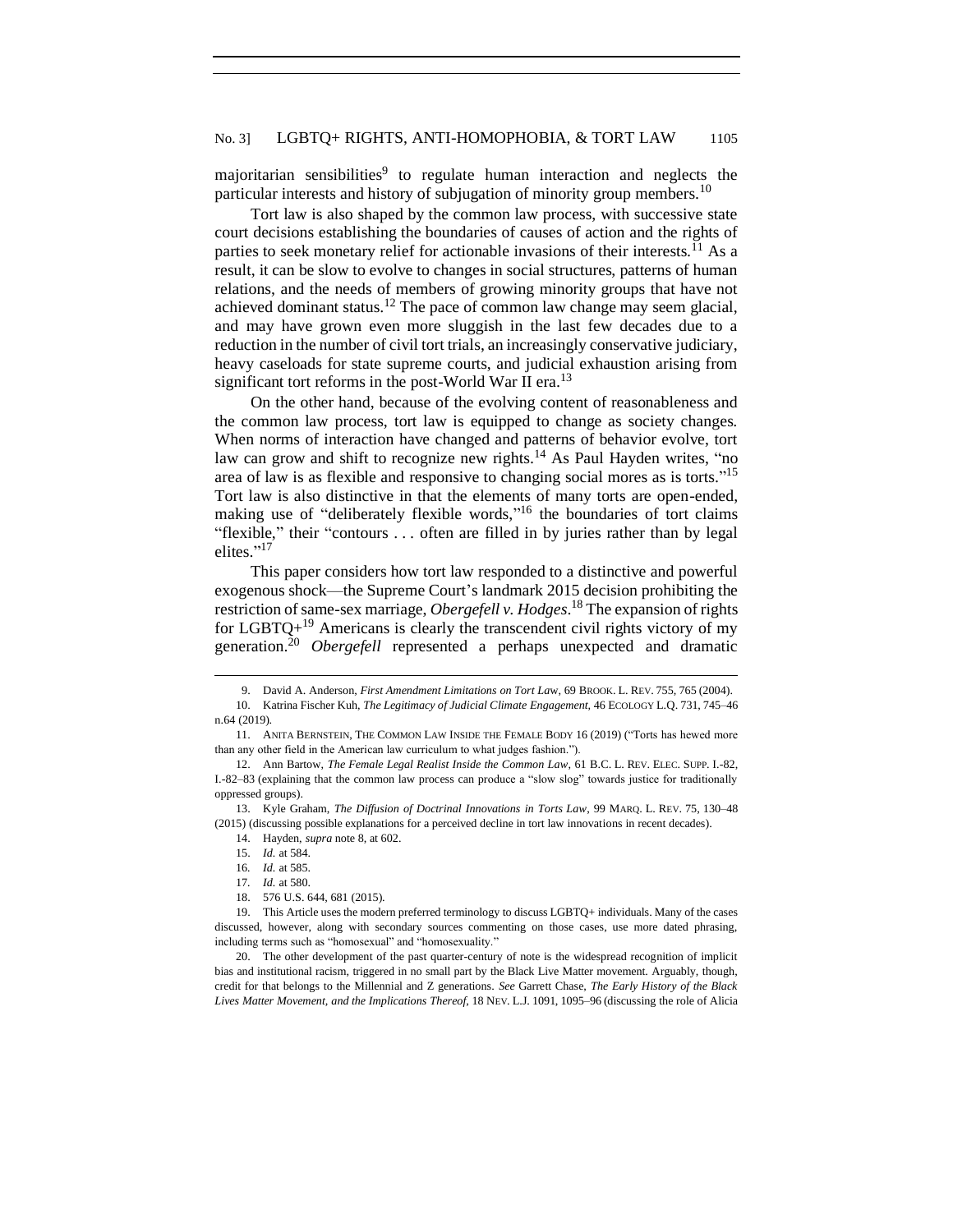rejection of the rights of states to define marriage according to majoritarian standards of "normal" behavior, placing importance instead on the liberty interests of citizens to choose who they love and who they marry.<sup>21</sup> Because it came from the nation's top court but had immediate impact on the laws of the fifty states, the case required abrupt change rather than change through the slower process of common law decision-making.<sup>22</sup>

I evaluate here how tort law has responded to this seismic shift. First, I explore whether tort decisions have faithfully implemented the antidiscrimination mandate in *Obergefell* to embrace the rights of plaintiffs where legally defined marital relationships directly affect the substance of tort law.<sup>23</sup> In areas such as the proper parties for bystander negligent infliction of emotional distress ("NIED"), wrongful death claims, and loss-of-consortium damages, tort jurisprudence has quickly and faithfully responded to *Obergefell's* call, even if courts have been, at times, not imaginative or adaptable enough to address some of the persistent inequities resulting from states' now-defunct bans on same-sex marriage.<sup>24</sup>

Second, I explore whether the exogenous shock of the Court's opinion has affected the less clearly defined rules of tort law to place greater emphasis on the rights of sexual minorities and on the experience of LGBTQ+ Americans by moving away from implicit or explicit homophobia and instead embracing antihomophobic and anti-transphobic agenda inspired by *Obergefell*. <sup>25</sup> In thinking through these less certain and nonobvious implications, tort law might be affected not just by the formalities of the Supreme Court's decision but also, potentially, by the manner in which the Court articulated its decision.<sup>26</sup> There, we may find that tort law's internal mechanisms for change have proven less adaptable.<sup>27</sup>

While focusing on the experience of LGBTQ+ parties in tort law in the five years following *Obergefell*, the paper's aims are broader—to illuminate the grace and imperfection of the tort system to adapt to sweeping forces of social change. Its lessons can apply with potential equal force to the rights of members of other minority and historically oppressed groups facing obstacles erected by centuries of jurisprudence defined by majoritarian principles.

- 23. *See* discussion *infra* Part V.
- 24. *See* discussion *infra* Section V.A.
- 25. *See* discussion *infra* Section V.B.

26. In earlier work, my co-author and I have found no evidence to support the idea that the Supreme Court's articulated reasons for its decision affect the likelihood of a public backlash against Same-Sex Marriage. Even if the Court's reasoning fails to affect the likelihood of a public backlash, it might still impact particular institutions and prompt a reevaluation of rules affecting the rights of parties. *See* Courtney Megan Cahill & Geoffrey Christopher Rapp, *Does the Public Care How the Supreme Court Reasons? Empirical Evidence from a National Experiment and Normative Concerns in the Case of Same-Sex Marriage*, 93 N.C. L. REV. 303, 308– 11, 329 (2015).

Garza, born 1981, and Patrice Cullors, born 1983, in starting "what would eventually grow into the BLM movement" in 2013).

<sup>21.</sup> *See Obergefell*, 576 U.S. 644.

<sup>22.</sup> *See id.*; *see also* discussion *infra* Part V.

<sup>27.</sup> *See* discussion *infra* Part V.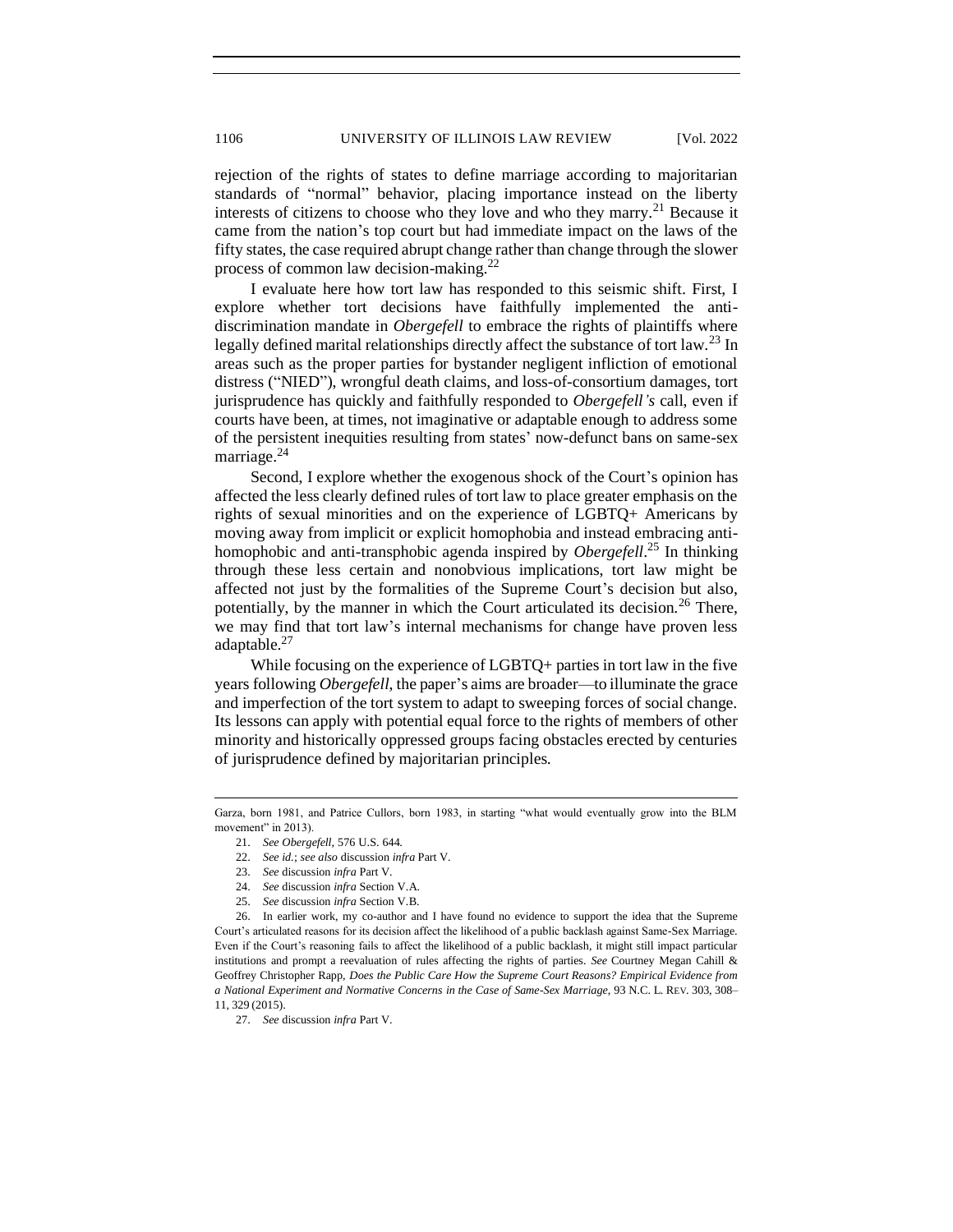# <span id="page-4-0"></span>II. TORT LAW AND THE RIGHTS OF MEMBERS OF MINORITY AND HISTORICALLY OPPRESSED GROUPS

Tort law is crafted principally through common law decision-making, which could be described as "the legal rights, duties, powers, prohibitions, and remedies derived exclusively from published caselaw."<sup>28</sup> The common law process involves "incremental, case-specific" adjudication.<sup>29</sup> Common law "resolves issues at the most granular level based on fact-specific cases and controversies." 30

Applying principles of stare decisis, judges analogize from one case to the next.<sup>31</sup> This results in "innovations" that are "rare," and the law "chang[ing] incrementally."<sup>32</sup>

As a result of the slow, incremental, and conservative nature of tort law, it is widely recognized that the field has proven a relatively ineffective instrument for social change and advancing justice for historically oppressed and minority groups. $33$ 

#### *A. Gender and Tort Law*

<span id="page-4-1"></span>Sometimes, tort law fails to advance the interest of minority and oppressed groups through neglect, benign or otherwise.<sup>34</sup> Such has often been the case with tort law's treatment of women.<sup>35</sup> In both the law of torts and in tort scholarship, "gender and women have often been notable…by their absence in analysis and their invisibility in reporting."36

Less than a century ago, tort law was expressly inequitable in its treatment of men and women.<sup>37</sup> For example, prior to the middle of the twentieth-century many states adhered to the common law rule that a husband could sue for injuries to his wife, but that "the wife had no action for loss of her husband's society and services." <sup>38</sup> The first torts' *Restatement* produced by the American Law Institute, as late as 1938 updates, reflected this position: "The wife is not, nor has she ever

356 (2014).

<sup>28.</sup> J. Lyn Entrikin, *The Death of Common Law*, 42 HARV. J.L. & PUB. POL'Y 351, 363, 452 (2019).

<sup>29</sup>*. Id.* at 356.

<sup>30</sup>*. Id.*

<sup>31</sup>*. Id.* at 434–45. Writing about another field dominated by an albeit unusual area of common law decision-making, antitrust, Rebecca Haw writes that

Because stare decisis discourages comprehensive revisions to existing rules, incremental change is the common law's favored mode of rule adjustment. The common law's commitment to incremental change reflects a belief that although legal change is valuable, its optimal process is slow and decentralized; major doctrinal shifts are possible, but they happen slowly and must be achieved through collective judicial action. Rebecca Haw, *Delay and its Benefits for Judicial Rulemaking Under Scientific Uncertainty*, 55 B.C. L. REV. 331,

<sup>32.</sup> Entrikin, *supra* note 28, at 434.

<sup>33.</sup> *See* Margo Schlanger, *Injured Women Before Common Law Courts, 1860-1930*, 21 HARV. WOMEN'S L.J. 79, 80–82 (1998).

<sup>34.</sup> *See id.*

<sup>35.</sup> *See id.*

<sup>36.</sup> *Id.*

<sup>37.</sup> *See id.* at 101.

<sup>38.</sup> RESTATEMENT (SECOND) OF TORTS § 693 cmt. d (AM. L. INST. 1977).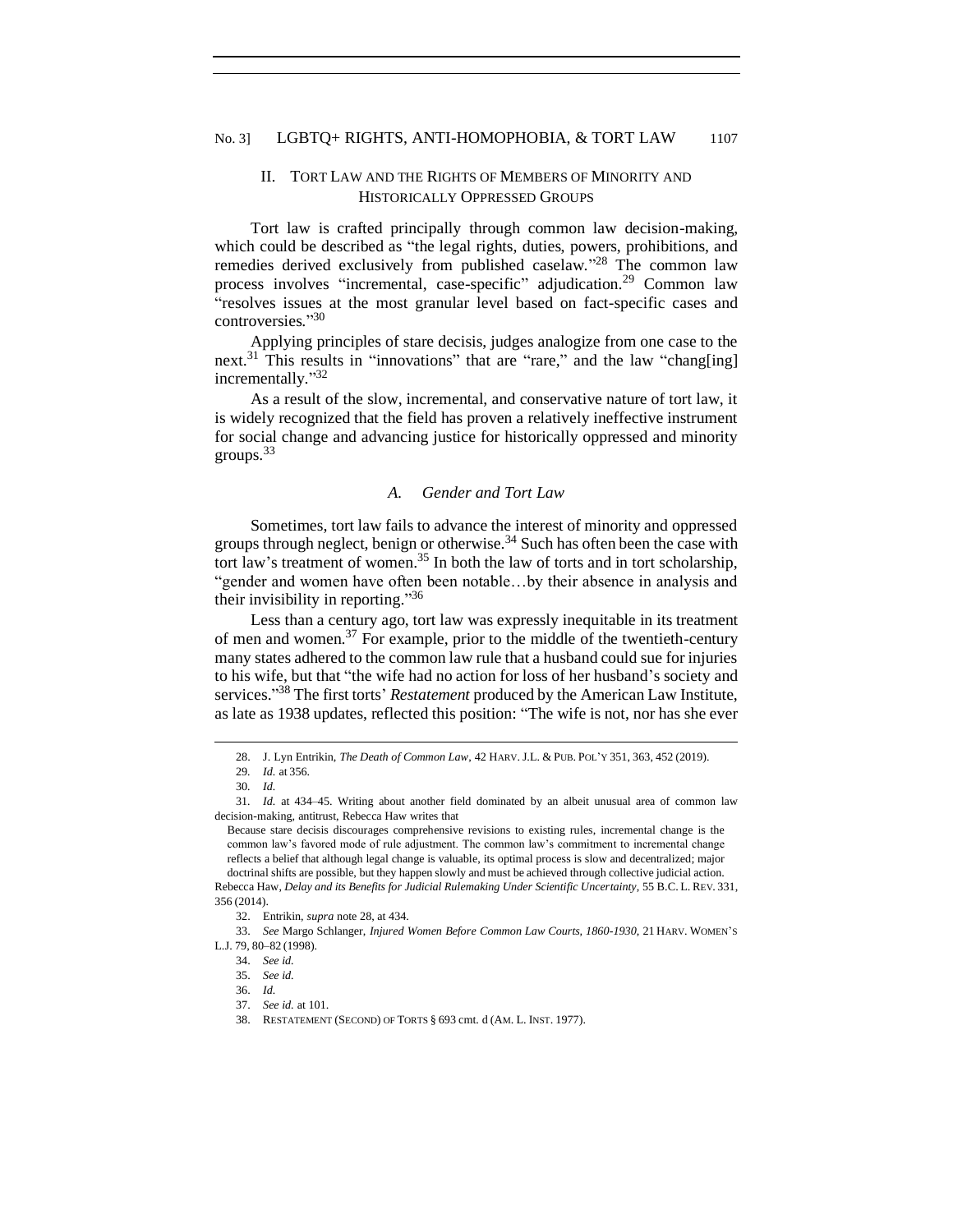been, entitled to the services of her husband."<sup>39</sup> Another example can be found in the generally now disestablished "heart balm" torts, such as criminal conversation, which allowed a husband to sue a person who had sexual intercourse with his wife but created no such parallel action for a wife.<sup>40</sup>

Courts' treatment of women in tort cases did evolve—albeit slowly.<sup>41</sup> History suggests that as the treatment of female parties in early cases involving automobiles, trains and streetcars evolved, tort cases did not use "exclusionary rhetoric" and indeed engaged in "a good deal of careful line-drawing relating to women's reasonable needs," which produced "quite a lot of law favorable to the actual women claimants."<sup>42</sup> Evolving tort cases "rarely stigmatized or excluded women[,]" and the "exclusion of women" was "perhaps . . . less . . . than has been assumed."<sup>43</sup>

At the same time, tort law continues to fail to recognize injuries, such as those stemming from sexual harassment, which disproportionally affect women.<sup>44</sup> Tort law devalues emotional injury and relationship harm, embracing a hierarchical approach to injury which has prioritized the protection of interests (physical security and property) which has "tend[ed] to have a disproportionately negative impact on women," whose injuries are more likely to be "classified . . . as lower-ranked emotional or relational harms." 45

## *B. Race and Tort Law*

<span id="page-5-0"></span>Tort law is sometimes thought of as "race neutral"—"treating everyone equally, and therefore" making race "irrelevant in the tort system in the United States."<sup>46</sup> Once slavery ended, it is thought, tort law, as "the law of injury ... [involved] principles applied generally to all."<sup>47</sup>

Scholars have demonstrated that this "unexamined assumption<sup>[]"</sup> is wrong—even if tort doctrine seems to have evolved towards racial equity or at least neutrality,<sup>48</sup> the "decentralized, informal practices engaged in by individual

<sup>39.</sup> RESTATEMENT (FIRST) OF TORTS § 695 cmt. a (AM. L. INST. 1938).

<sup>40.</sup> *See id.* § 685 ("One who, without the husband's consent, has sexual intercourse with a married woman is liable to the husband for the harm thereby caused to any of his legally protected marital interests.").

<sup>41.</sup> *See* Schlanger, *supra* note 33, at 140; *see also* Victor E. Schwartz, Mark A. Behrens & Mark D. Taylor, 28 LOY. U. CHI. L.J. 745, 747 (1997).

<sup>42.</sup> Schlanger, *supra* note 33, at 140.

<sup>43</sup>*. Id.*

<sup>44.</sup> Marsha Chamallas, *The Architecture of Bias: Deep Structures in Tort Law*, 146 U. PENN. L. REV. 463, 515 (1998).

<sup>45</sup>*. Id.* at 510.

<sup>46.</sup> Jennifer B. Wriggins, *Torts, Race, and the Value of Injury, 1900-1949*, 49 HOW. L.J. 99, 100 (2005).

<sup>47.</sup> Jennifer B. Wriggins, *Constitution Day Lecture: Constitutional Law and Tort Law: Injury, Race, Gender and Equal Protection*, 63 MAINE L. REV. 263, 268 (2010).

<sup>48.</sup> Wriggins, *supra* note 46, at 100. Race "should play no part in the resolution of an ordinary tort case. . . . Nevertheless, judges and attorneys involved in the litigation of tort claims realize that race does matter." Frank M. McCellan, *The Dark Side of Tort Reform: Searching for Racial Justice*, 48 RUTGERS L. REV. 761, 761 (1996)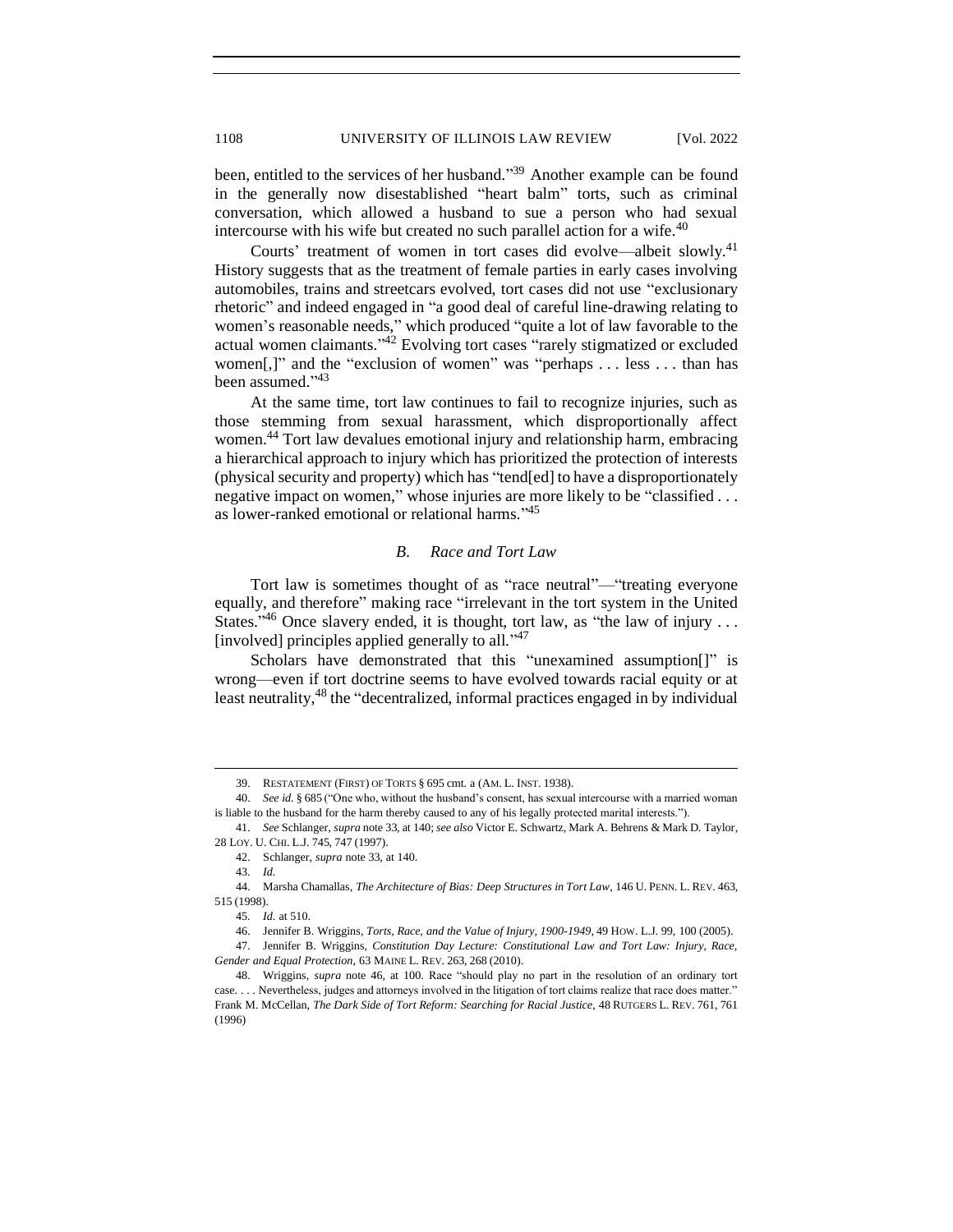actors within the legal system . . . have resulted in a discriminatory structure and discriminatory outcomes when aggregated."<sup>49</sup>

Throughout the early twentieth-century, awards to Black plaintiffs were significantly lower than to white ones in a host of tort cases, with the tort system both "reflect[ing] and reinforc[ing] racial inequality."<sup>50</sup> These discrepancies appear to have persisted even into the  $1990s$ <sup>51</sup>

The tort system may be fairly criticized for its failure to treat parties from underrepresented minority groups with full equality.<sup>52</sup> In its doctrinal structure, however, tort law has created some avenues for the advancement of racial justice.<sup>53</sup> The dignitary torts, such as intentional infliction of emotional distress ("IIED"), have potential to "redress racism and ethnoviolence because prejudice is, fundamentally an assault on dignity." <sup>54</sup> During the Civil Rights era, IIED "became prominent as a strategy for plaintiffs of color to seek compensation for racial harassment or violence," and during the 1970s and 1980s there were "several successful [IIED] recoveries for victims of racist incidents." 55

## <span id="page-6-0"></span>III. LGBTQ+ PARTIES IN TORT CASES BEFORE *OBERGEFELL*

#### *A. Contexts Involving Formally Recognized Marital Relationships*

<span id="page-6-1"></span>The first and "obvious place" <sup>56</sup> in which *Obergefell* may have had an impact on the rights of LGBTQ+ parties in torts case relates to aspects of tort law in which marital status was a formal component of a test or a requirement to bring a tort claim. Three such areas come to mind. Even as same-sex couples achieved "some success in other areas of the law," tort law "continue[d] to proclaim, by a 'clanging silence,' the 'erasure of their existence."<sup>57</sup>

The first two areas in which LGBTQ+ plaintiffs faced challenges in tort law before *Obergefell* involved the common law of bystander NIED and loss-ofconsortium damages.<sup>58</sup> The third involves wrongful death statutes—a legislatively-created vehicle used by surviving family members to recover for the tortious death of their loved ones.<sup>59</sup> John Culhane identified these as three aspects of tort law "deal[ing] specifically with injuries to relationships."<sup>60</sup>

52. *See id.*

<sup>49.</sup> Wriggins, *supra* note 46, at 100.

<sup>50</sup>*. Id.* at 137.

<sup>51.</sup> *See* Jonathan Cardi, Valerie P. Hans & Gregory Parks, *Do Black Injuries Matter?: Implicit Bias and Jury Decision Making in Tort Cases*, 93 S. CAL. L. REV. 507, 510 (2020).

<sup>53.</sup> *See* Hafsa S. Mansoor, Comment, *Modern Racism but Old-Fashioned IIED: How Incongruous Injury Standards Deny Thick Skin Plaintiffs Redress for Racism and Ethnoviolence*, 50 SETON HALL L. REV. 881, 883 (2020).

<sup>54.</sup> *Id.* at 886.

<sup>55</sup>*. Id.* at 887.

<sup>56.</sup> Courtney G. Joslin & Lawrence C. Levine, *The Restatement of Gay(?)*, 79 BROOK. L. REV. 621, 649 (2014).

<sup>57.</sup> John G. Culhane, *A "Clanging Silence": Same-Sex Couples and Tort Law*, 89 KY. L.J. 911, 914 (2000). 58. *Id.* at 974.

<sup>59.</sup> *Id.* at 971.

<sup>60</sup>*. Id.* at 942.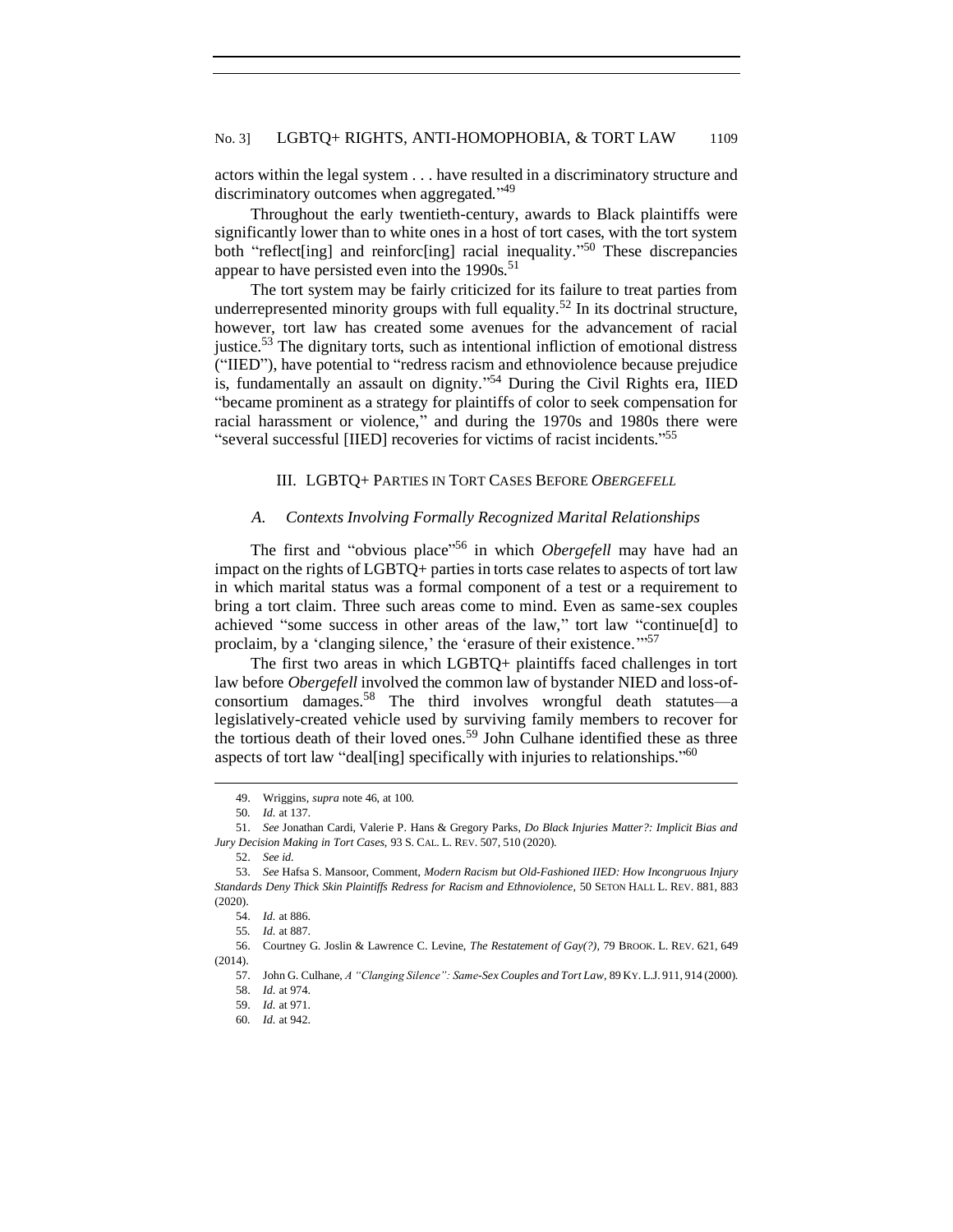#### <span id="page-7-0"></span>*1. Bystander NIED*

Tort law evolved in the twentieth-century to recognize the right of parties suffering emotional harm<sup>61</sup> resulting from negligence to recover,<sup>62</sup> even in the absence of physical "impact."<sup>63</sup> Plaintiffs nearly-missed could bring "direct" NIED actions,<sup>64</sup> the far more widely accepted version of NIED.<sup>65</sup> More controversially in the courts, in some states bystanders who witnessed grave harm to a close family member acquired the ability<sup>66</sup> to bring "indirect" NIED actions as well. The bystander NIED action originated in a California case, *Dillon v. Legg*<sup> $67$ </sup> and its contours and tortured doctrinal history have been discussed extensively by other scholars.<sup>68</sup>

Where recognized, bystander NIED requires a close family relationship<sup>69</sup>, often limited to the nuclear family (parent-child, spousal or sibling).<sup>70</sup> While some courts leave to open to a jury to consider whether other close family relationships than these classic two forms might be a basis for a bystander claim,<sup>71</sup> the general approach prior to *Obergefell* involved rejecting unmarried cohabitants—including LGBTQ+ plaintiffs witnessing harm to their life partners—as eligible plaintiffs.<sup>72</sup>

65. *Id.* at 1096.

66. RESTATEMENT (THIRD) OF TORTS: LIABILITY FOR PHYSICAL & EMOTIONAL HARM § 48 (AM. L. INST. 2012).

67. 441 P.2d 912, 914 (Cal. 1968).

68*. See generally* Virginia E. Nolan & Edmund Ursin, *Negligent Infliction of Emotional Distress: Coherence Emerging from Chaos*, 33 HASTINGS L.J. 583 (1982); Elizabeth Handsley, *Mental Injury Occasioned by Harm to Another: A Feminist Critique*, 14 MINN. J.L. & INEQ. 391 (1996); Kathleen K. Andrews, *The Next*  Best Thing to Being There?: Foreseeability of Media-Assisted Bystanders, 17 Sw. U. L. REV. 65 (1987); John L. Diamond, Dillon v. Legg *Revisited: Toward a Unified Theory of Compensating Bystanders and Relatives for Intangible Injuries*, 35 HASTINGS L.J. 477 (1984); Robert Rhee, *A Principled Solution for Negligent Infliction of Emotional Distress Claims*, 36 ARIZ. ST. L.J. 805 (2004).

69. RESTATEMENT (THIRD) OF TORTS: LIABILITY FOR PHYSICAL & EMOTIONAL HARM § 48 cmt. f (AM. L. INST. 2012).

70. Dale Joseph Gilsinger, *Relationship Between Victim and Plaintiff-Witness as Affecting Right to Recover Under State Law*, 98 A.L. R. 5th 609, §2 (originally published in 2002) ("[P]laintiff-victim relationship is seldom questioned" in cases of immediate family, such as "spouse, child, parent of sibling.").

71. Kircher, *supra* note 62, at 827–28; *see, e.g.*, Dunphy v. Gregor, 136 N.J. 99, 115 (1994).

72. A leading example was the California Supreme Court's decision in *Elden v. Sheldon* in 1988. 758 P.2d 582, 582 (Cal. 1988). Richard Elden and Linda Eberling were involved in an unmarried "cohabitant relationship allegedly akin to a marital relationship." *Id.* The court sought to clear up uncertainty on the extent to which parties other than spouses and parents/children could bring NIED claims. *See id.* at 586. The court identified policy considerations, rather than foreseeability, as the reason to limit recovery for unmarried cohabitants for bystander NIED. *Id.* The court identified two policy reasons. First, because of the state's "strong interest in the marriage relationship," granting unmarried cohabitants the same rights would inhibit that interest. *Id.* at 586. Second, courts would be compelled to inquire into the level of emotional attachment in a relationship, raising ostensibly difficult

<sup>61.</sup> *See* RESTATEMENT (THIRD) OF TORTS: LIABILITY FOR PHYSICAL &EMOTIONAL HARM § 45 cmt. a (AM. L. INST. 2012).

<sup>62.</sup> John J. Kircher, *The Four Faces of Tort Law: Liability for Emotional Harm*, 90 MARQ. L. REV. 789, 806 (2007).

<sup>63.</sup> David Sampedro, *When Living as Husband and Wife Isn't Enough: Reevaluating* Dillon's *Close Relationship Test in Light of* Dunphy v. Gregor, 25 STETSON L. REV. 1085, 1095 (1996); RESTATEMENT (THIRD) OF TORTS: LIABILITY FOR PHYSICAL & EMOTIONAL HARM § 47 (AM. L. INST. 2012).

<sup>64</sup>*.* Sampedro, *supra* note 63, at 1097.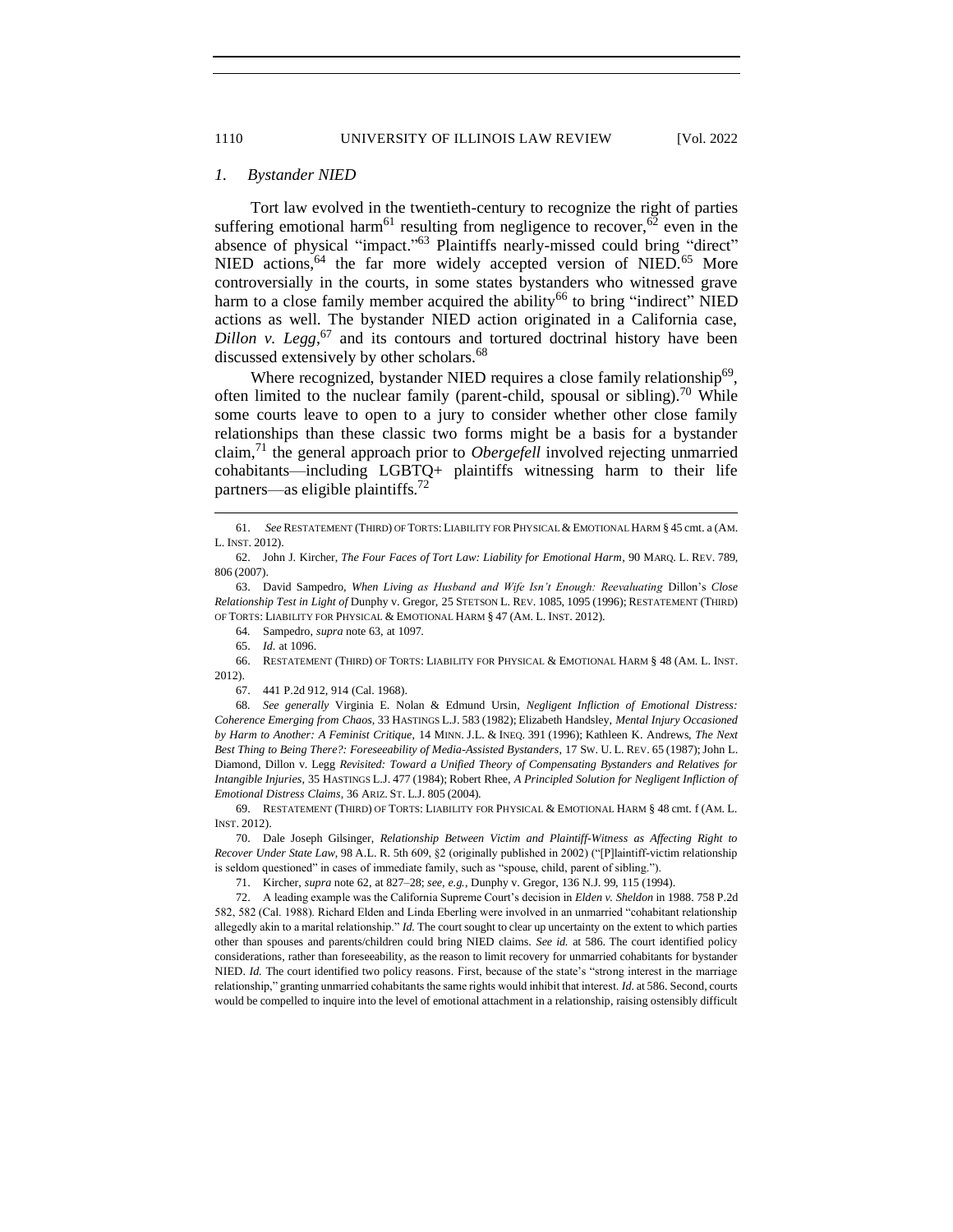### No. 3] LGBTQ+ RIGHTS, ANTI-HOMOPHOBIA, & TORT LAW 1111

The rule has been described as serving a "pragmatic recognition that a line must be drawn and that witnessing physical injury to a close family member will, in general, cause a more serious shock than if the injured party is not related."<sup>73</sup> The drawing of this line prior to *Obergefell* in a way that denied same-sex partners bystander NIED standing was thus defended as a sort of collateral damage associated with pragmatic line-drawing.<sup>74</sup> No serious argument was offered that emotional distress of a same-sex partner witnessing the death of a loved one would not foreseeably cause emotional distress;  $75$  nor would it be tenable to take the position that same-sex partners in relationships not legallyrecognized as marriages could not be distinguished from strangers.<sup>76</sup> Same-sex partners witnessing the death of loved ones simply had to be excluded, or else the law's line drawing would sweep in too many nonmarital opposite sex relationships, including those engaged to be married, that, as a matter of practical line-drawing, had generally been excluded from the scope of bystander NIED.<sup>77</sup>

One of the most striking examples of a case denying a same-sex partner the chance to pursue an NIED claim was *Coon v. Joseph*, a 1987 California appellate court case<sup>78</sup> resolved before the California Supreme Court's 1988 decision in *Elden* clarified that NIED would not be available for unmarried couples (samesex or opposite-sex).<sup>79</sup> Gary Coon witnessed an assault on his "intimate male friend,"<sup>80</sup> "Ervin," with whom he shared an "intimate, stable, and 'emotionally significant' relationship as 'exclusive life partners."<sup>81</sup> John Culhane describes the court's description of the relationship as characterized by "sketchiness,"82 making it difficult to tell whether the relationship was akin to that of spouses,  $83$ but that is at least one plausible interpretation of the case.

73*.* RESTATEMENT (THIRD) OF TORTS: LIABILITY FOR PHYSICAL & EMOTIONAL HARM § 48 cmt. f (AM. L. INST. 2012).

81*. Id.*

problems of proof. *Id.* at 587. Tying recovery to whether parties maintained an exclusive sexual fidelity would require courts to inquire into matters of private concern and trying to identify appropriately close relationships without the formality of marital status could lead to indefinite and unpredictable results, interfering with "consistent application from case to case." *Id. Elden* was overruled by statute extending the right to bring bystander actions to parties in civil unions. *See* RESTATEMENT (THIRD) OF TORTS: LIABILITY FOR PHYSICAL & EMOTIONAL HARM § 48 rptr. note to cmt. f (AM. L. INST. 2012) ("T]he California legislature overruled a case, Elden…, that held that one partner in an unmarried cohabiting relationship that was stable, significant, and 'parallel to a marital relationship' could not recover as a bystander for emotional harm.").

<sup>74.</sup> *See, e.g.*, *Elden*, 758 P.2d at 587.

<sup>75.</sup> *Id.* at 586 ("It may well be also that the number of [couples who live together without formal marriage] has increased to the point that emotional trauma suffered by a partner in such an arrangement from injury to his companion cannot be characterized as 'unexpected or remote.'").

<sup>76.</sup> *See id.* ("[T]he state has a strong interest in the marriage relationship; to the extent unmarried cohabitants are granted the same rights as married persons, the state's interest in promoting marriage is inhibited.")

<sup>77.</sup> *See, e.g.*, Biercevicz v. Liberty Mutual Ins. Co., 865 A.2d 1267, 1272 (Conn. Super. Ct. 2004).

<sup>78.</sup> 192 Cal.App.3d 1269, 1271–72 (Cal. Ct. App. 1987).

<sup>79.</sup> Culhane, *supra* note 57, at 963.

<sup>80.</sup> *Coon*, 192 Cal. App. 3d at 1272.

<sup>82.</sup> Culhane, *supra* note 57, at 964.

<sup>83.</sup> Culhane also notes that the court declined to provide "Elden's" full name, resulting in "'de-sexing' of the couple." *Id.* at 965.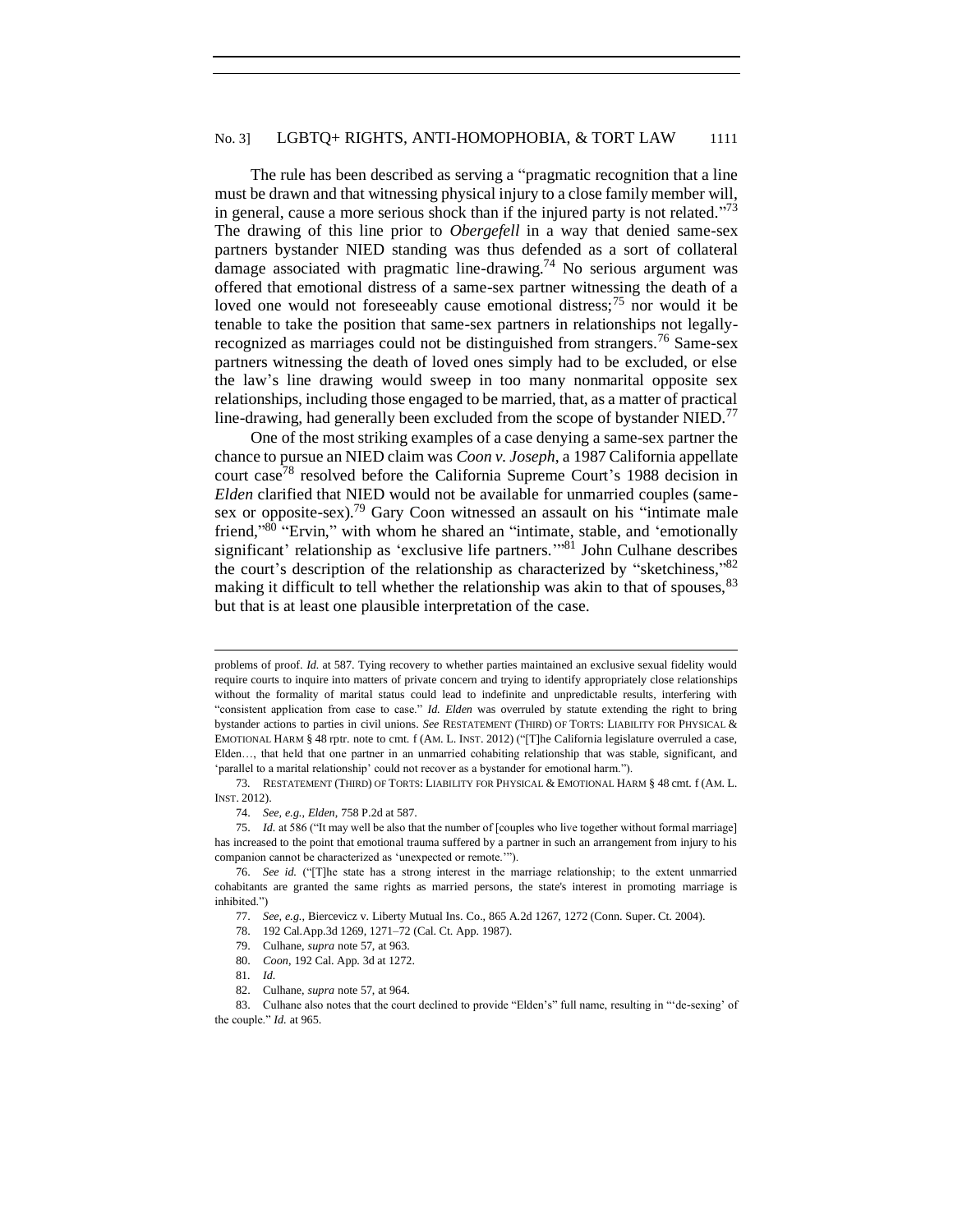A city bus driver, in view of Coon, struck Ervin in the face, causing Coon, who witnessed the homophobic assault, mental and emotional distress.<sup>84</sup>

The court denied the plaintiff's NIED claim, writing that the "inclusion of an intimate homosexual relationship within the 'close relationship' standard would render ambivalent and weaken the necessary limits on a tortfeasor's liability" for NIED. $85$  No argument could be made for a "'de facto' marital relationship" because the plaintiff and his partner "are both males and the Legislature has made a determination that a legal marriage is between a man and a woman." 86

The position that a partner in a same-sex relationship could not bring a NIED claim was awkwardly embraced (or at least accepted) even by the authors of the *Restatement (Third) of Torts* in the last decade.<sup>87</sup> As Courtney Joslin and Lawrence Levine note, "[o]ne of the very few places that the *Restatement (Third) of Torts* expressly mentions LGBT issues is with regard to recovery for bystander emotional distress."<sup>88</sup> The *Restatement* limits bystander-standing to witnesses who are "close family" of the injured or killed.<sup>89</sup>

Because "same-sex . . . partners" were "considered legal strangers, not 'family members'" in most states during the drafting phase of the *Restatement (Third)*, as was the case historically, LGBTQ+ plaintiffs found themselves "unable to recover for this tort." <sup>90</sup> The *Restatement* takes note that "[s]ometimes people live functionally in a nuclear family without formal legal family ties" and urged courts to "take into account changing practices and social norms and employ a functional approach to determine what constitutes a family."<sup>91</sup> Reading this passage post-*Obergefell,* it is striking that the authors of the *Restatement*  failed to expressly mention LGTBT+ spouses whose marriages were legal where executed but not recognized in the state of domicile (or one party's death).<sup>92</sup> By contrast, the Comments expressly mention grandparents who may function in a parental role;<sup>93</sup> it seems as if the authors were uncomfortable, in the Comments at least, even mentioning LGBTQ+ couples. In failing to anticipate *Obergefell*, the *Restatement* may have "missed an important opportunity[;]" by "adopt[ing] an explicit position of inclusion" which would allow recovery for some samesex couples the authors of the *Restatement* "would have gone a long way toward

88. *Id.*

<sup>84</sup>*. Id.* at 964.

<sup>85.</sup> *Coon*, 192 Cal. App. 3d at 1275.

<sup>86</sup>*. Id.* at 1277.

<sup>87.</sup> Joslin & Levine, *supra* note 56, at 644.

<sup>89.</sup> RESTATEMENT (THIRD) OF TORTS: LIABILITY FOR PHYSICAL & EMOTIONAL HARM § 48 (AM. L. INST. 2012).

<sup>90.</sup> Joslin & Levine, *supra* note 56, at 644.

<sup>91.</sup> RESTATEMENT (THIRD) TORTS: LIABILITY FOR PHYSICAL & EMOTIONAL HARM § 48 cmt. f (AM. L. INST. 2012).

<sup>92.</sup> The reporter's note refers readers to one book and one *New York Times* article for "account[s] of attitudes about and controversies over the scope of 'family' with regard to same-sex couples and an assessment of future trends in those attitudes by authors sympathetic to an inclusionary approach." *Id.*

<sup>93</sup>*. See id.* ("For example, a grandparent who lives in the household may have a different status from a cousin who does not.").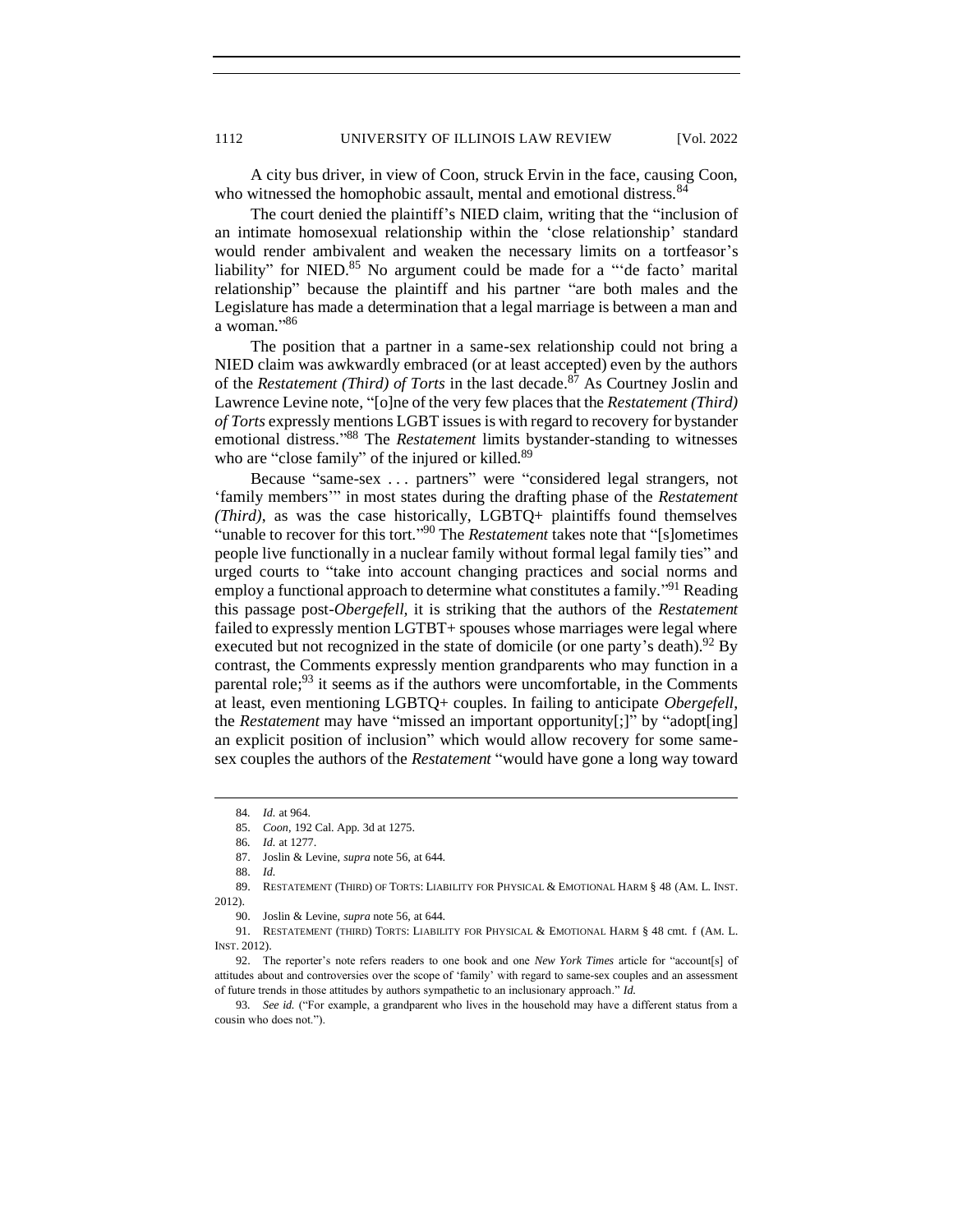influencing legal developments regarding bystander emotional distress claims by gays and lesbians." 94

Prior to *Obergefell,* therefore, legal claims for bystander NIED "for most LGBT people" were therefore effectively foreclosed.<sup>95</sup> "[O]nly a few courts have permitted non-married cohabitants to recover for bystander negligent infliction of emotional distress."96

#### <span id="page-10-0"></span>*2. Loss of Consortium*

Loss of consortium damages are recoverable by a spouse  $97$ —and on occasion, other family members<sup>98</sup>—when their relative has been injured, for the loss of "society and services . . . including impairment of capacity for sexual intercourse." <sup>99</sup> As in bystander NIED and wrongful death claims, a legally recognized spousal or parent-child relationship was typically required in order to create eligibility to bring a claim for loss-of-consortium damages.<sup>100</sup> Courts generally "refused to recognize that the intimacy inherent in informal relationships should give partners standing to sue for loss of consortium for . . . when their partners are injured or killed."<sup>101</sup> Through the 2000s, almost without exception, $102$  courts denied unmarried partners the right "to sue for common law loss of consortium based on an injury to another partner,"<sup>103</sup> and exceptional cases which suggested the law should change tended not to be followed.<sup>104</sup>

The reasons offered for limiting loss of consortium damages to spouses sometimes echoed those provided for parallel limitations for bystander NIED.<sup>105</sup> Courts took the position that "formal marriage . . . forms the necessary touchstone to determine the strength of commitment between the two individuals which gives rise to the existence of consortium between them in the first instance." <sup>106</sup> Compensation of all who suffer a loss of companionship when a person is injured would mean friends and relatives might also complain,

104. Barbara J. Cox, *Alternative Families: Obtaining Traditional Family Benefits Through Litigation, Legislation and Collective Bargaining*, 15 WIS. WOMEN'S L.J. 93, 136 (2000).

<sup>94.</sup> Joslin & Levine, *supra* note 56, at 651–52.

<sup>95</sup>*. Id.* at 650.

<sup>96</sup>*. Id.* at 650 n.143.

<sup>97.</sup> RESTATEMENT (SECOND) OF TORTS § 693 (AM. L. INST. 1977).

<sup>98.</sup> *See, e.g.*, RESTATEMENT (SECOND) TORTS § 703 (AM. L. INST. 1977) (recognizing parent loss of consortium claim for tort against minor child); Berger v. Weber, 82 Mich. App. 199 (Ct. App. Mich. 1978) (recognizing child cause of action for loss of parental society, companionship, love and affection); *but see*  RESTATEMENT (SECOND) OF TORTS § 707A (AM. L. INST. 1977) (rejecting child loss of consortium claim for tort against parent).

<sup>99.</sup> RESTATEMENT (SECOND) OF TORTS § 693 (AM. L. INST. 1977).

<sup>100.</sup> There were a few emerging cases in the 2000s and 2010s which took the contrary position. *See, e.g.*, Lozoya v. Sanchez*,* 66 P.3d 948, 961 (2003).

<sup>101.</sup> Kaiponanea T. Matsumura, *Beyond Property: The Other Legal Consequences of Informal Relationships*, 51 ARIZ. ST. L.J. 1325, 1351 (2019).

<sup>102.</sup> Elden v. Sheldon, 46 Cal. 3d 267, 278 (1988).

<sup>103.</sup> Milberger v. KBHL, LLC, 486 F. Supp. 2d 1156. 1161 (Haw. 2007) (citing cases).

<sup>105.</sup> *See* Joslin & Levine, *supra* note 56, at 652.

<sup>106.</sup> Schroeder v. Boeing Comm. Air. Co., 712 F. Supp. 39, 41 (D.N.J. 1989).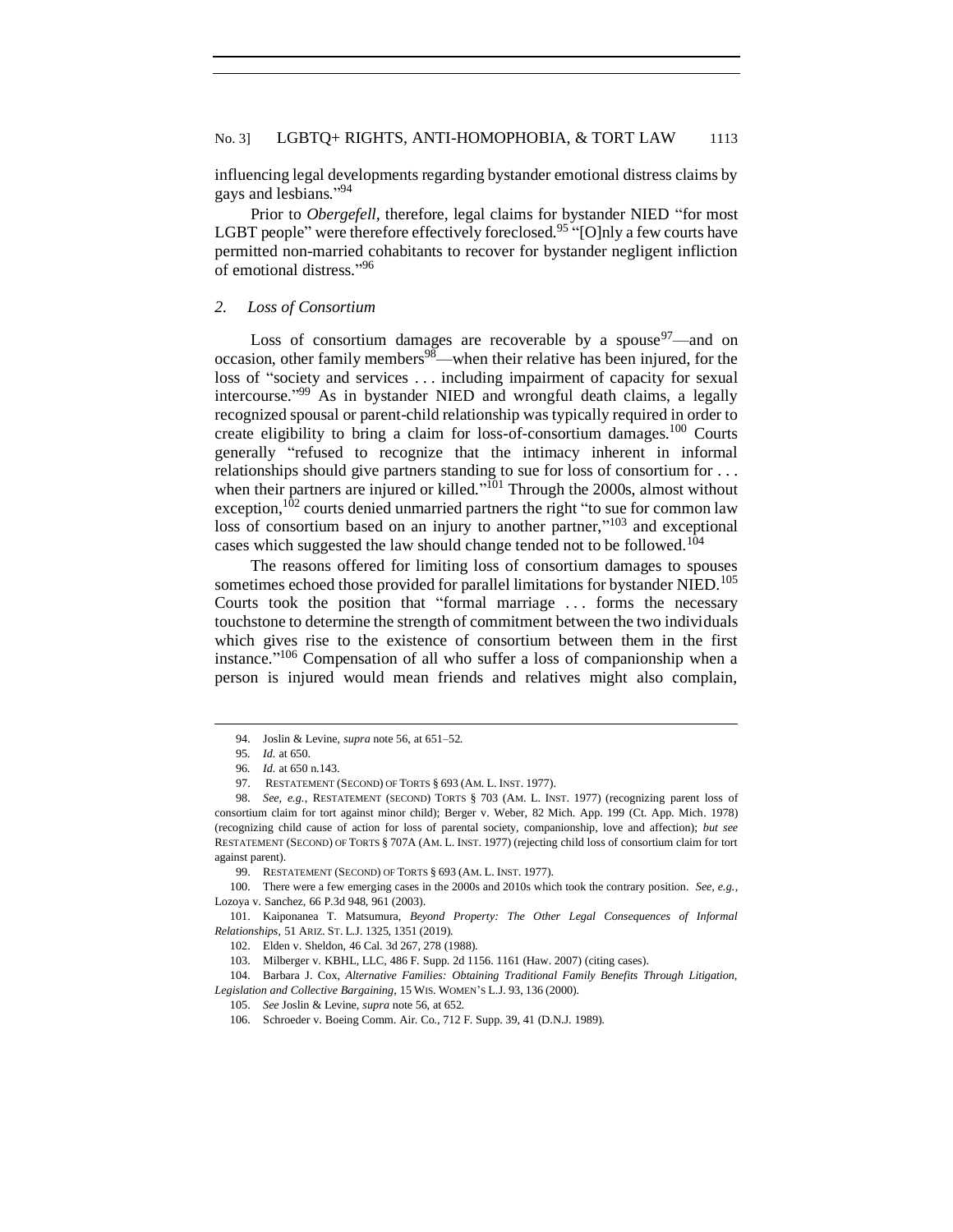involving "costs far beyond those society can afford."<sup>107</sup> It would also, courts argued, undermine the state's strong interest in promoting marriage.<sup>108</sup> Courts found loss of consortium claims were not available to parties unmarried at the time of injury—even if they subsequently may have married.<sup>109</sup>

For example, in 2008 a Florida appellate court rejected a same-sex partner's claim for loss of consortium arising from an automobile accident.<sup>110</sup> The case, *Bashaway v. Cheney Bros., Inc.*, addressed an accident involving Melinda Garrison who was in a "committed, exclusive, and intimate relationship" with Judith Bashaway.<sup>111</sup> The defendant moved to dismiss the loss of consortium claim based on the lack of a legal marriage, and that motion was granted by the trial court.<sup>112</sup> On appeal, Bashaway made two arguments—first that the court should allow loss of consortium claims based on "seriousness of the relationship" rather than simply focus on whether the parties were "technically married."<sup>113</sup> Second, she argued that an exception should be recognized for same-sex partners because they are prohibited in Florida from being legally married.<sup>114</sup> The court rejected these arguments.<sup>115</sup>

The court recognized that the Florida courts had in the past expanded loss of consortium—even in the absence of legislative action—creating a cause of action for loss of consortium for a wife based on injuries to her husband (rather than simply for the husband for injuries to the wife).<sup>116</sup> Similar evolution had occurred regarding parent/child consortium claims.<sup>117</sup> The court drew a distinction between bystander NIED, which involves a direct injury to the bystander, and loss of consortium claims, which are derivative of an injury resulting to the spouse/parent/child.<sup>118</sup> No loss of consortium claims could exist without "a legal relationship between the consortium claimant and the injured party."<sup>119</sup> And, "a legal relationship is simply unattainable for a couple such as Judith and Melinda."<sup>120</sup> Although the court asserted its opinion "express[ed] no disrespect whatsoever concerning that relationship,"<sup>121</sup> one might wonder about that given the unnecessary references to the parties by their first names, and to the court's rather quick analogy of the relationship between same-sex partners and siblings "and perhaps even for close friends who have developed, over time, a living arrangement."<sup>122</sup> The idea that the foreseeable loss of society from a

109. Gurliacci v. Mayer, 218 Conn. 590 A.2d 914, 932 (Conn. 1991).

111. *Id.* at 94.

<sup>107.</sup> Denil v. Integrity Mut. Ins. Co., 401 N.W.2d 13, 15 (Wis. Ct. App. 1986).

<sup>108.</sup> Fitzsimmons v. Mini Coach of Boston, Inc., 779 N.E.2d 1256, 1257 (Mass. 2003).

<sup>110.</sup> Bashaway v. Cheney Bros., 987 So. 2d 93, 93–94 (Fla. Dist. Ct. App. 2008).

<sup>112</sup>*. Id.* at 93.

<sup>113</sup>*. Id.* at 94.

<sup>114</sup>*. Id.*

<sup>115.</sup> *Id.*

<sup>116</sup>*. Id.*

<sup>117</sup>*. Id.* at 94–95.

<sup>118</sup>*. Id*. at 95.

<sup>119</sup>*. Id.*

<sup>120</sup>*. Id.* at 96.

<sup>121</sup>*. Id.*

<sup>122</sup>*. Id.*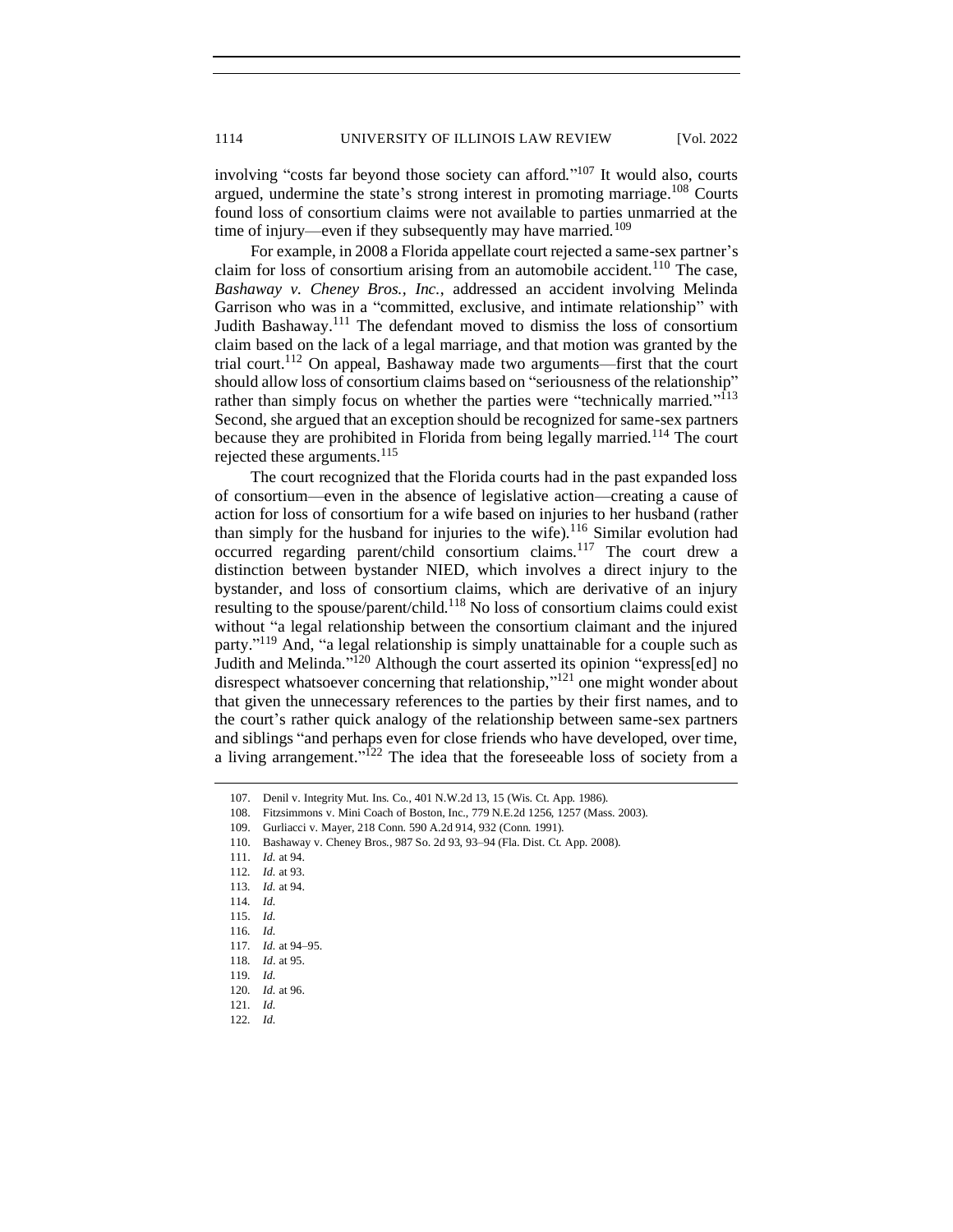### No. 3] LGBTQ+ RIGHTS, ANTI-HOMOPHOBIA, & TORT LAW 1115

"close friend" with a "living arrangement" is equivalent to that of same-sex partners, strikes a contemporary reader as very much failing to acknowledge the realities of same-sex relationships before *Obergefell*.

Another 2008 case, from Massachusetts, *Charron v. Amaral*, <sup>123</sup> confirmed and applied this limited view of loss of consortium claims to a same-sex couple unmarried at the time of the injury but married, following the state's authorization of same-sex marriage, by the time of the lawsuit.<sup>124</sup> Cynthia Kalish and Michelle Charron began to live together in 1992, two years after beginning their relationship.<sup>125</sup> In 1994, they exchanged rings in a private ceremony.<sup>126</sup> In 1998, Kalish conceived a child and Charron adopted the child.<sup>127</sup>

In 2002, Charron sought treatment for a lump in her breast and eight months later was diagnosed with breast cancer.<sup>128</sup> On May 17, 2004, the first day the state allowed applications for marriage licenses, the couple applied, and they were married three days later.<sup>129</sup>

The court reaffirmed earlier holdings preventing adults from bringing loss of consortium claims other than in connection with a marriage, and denied Kalish's argument that she should be permitted to recover for loss of consortium "because she meets all other criteria for recovery [besides a legally recognized marriage] and would have been married but for the legal prohibition."<sup>130</sup> The court held that its earlier decision finding that a same-sex marriage ban violated the state's constitution did not imply that people in same-sex, committed relationships "would be considered married before they obtained a marriage license" or in any way amend "the laws concerning the benefits available to couples who marry" (including the right to bring loss of consortium claims).<sup>131</sup>

Some progressive state court decisions began to expand the application of loss of consortium to include same-sex couples in the immediate period before *Obergefell*. Perhaps the "most compelling"<sup>132</sup> such example is a 2014 Connecticut case, *Mueller v. Teppler*. 133

Margaret Mueller was the victim of medical malpractice in 2001—failure to review pathology reports or misinterpretation of their findings, following removal of cancerous tumors from Mueller's body134—four years before she and

<sup>123.</sup> 889 N.E.2d 946 (Mass. 2008).

<sup>124.</sup> *Id.* at 950–51.

<sup>125</sup>*. Id*. at 947.

<sup>126</sup>*. Id.*

<sup>127</sup>*. Id.* at 948.

<sup>128</sup>*. Id*.

<sup>129</sup>*. Id.*

<sup>130</sup>*. Id.* at 950.

<sup>131</sup>*. Id.*

<sup>132.</sup> Lee-ford Tritt, *Moving Forward by Looking Back: The Retroactive Application of Obergefell*, 2016 WIS. L. REV. 873, 940 (2016) ("The recent Supreme Court decision of *Obergefell v. Hodges* has forever altered American jurisprudence."). *Id.* at 873.

<sup>133.</sup> 95 A.3d 1011, 1014 (Conn. 2014).

<sup>134.</sup> *Id.* at 1015.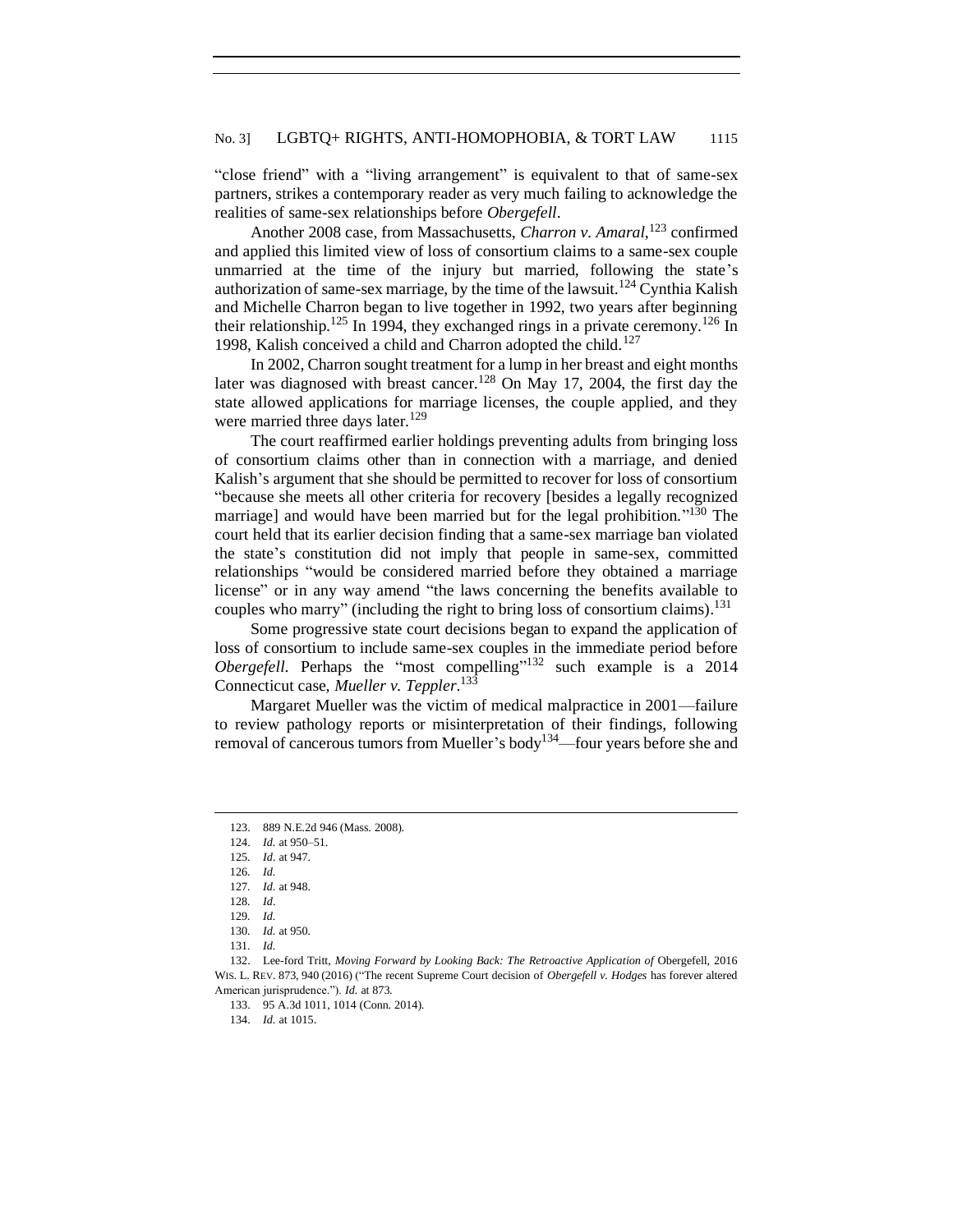her partner, Charlotte Stacey, were joined in a civil union under Connecticut law.<sup>135</sup>

The trial court dismissed the loss-of-consortium claim because Mueller and Stacey were not "in a legal marriage or in a legal civil union at the time of the wrong."<sup>136</sup> This position was affirmed by the intermediate appellate court on narrower grounds—that the complaint for loss of consortium damages was inadequate because Stacey had failed to plead that the couple "would have married or entered into a civil union before the dates of the defendants' negligent acts" but for the prohibition on civil unions and same-sex marriage in force at the time.<sup>137</sup>

The Connecticut Supreme Court reversed—holding that loss of consortium claims should be "expand[ed]" to "members of couples who were not married when the tortious conduct occurred, but who would have been married if the marriage had not been barred by state law."<sup>138</sup> The court invoked the idea that the common law should be "dynamic," and can "grow" and "tailor itself to meet changing needs" while still respecting *stare decisis*. <sup>139</sup> It was clear that the court "*can* expand the common-law action for loss of consortium as required to address new societal attitudes and situations" and further to the court that it "*should* expand the action" as required to support plaintiff's case.<sup>140</sup> Society now embraces the "view that committed same sex couples who wish to marry are entitled to the same social and legal recognition as committed opposite sex couples who wish to marry." $^{141}$ In effect, this meant that the couple's marriage needed to be "backdated" to a time preceding the injury.<sup>142</sup>

*Mueller* was influential for other courts confronting similar questions,<sup>143</sup> and also potentially set the stage for look-back cases involving loss-ofconsortium claims arising from injuries before *Obergefell* to same-sex partners who would have married if not for the legal prohibitions struck down by *Obergefell*.

#### <span id="page-13-0"></span>*3. Wrongful Death Statutes*

Wrongful death allows family members to pursue claims after the death of their loved ones, something which was prohibited under the common law.<sup>144</sup> Wrongful death statutes primarily provide damages for the economic contributions a deceased person would have made to the surviving family

2015).

<sup>135</sup>*. Id.*; Tritt, *supra* note 132, at 941.

<sup>136.</sup> *Mueller*, 95 A.3d at 1016.

<sup>137</sup>*. Id.* at 1014.

<sup>138</sup>*. Id.* at 1023.

<sup>139</sup>*. Id.*

<sup>140</sup>*. Id.*

<sup>141</sup>*. Id.* at 1024.

<sup>142.</sup> Peter Nicolas, *Backdating Marriage,* 105 CALIF. L. REV. 395, 419 (2017).

<sup>143.</sup> *See, e.g.*, Sparks v. Meijer, Inc., No. 15CVC-1413, 2015 WL 11012500, at \*1 (Ohio C. P. Nov. 12,

<sup>144.</sup> RESTATEMENT (SECOND) OF TORTS § 925 (AM. L. INST. 1979).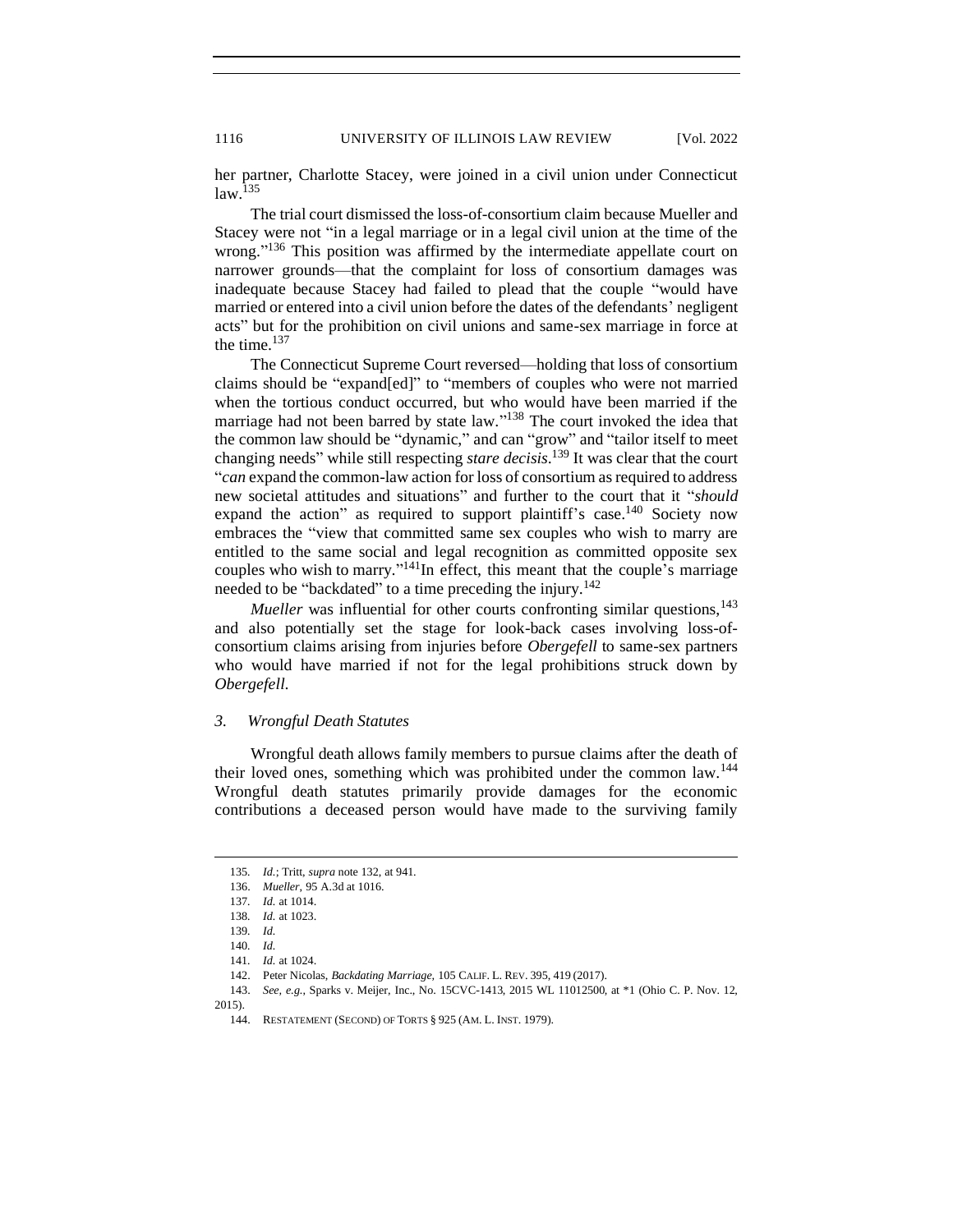# No. 3] LGBTQ+ RIGHTS, ANTI-HOMOPHOBIA, & TORT LAW 1117

member, if not for the tort resulting in their death.<sup>145</sup> Some states' wrongful death statutes expressly provide for or courts impliedly have interpreted wrongful death statutes to allow for recovery of loss-of-consortium damages as well.<sup>146</sup>

Because wrongful death statutes are in derogation of the common  $law$ ,  $147$ the starting point for understanding their reach involves a focus on the parties granted standing under the statute to pursue such claims.<sup>148</sup> As a general rule, the actions created by these statutes are limited to spouses and parents/children.<sup>149</sup> Thus, "those in non-marital relationships who suffer the economic and emotional harm of the death of a partner are unable to recover in most jurisdictions."<sup>150</sup> Courts have also "refused to extend standing to sue for wrongful death beyond certain formal relationships, reasoning that the tort protects inheritance rights, not dependency, even though the relevant harm would arise by virtue of an heir's dependency on the decedent." 151

Same-sex partners, lacking the formal recognition necessary to trigger wrongful death statutes, were unable to pursue remedies, in general, for the tortious death of their loved ones.<sup>152</sup> In *Raum v. Restaurant Associates* in 1998*,*  a New York court rejected a same-sex partner's efforts to avail himself of the state's wrongful death statute.<sup>153</sup> The court opined that "unmarried couples living together, whether heterosexual or homosexual, . . . lack the right to bring a wrongful-death action, and as such, the statute does not discriminate against same-sex partners in spousal-type relationships."<sup>154</sup> The court also rejected the argument that "spouse" should be interpreted to include "same-sex partners." 155

In a 1999 case, a Texas appellate court shockingly opened its discussion of whether a transgender female could bring a wrongful death case after the death of her spouse with the question, "When is a man a man, and when is a woman a woman?" <sup>156</sup> Christie Lee Littleton sought to recover after her husband Jonathon Mark Littleton died as the result of medical malpractice.<sup>157</sup> Although the couple had married in Kentucky in 1989, the court held that the plaintiff "was a male, both anatomically and genetically," rejected plaintiff's amended birth certificate, and ruled that the couple's marriage "was invalid" and that plaintiff could not bring a cause of action as a surviving spouse.<sup>158</sup>

<sup>145.</sup> *See, e.g.*, 740 ILL. COMP. STAT. ANN. 180/2 (West 2022).

<sup>146.</sup> *See, e.g.*, FLA. STAT. §768.18 (2015) ("The surviving spouse may also recover for loss of the decedent's companionship and protection…"); Durham v. Estate of Wade v. U-Haul Intern., 745 N.E.2d 755 (Ind. 2001) ("Although Indiana has no explicit provision in the general wrongful death statute allowing loss of consortium damages, that item of damages has long been recoverable under the wrongful death statute.").

<sup>147.</sup> *See* RESTATEMENT (SECOND) OF TORTS § 925 (AM. LAW INST. 1979).

<sup>148.</sup> *See id.*

<sup>149.</sup> *See id.*

<sup>150.</sup> Joslin & Levine, *supra* note 56, at 654.

<sup>151.</sup> Matsumura, *supra* note 101, at 1351–52.

<sup>152.</sup> *See id.* at 1350.

<sup>153.</sup> 675 N.Y.S.2d 343, 344 (N.Y. App. Div. 1998).

<sup>154</sup>*. Id.*

<sup>155</sup>*. Id.*

<sup>156.</sup> Littleton v. Prange, 9 S.W.3d 223, 223 (Tex. App. 1999).

<sup>157</sup>*. Id*. at 224–25.

<sup>158</sup>*. Id*. at 231.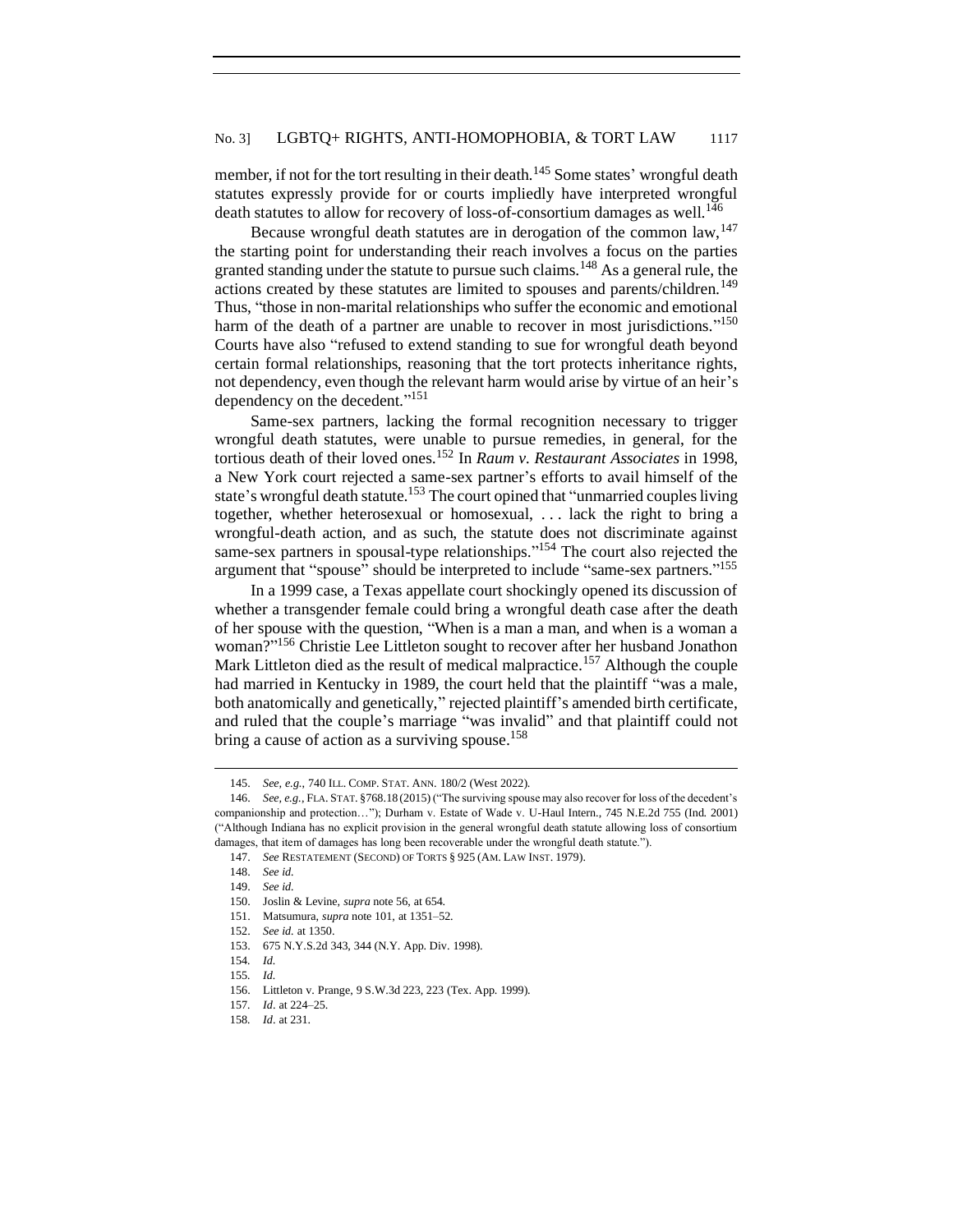In the fifteen years preceding *Obergefell*, as states began to experiment with marriage-like institutions including Reciprocal Beneficiaries, Domestic Partnerships and Civil Unions, parties to those relationships were added to the statutory plaintiffs for wrongful death and survivorship.<sup>159</sup> But unless the legislature acted without a rational basis, its choices of how far to extend the right to bring a wrongful death claim (or not to extend it) were dispositive.<sup>160</sup>

Interestingly, though, some courts did reach to adopt interpretations of statutes—even when it required stretching the meaning of statutory terms—to allow same-sex partners to pursue wrongful death claims.<sup>161</sup> For instance, in a case described by John Culhane, *Solomon v. District of Columbia*, a lesbian partner was allowed to proceed on a wrongful death case after being deemed "next of kin" by the court—an interpretation Culhane found "heartening" even though it seemed to involve a strained reading of the statute.<sup>162</sup>

Other successes involved the treatment of marriage-substitute legal relationships in states where wrongful-death laws still used "traditional" phrasing. In *Langan v. St. Vincent's Hospital*, <sup>163</sup> a 2003 case, a New York court confronted whether a person married in a Vermont Civil Union could qualify as a "spouse" under New York's wrongful death statute; the court sided with allowing a same-sex partner to proceed in a wrongful death claim, though its decision was reversed on appeal.<sup>164</sup>

Neal Spicehandler and John Langan were joined in a Vermont Civil Union in 2000; Spicehandler died that year after being struck by an automobile driven by Ronald Popadich, who ran down eighteen people in Manhattan.<sup>165</sup> According to the court, "[t]he evidence offered establishe[d] that John Langan and Neal Conrad Spicehandler lived together as spouses from shortly after they met in 1985 until the year 2000, when they took the first opportunity to secure legal recognition of their union in the State of Vermont, and were joined legally as lawful spouses." <sup>166</sup> The court distinguished *Raum*, which was decided before any option such as the Vermont Civil Union statute was available.<sup>167</sup> Although the court recognized that New York law limited "marriage" to a union of a "man and a woman," the question for the sake of the wrongful death statute was the meaning of "spouse," rather than "marriage."<sup>168</sup> The wrongful death law provided a limited, exclusionary definition of the phrase "spouse"—certain people who were "husband" and "wife" were *not* to be deemed spouses under the statute, for instance, because they had a judgment of separation or had abandoned their spouse.<sup>169</sup> The court viewed the use of the terms "husband and

<sup>159.</sup> Holguin v. Flores, 18 Cal. Rptr. 3d 749, 750 (Cal. Ct. App. 2004).

<sup>160</sup>*. See, e.g.*, *id.* at 751.

<sup>161.</sup> Culhane, *supra* note 57, at 968.

<sup>162.</sup> *Id.*

<sup>163.</sup> 765 N.Y.S.2d 411 (N.Y. Sup. Ct. 2003).

<sup>164.</sup> *Id.* at 44; Langan v. St. Vincent's Hosp. of New York, 802 N.Y.S.2d 476, 480 (N.Y. App. Div. 2005).

<sup>165</sup>*. Langan*, 765 N.Y.S. 2d at 412.

<sup>166</sup>*. Id.* at 413.

<sup>167</sup>*. Id.* at 413–14.

<sup>168</sup>*. Id.* at 418.

<sup>169</sup>*. See id.* at 419–20.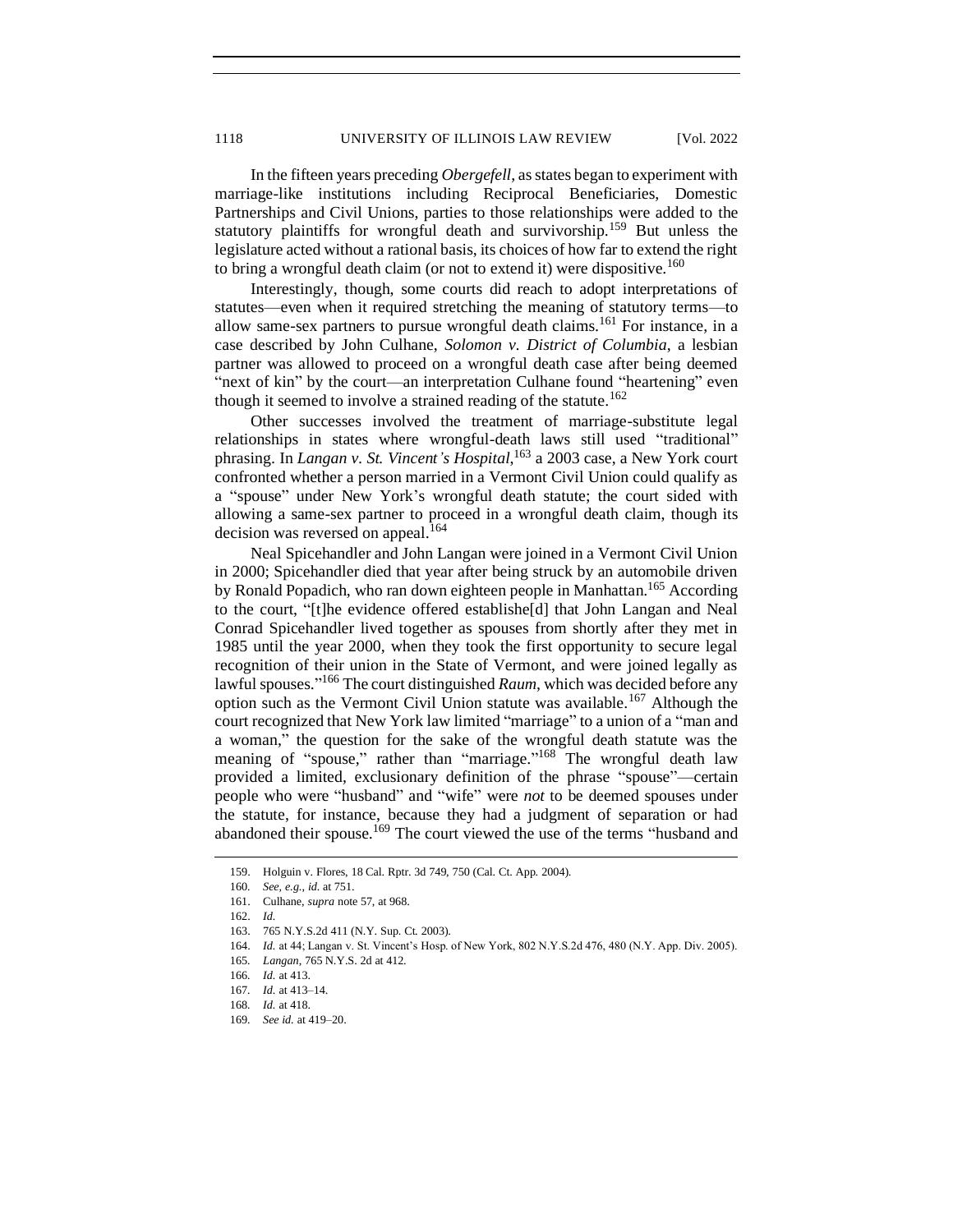wife" as "descriptive rather than exclusionary"—they provided examples of who could be considered a "spouse" but were not required status for being so considered.<sup>170</sup> Finding no difference between Vermont Civil Unions and marriage *other* than the sexual orientation of the parties, the court found no rational basis existed to exclude same-sex partners united in a Vermont Civil Union from New York's wrongful death statute.<sup>171</sup> The court's decision in Langan was reversed on appeal,<sup>172</sup> but provided a sign of shifting thinking in the courts on the coverage of wrongful death statutes.

And at least one court used the failure of wrongful death statutes to accommodate same-sex relationships as an opportunity to question the constitutional validity of wrongful death statutes themselves.<sup>173</sup> In a 2001 trial order in a high-profile case that subsequently appears to have settled, a California judge interpreted the term "spouse" in the state's wrongful death statute to include a same-sex partner even though same-sex marriage was not, at the time, legal in the state.<sup>174</sup> The facts underlying the case of *Smith v. Knoller*<sup>175</sup> generated significant interest, in part because of the gruesome nature of the tragedy but also because they raised important questions, at the time, on tort law's treatment of same-sex relationships.<sup>176</sup>

On January 26, 2001, Diane Whipple was "savagely attacked and mauled just outside the door of her San Francisco apartment building by two large dogs." <sup>177</sup> Her partner, Sharon Smith, filed a wrongful death statute that John Culhane predicted was "extremely unlikely to be successful, because the wrongful death statute under which she has brought suit restricts recovery to legal spouses: a status unavailable to same-sex couples."<sup>178</sup>

Plaintiff pointed to the wrongful death statute's phrase, "surviving spouse," and argued it should apply to same-sex couples or at least be "construed in a manner which effectuates the underlying purposes-of [sic] the wrongful death statute."<sup>179</sup> The court rejected that suggestion as "inconsistent with the plain meaning of the word 'spouse."<sup>180</sup> The court, however, went on to conclude that the wrongful death statute, by excluding her claim, "denie[d] her equal protection based upon her sexual orientation" in violation of the California Constitution.<sup>181</sup> The court found that to save the statute's constitutionality it would need to

<sup>170</sup>*. Id.* at 420.

<sup>171.</sup> *Id.* at 421–22.

<sup>172.</sup> 802 N.Y.S.2d 476 (N.Y. App. Div. 2005).

<sup>173.</sup> Smith v. Knoller, No. 319532, slip op. at 2 (Cal. Super. Ct. Aug. 9, 2001).

<sup>174.</sup> *Id.* at 5.

<sup>175.</sup> *See* John G. Culhane, *Marriage, Tort, and Private Ordering: Rhetoric and Reality in LGBT Rights*, 84 CHI.-KENT L. REV. 437, 474–75 (2009) (summarizing the facts of *Smith v. Knoller*).

<sup>176.</sup> *See, e.g.*, Nancy J. Knauer, *The LGBTQ Equality Gap and Federalism*, 70 AM. U. L. REV. 1, 22 (2020) (mentioning *Smith v. Knoller* as an early decision recognizing familial status for same-sex partners in limited circumstances).

<sup>177.</sup> Culhane, *supra* note 57, at 912.

<sup>178</sup>*. Id.* at 913.

<sup>179.</sup> *Smith*, slip op. at 1.

<sup>180</sup>*. Id.* at 1–2.

<sup>181.</sup> *Id.* at 2.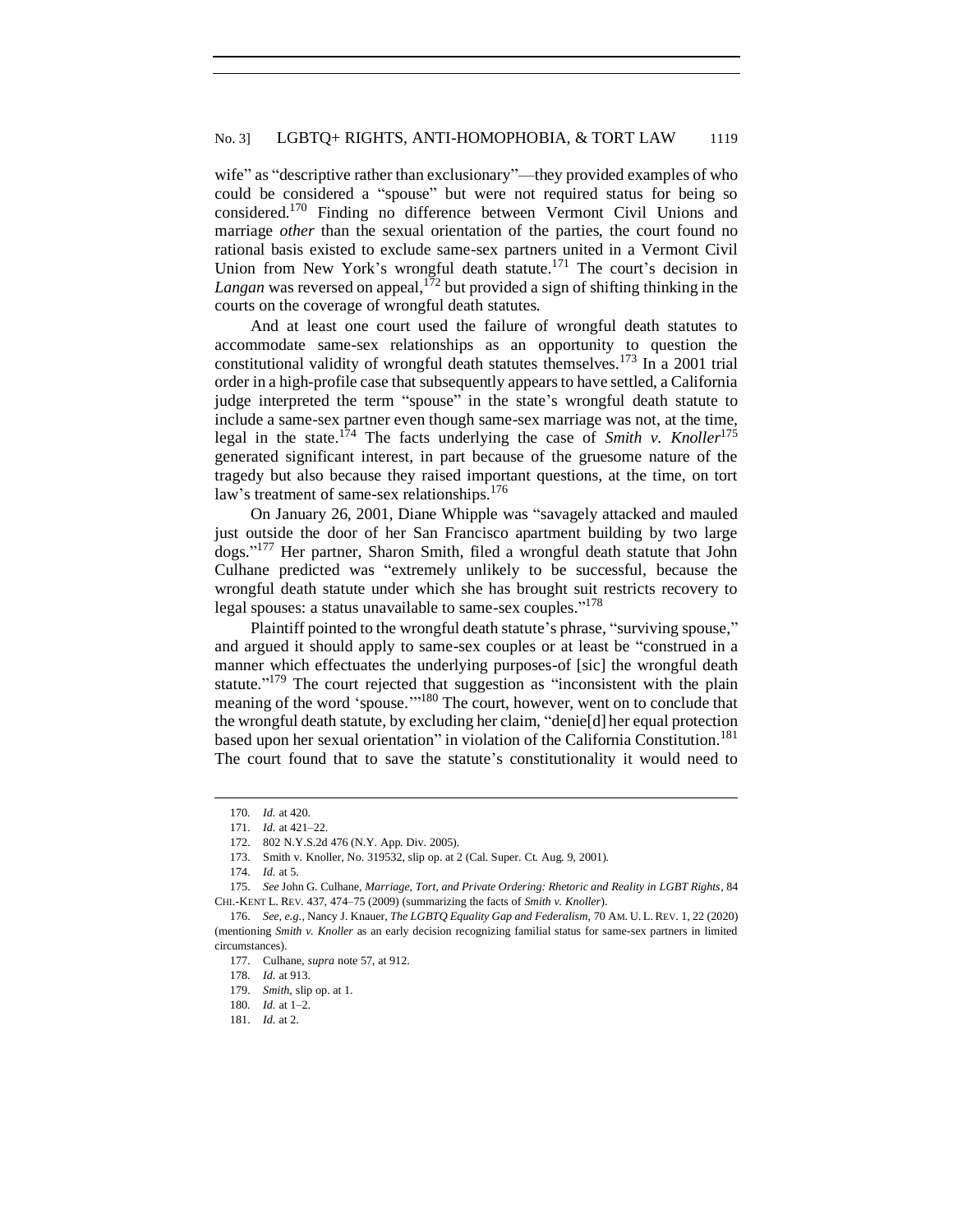interpret the statute to include same-sex couples.<sup>182</sup> The court found that the exclusion of same-sex couples from the wrongful death statute served no rational purpose, since the state already banned same-sex marriage.<sup>183</sup> This was a surprising and striking result $184$ —one that, because it occurred in a trial court order rather than an appellate decision, may not have attracted the attention from legal scholars it deserved.

## <span id="page-17-0"></span>*B. The Rights of LGBTQ+ Parties and Issues Surrounding Sexual Orientation in Tort More Generally*

In addition to the intersecting with tort law through formal ways relating to the recognition of marital rights, LGBTQ+ issues may arise in less obvious contexts.<sup>185</sup> This includes in connection with establishing the elements of IIED for LGBTQ+ plaintiffs, in connection with defamation claims based on false imputations regarding sexual orientation and, finally, in regard to public disclosure of private facts (an aspect of the four-part invasion of privacy tort).<sup>186</sup>

#### <span id="page-17-1"></span>*1.* IIED

Regarding intentional infliction of emotional distress, the central concern is whether LGBTQ+ plaintiffs "who experience harm based on real or perceived sexual orientation or gender identity receive equal treatment as compared to people who experience harm based on other identity characteristics."<sup>187</sup> IIED proved a valuable tool during the civil rights movement for combatting extreme racial misconduct; $^{188}$  the question arises as to whether it served the same function during the pre-*Obergefell* battle for LGBTQ+ civil rights, and whether *Obergefell* increased the vitality of this claim for same-sex spouses confronting extreme misconduct.

IIED allows recovery for a person who suffers "severe emotional harm" resulting from intentional or reckless "extreme or outrageous conduct."<sup>189</sup> The tort applies only to a "very small slice of human behavior[,]"<sup>190</sup> which, taking into account "the relationship of the parties, whether the actor abused a position of authority over the other person, whether the other person was especially vulnerable and the actor knew of the vulnerability, the motivation of the actor, and whether the conduct was repeated or prolonged" amounts to conduct going

188. *See* Richard Delgado, *Words that Wound: A Tort Action for Racial Insults, Epithets, and Name-Calling*, 17 HARV. C.R.-C.L. L. REV. 133, 151–57 (1982).

<sup>182.</sup> *Id.*

<sup>183</sup>*. Id.* at 4.

<sup>184.</sup> Nancy J. Knauer, *Same-Sex Marriage and Federalism*, 17 TEMP. POL. & CIV. RTS. L. REV. 421, 440 n.165 (2008) ("In the face of clear statutory language to the contrary, Smith pursued her wrongful death action against the owners arguing that the exclusion of same-sex partners was invalid under the California state constitution and met with unexpected success at the trial court level.").

<sup>185.</sup> *See* discussion *infra* Section III.B.

<sup>186.</sup> *See* discussion *infra* Section III.B.

<sup>187.</sup> Joslin & Levine, *supra* note 56 at 654–55.

<sup>189.</sup> RESTATEMENT (THIRD) OF TORTS § 46 (AM. L. INST. 2012).

<sup>190</sup>*. Id.* § 46 cmt. a.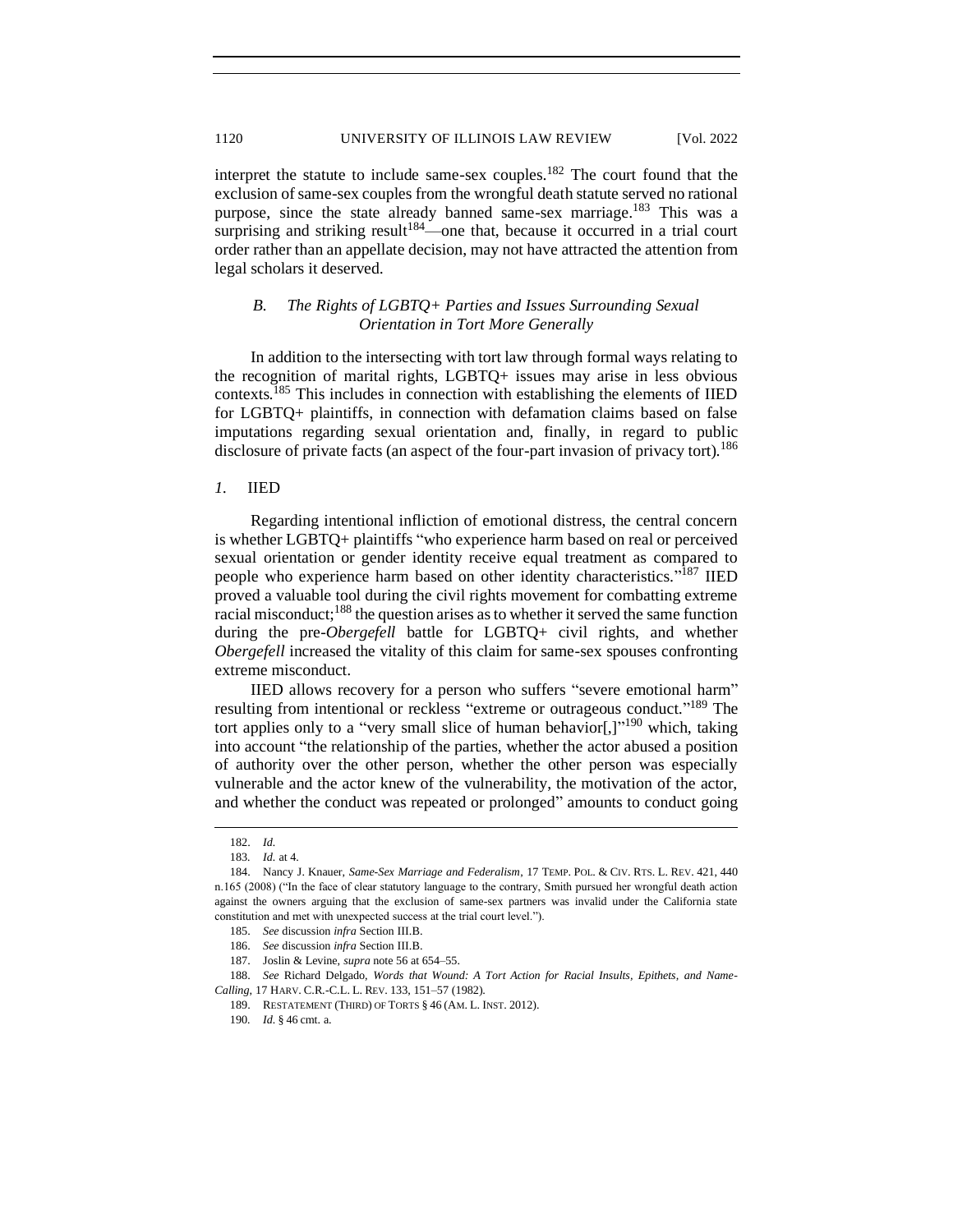"beyond the bounds of human decency such that it would be regarded as intolerable in a civilized community." 191

None of the illustrations in the *Restatement (Third)* discussion of IIED utilize same-sex partners, even though many of the illustrations relate to relationships.<sup>192</sup> But the contours of the tort reveal why, at least in theory, it could be a powerful weapon against harassment motivated by homophobia.

Prior to *Obergefell,* LGBTQ+ parties pursued IIED claims relatively rarely,<sup>193</sup> but had notable and modest success.<sup>194</sup>

In the 1991 case of *Collins v. Shell Oil*, a subsidiary of the oil megacorporation terminated an executive after learning of his sexual orientation.<sup>195</sup> The plaintiff had prepared a one-page announcement of "house rules" for a private party he planned to attend, which included statements encouraging safe sex by gay men in attendance at the party.<sup>196</sup> After discovering the plaintiff's sexuality and his seeming involvement in same-sex group sex, the employer adopted shifting justifications for his summary termination.<sup>197</sup> First, the employer pointed to the "house rules" memo and its presence in the office; then, to the "unauthorized use of the computer and printer upon which it was prepared . . . and finally, . . . defendants created out of whole cloth . . . a 'true' re-evaluation of plaintiff's work performance—past, present and future—which contradicted 19 years of positive evaluations." <sup>198</sup> The company violated its own procedures in reevaluating the plaintiff's performance, and attempted to blackball him with headhunters.<sup>199</sup> To the court, this provided clear and convincing evidence of "outrageous" conduct and "intentional infliction upon plaintiff of emotional distress."<sup>200</sup> The court found the plaintiff "was fired solely because he was a sexually active homosexual" which was a "totally inappropriate overreaction." 201

In a 2000 case, *Simpson v. Burrows*, <sup>202</sup> a federal court in Oregon considered whether defendants had engaged in IIED towards plaintiff Jo Anne Simpson. Simpson and her partner, June Swanson, were owners of the Christmas Valley

<sup>191</sup>*. Id.* § 46 cmt. d.

<sup>192.</sup> The *Restatement's* collection of cases does identify one case in which a police officer harassed a transgender individual, *id*. § 46 (citing Brandon v. Cnty. of Richardson, 624 N.W.2d 604 (Neb. 2001)), and a second case in which harassment based on sexual orientation rose to the level of outrageous conduct but a claim failed based on lack of severe emotional distress, *id.* § 46 cmt. j (citing Hansson v. Scalise Builders of S.C.*,* 650 S.E.2d 68 (2007)).

<sup>193.</sup> The number of tort cases involving transgender plaintiffs in particular is low, "due perhaps to the legal system's discriminatory history with trans individuals." Courtney Sirwatka, Comment, *Unlikely Partners: Tort Law as a Tool for Trans Activism*, 20 CARDOZO J.L. & GENDER 111, 118 (2013).

<sup>194.</sup> *See, e.g.*, Collins v. Shell Oil Co., No. 610983-5, 1991 BL 344, at \*1 (Cal. Super. Ct. June 13, 1991). 195. *Id.* at \*1.

<sup>196.</sup> *Id.* at \*2–3.

<sup>197</sup>*. Id.*

<sup>198</sup>*. Id.*

<sup>199</sup>*. Id.* at \*3.

<sup>200</sup>*. Id.*

<sup>201</sup>*. Id.* at \*4.

<sup>202.</sup> 90 F. Supp. 2d 1108, 1113 (D. Or. 2000).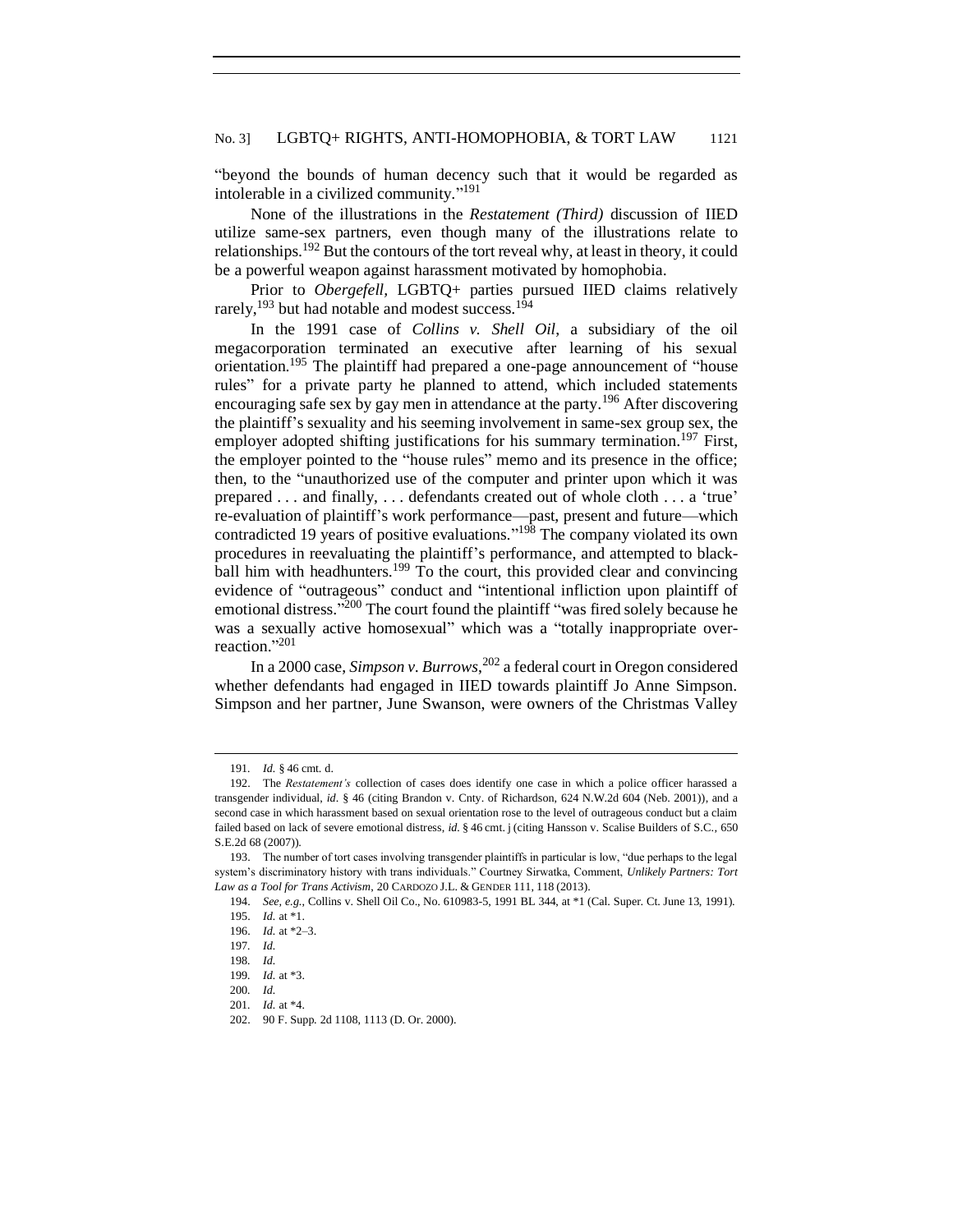Lodge and Restaurant, located in rural Oregon. $203$  After the couple purchased the lodge, defendants circulated a dozen or more letters to members of the community which were inflammatory, insulting, and highly critical of the couple—referring to them as "two Lesbians" and an "immoral abomination" and predicting that Christmas Valley would now become a "mecca for Queers, Lesbians, Perverts & other degenerates."<sup>204</sup> The hateful epithet "fag" was used in another letter, above a swastika.<sup>205</sup> The letters then came to threaten violence.<sup>206</sup> Swanson left town, and another letter arrived, suggesting it was now Simpson's turn to leave town, "HEAD FIRST OR FEET FIRST."207 To be actionable under Oregon law as IIED, conduct must be "an extraordinary transgression of the bounds of socially tolerable conduct." <sup>208</sup> The court concluded it was—while defendants "have the right to believe that homosexuality or lesbianism is at odds with the teachings of the Bible," they are not immune from actions that "rise beyond rude, boorish, or mean conduct," resemble criminal conduct, and were "repeated at least a dozen times over a period of more than one year, underscoring the outrageousness of the acts."<sup>209</sup>

In a 2001 case included by the *Restatement* authors in its discussion of IIED, *Brandon ex rel. Estate of Brandon v. County of Richardson*, the mother of a transgender male brought a cause of action for IIED and wrongful death against law enforcement officers and the county after her son's 1993 murder.<sup>210</sup> The trial court had found for the plaintiff on wrongful death but denied recovery for IIED.<sup>211</sup> The facts underlying the claim were shocking and tragic and the officer's conduct "brutal"<sup>212</sup>—which made IIED a strong claim for the plaintiff.

Teena Brandon, a transgender male, was involved in a relationship with Lana Tisdel.<sup>213</sup> During a party in December 1993, Brandon was beaten and sexually assaulted by two men.<sup>214</sup> After he reported the rape, he was interviewed by Sheriff Laux, who had, earlier that month, referred to Brandon "as an 'it'" during a conversation with Tisdel.<sup>215</sup> Brandon's rapists were not immediately apprehended, and a few days later, he was murdered.<sup>216</sup> Reviewing the trial court's rejection of the IIED claim, the Nebraska Supreme Court could not determine if the lower court "found the evidence of outrageous conduct to be

210. 624 N.W.2d 604, 610 (Neb. 2001); RESTATEMENT (THIRD) OF TORTS: LIABILITY FOR PHYSICAL & EMOTIONAL HARM § 46 (AM. L. INST. 2012).

211*. Brandon*, 624 N.W.2d at 611.

212. Joslin & Levine, *supra* note 56, at 655 n.170. The case inspired the Academic Award-winning film, *Boys Don't Cry*. Anne Bloom, *To Be Real: Sexual Identity Politics in Tort Litigation*, 88 N.C. L. REV. 357, 386 (2010).

213. *Brandon*, 624 N.W.2d at 611.

<sup>203.</sup> *Id.* at 1112–13.

<sup>204</sup>*. Id.* at 1114.

<sup>205</sup>*. Id.* 

<sup>206.</sup> *Id.*

<sup>207</sup>*. Id.*

<sup>208</sup>*. Id.* at 1124 (citation omitted).

<sup>209</sup>*. Id.*

<sup>214.</sup> *Id.*

<sup>215</sup>*. Id.*

<sup>216.</sup> *Id.* at 614.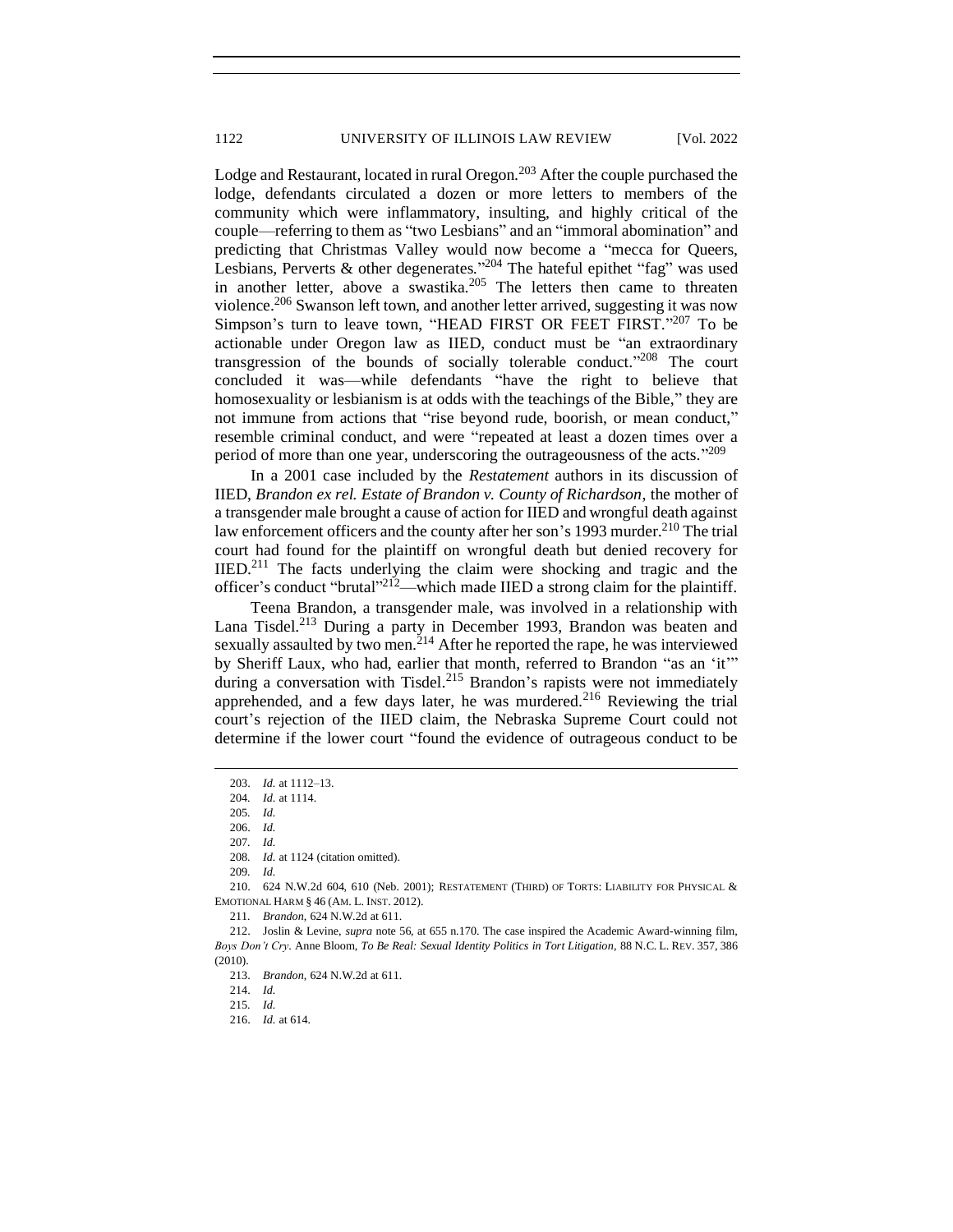insufficient as a matter of fact or a matter of law" but concluded that Sheriff Laux's conduct indisputably was "extreme and outrageous as a matter of law."<sup>217</sup> Laux was in a position of power relative to Brandon, a crime victim who sought assistance, and who was in a "vulnerable emotional state" when interviewed by law enforcement due to being a victim of violence and rape.<sup>218</sup> Laux used "crude" and dehumanizing language during" his entire interview of the victim, asking questions that "were entirely irrelevant," in a tone that was "demeaning, accusatory and intimidating."<sup>219</sup> The Nebraska Supreme Court concluded that the sheriff's conduct was "atrocious and utterly intolerable in a civilized community" and that the lower court erred in not finding IIED had been established.<sup>220</sup>

In a 2015 case published before *Obergefell's* release, *Armstrong v. Shirvell*, the U.S. Court of Appeals for the Sixth Circuit upheld an IIED verdict in favor of the openly gay former president to the University of Michigan's student council against an attorney who engaged in a campaign of online harassment and stalking.<sup>221</sup> After learning that Christopher Armstrong had been elected president of the student council, Andrew Shirvell, who worked as an Assistant Attorney General, began to post critical comments about Armstrong on Facebook.<sup>222</sup> Shirvell created a blog entitled "Chris Armstrong Watch;" criticized Armstrong in television interviews; and then physically appeared at Armstrong's offcampus residence, making an appearance at a party, marching up and down the street on occasions, and standing outside of Armstrong's residence.<sup>223</sup> Campus police believed that Shirvell's "sole reason for focusing on Armstrong was 'that he was against him being gay;'" police were concerned about Armstrong's safety but the prosecutor's office declined to issue a criminal warrant against Shirvell.<sup>224</sup> The Sixth Circuit found that Shirvell's conduct included "some of the hallmarks of extreme and outrageous conduct"—it "continued over a period of time, despite requests to stop," was "motivated largely by discrimination," included "intrusions into, and false claims about, Armstrong's private sexual conduct." 225

Still, not all cases in the pre-*Obergefell* era seemed to take seriously LGBTQ+ plaintiff's claims regarding IIED, on occasion giving those claims little attention.<sup>226</sup> In the notable NIED case *Coon v. Joseph*, along with denying the plaintiff bystander NIED standing, the court also rejected plaintiff's attempt to characterize the assault by a bus driver on his partner as IIED—the actions were not "especially calculated to cause" the plaintiff severe distress, as would be needed where the primary target of the conduct was a person other than the

- 224*. Id.* at 440.
- 225*. Id*. at 452.

<sup>217</sup>*. Id.* at 621.

<sup>218</sup>*. Id.* at 621–22.

<sup>219</sup>*. Id.* at 622.

<sup>220</sup>*. Id.*

<sup>221.</sup> 596 F. App'x 433, 437 (6th Cir. 2015).

<sup>222</sup>*. Id.* at 437–38.

<sup>223</sup>*. Id.* at 438–39.

<sup>226.</sup> *See, e.g.*, Coon v. Joseph, 237 Cal. Rptr. 873, 874 (Cal. Ct. App. 1987).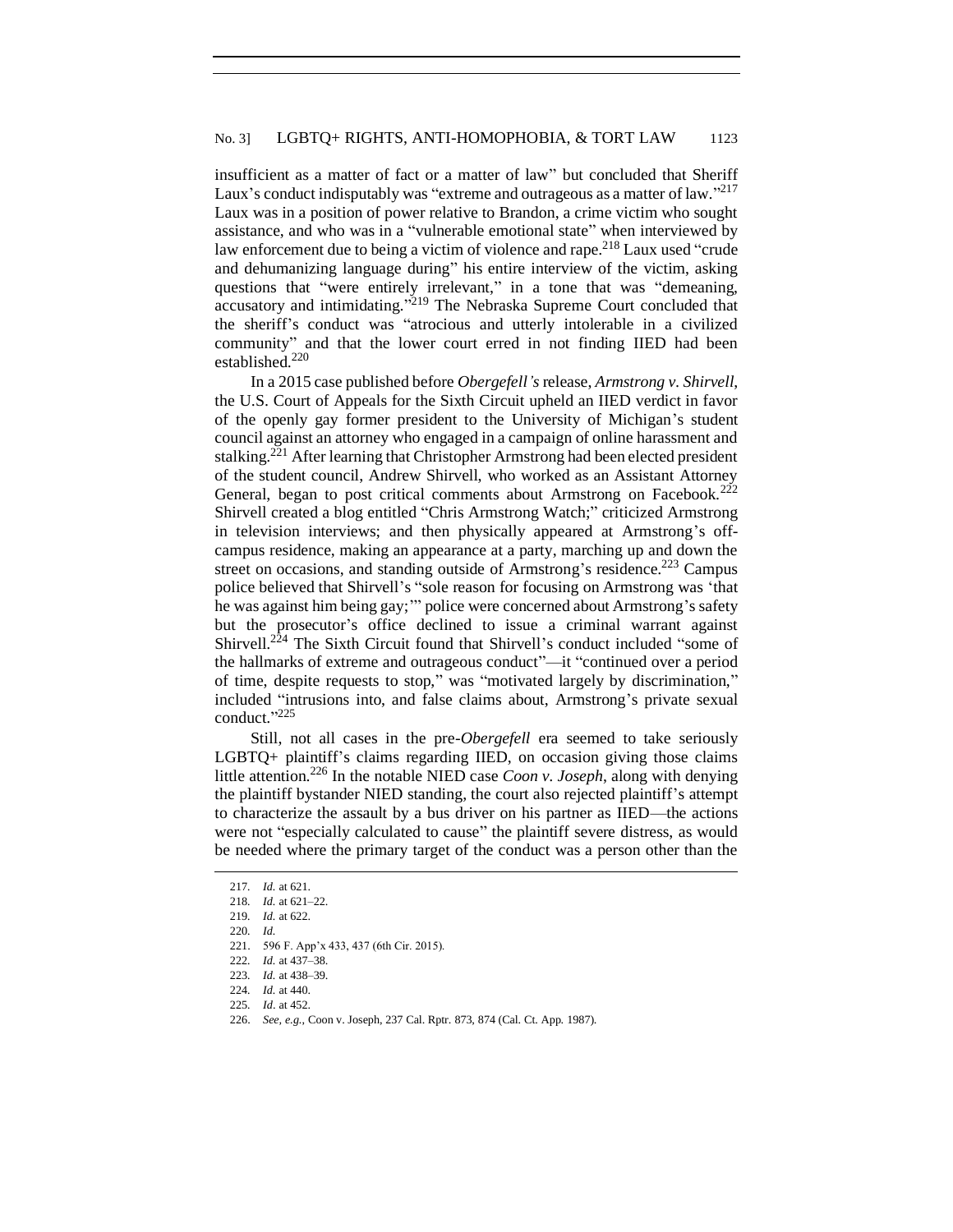plaintiff.<sup>227</sup> The court, as in its discussion of the issues raised in NIED, did not engage in much discussion of the basis for its position.<sup>228</sup>

#### <span id="page-21-0"></span>*2. Defamation*

Defamation law provides a tort claim protecting an individual against statements harmful to her reputation.<sup>229</sup> In both its libel and slander formulations, the tort allows a cause of action where a defendant has made a false communication of or concerning a plaintiff, which is defamatory and harmful to the plaintiff's reputation, and where the communication was made public.<sup>230</sup> Within the law of slander, governing impermanent, oral communications, courts do not require special damages for certain communications which are considered slander *per se*<sup>231</sup> while special damages (some form of economic loss) are required for communications that have a less patently obvious harmful impact on reputation.<sup>232</sup>

Two issues have arisen relatively frequently<sup>233</sup> in connection to defamation relating to statements about a person's LGBTQ+ status:

- First, is (falsely) labelling someone "gay" defamatory? That is, is being "gay" harmful to reputation?
- Second, if it is defamation to be falsely *called* gay because being gay is harmful to reputation, is the harm so obvious that special damages are not required? That is, would such statements constitute *per se* defamation, actionable without proof of special damages in the case of slander?

Other issues which may arise in the coming years in connection with sexual orientation and gender identity include defamation claims connected to gender identity—for example, whether false statements about a transgender person's gender identity could be actionable.<sup>234</sup> Those issues have yet to be tested extensively in the courts.<sup>235</sup>

The first issue relating to defamation, whether imputations of LGBTQ+ status are harmful to reputation, has confronted courts for nearly 350 years.<sup>236</sup> These cases forced courts to decide whether the (false) statement that a person is "gay" is defamatory.<sup>237</sup> Courts before *Obergefell* regularly concluded that it

<sup>227.</sup> *Id.* at 875.

<sup>228.</sup> *Id.* at 876–78.

<sup>229.</sup> *See* RESTATEMENT (SECOND) OF TORTS § 558 (AM. LAW INST. 1977).

<sup>230</sup>*. Id.*

<sup>231</sup>*. Id.* § 570.

<sup>232.</sup> *Id.* § 575.

<sup>233.</sup> *See, e.g.*, Ashley Milosevic, *The Tides of Transgressions: An Analysis of Defamation and the Rights of the LGBT Community*, 82 ALA L. REV. 323, 323–39 (2018).

<sup>234.</sup> *Id.* at 325.

<sup>235.</sup> *Id.* at 341–48.

<sup>236.</sup> ROY BAKER, DEFAMATION LAW AND SOCIAL ATTITUDES: ORDINARY UNREASONABLE PEOPLE 89 n.80 and accompanying text (2011) (citing Snell v. Webling (1675) 2 Lev 150 83 ER 493).

<sup>237.</sup> *Id.* at 89–90.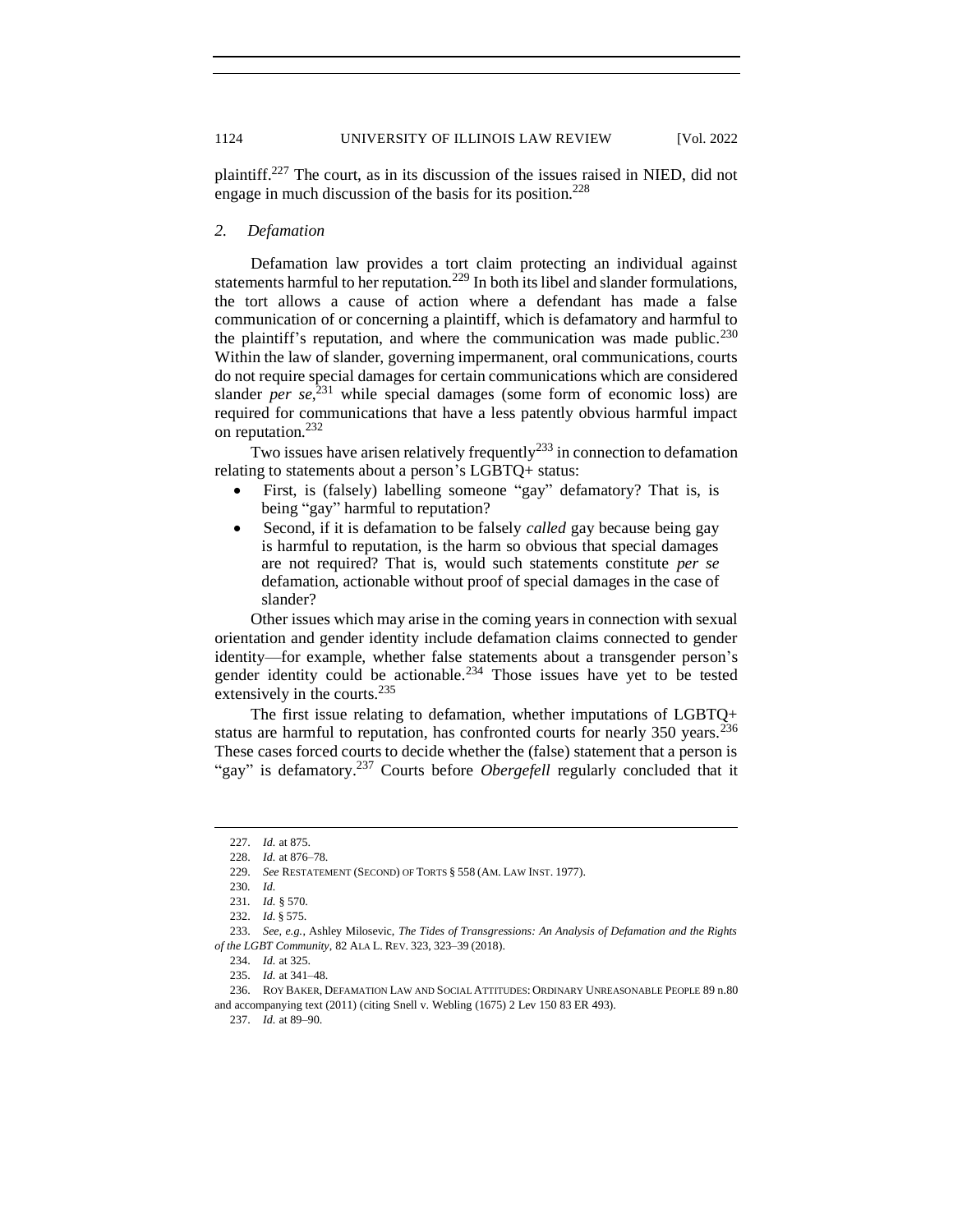was.<sup>238</sup> Prior to the 1970s, there were no cases in which "there was any serious challenge to the capacity of an imputation of homosexuality to defame."<sup>239</sup> Cases typically included no "detailed consideration of whether an imputation of homosexuality is, or should be considered to be, something that damages a person's reputation," instead simply "uncritically" accepting the notion.<sup>240</sup> Cases of this nature continued to be successful into the 1990s "with alarming regularity."<sup>241</sup> (Courts have not considered the flip side of these claims—in which a person who identifies as LGBTQ+ is falsely described as straight).

On the second issue, defamation law divides harmful statements, when oral (slander), into two categories—those so obviously harmful to reputation that proof of special damages (economic loss) is not required, and other statements that would require such proof. $242$  Historically, the law identified certain categories of behavior—such as imputation of a crime—in the *per se* category.<sup>243</sup> Because same-sex conduct was criminalized in much of the common law era, statements relating to a plaintiff's sexual orientation could easily be found to fall into the *per se* category.<sup>244</sup> After *Lawrence v. Texas*<sup>245</sup> that rationale was no longer available to categorize such statements as slander *per se*, but courts continued to find, on occasion, that these statements were *slander per se* (expanding the traditional category of defamation *per se*, "want of chastity of a woman" to cover statements about sexual orientation).<sup>246</sup>

In addition, some states appear to have imported a "*per se*" concept into libel law.<sup>247</sup> While historically all libel was actionable without proof of special damages, some states now seem to require that libel claims be supported by special damages unless the statements involve the kind of reputational harm traditionally associated the special slander *per se* categories.<sup>248</sup> This point of doctrinal confusion<sup>249</sup> or ambiguity complicates an attempt to understand clearly

<sup>238.</sup> In 1996, Lyrissa Lidsky found "[n]or do courts today question that an individual will be harmed by being called a homosexual, despite the deep divisions in society of this issue." Lyrissa Barnett Lidsky, *Defamation, Reputation and the Myth of Community*, 71 WASH. L. REV. 1, 38 (1996).

<sup>239.</sup> BAKER, *supra* note 236, at 90.

<sup>240.</sup> Theodore Bennett, *Not So Straight-Talking: How Defamation Law Should Treat Imputations of Homosexuality*, 35 U. QUEENSLAND L.J. 313, 315–16 (2016).

<sup>241.</sup> BAKER, *supra* note 236, at 92.

<sup>242.</sup> *See* Coulter Boeschen, *Defamation Law: Legal Elements of Libel and Slander*, ALLLAW, https:// www.alllaw.com/articles/nolo/civil-litigation/defamation-libel-slander.html (last visited Apr. 3, 2022) [https:// perma.cc/8QL7-8AEC].

<sup>243.</sup> *See* Clay Calvert, Ashton T. Hampton & Austin Vining, *Defamation Per Se and Transgender Status: When Macro-Level Value Judgements About Equality Trump Micro-Level Reputational Injury*, 85 TENN. L. REV. 1029, 1033–34 (2018).

<sup>244.</sup> *Id.* at 1040.

<sup>245.</sup> 539 U.S. 558 (2003).

<sup>246.</sup> *See* Schomer v. Smidt, 170 Cal. Rptr. 662, 666 (Cal. Ct. App. 1980)

<sup>247.</sup> Matthew D. Bunker, Drew E. Shenkman & Charles D. Tobin, *Not That There's Anything Wrong with That: Imputations of Homosexuality and the Normative Structure of Defamation Law*, 21 FORDHAM INTELL. PROP. MEDIA & ENT. L.J. 581, 582 (2011).

<sup>248.</sup> Stern v. Cosby, 645 F. Supp. 2d 258, 289–90 (S.D.N.Y. 2009).

<sup>249.</sup> For one example, consider *Wilson v. Harvey*, 842 N.E.2d 83 (Ct. App. Ohio 2005). The court there considers whether flyers posted at Case Western as a joke on student Jeffrey Wilson, which showed his face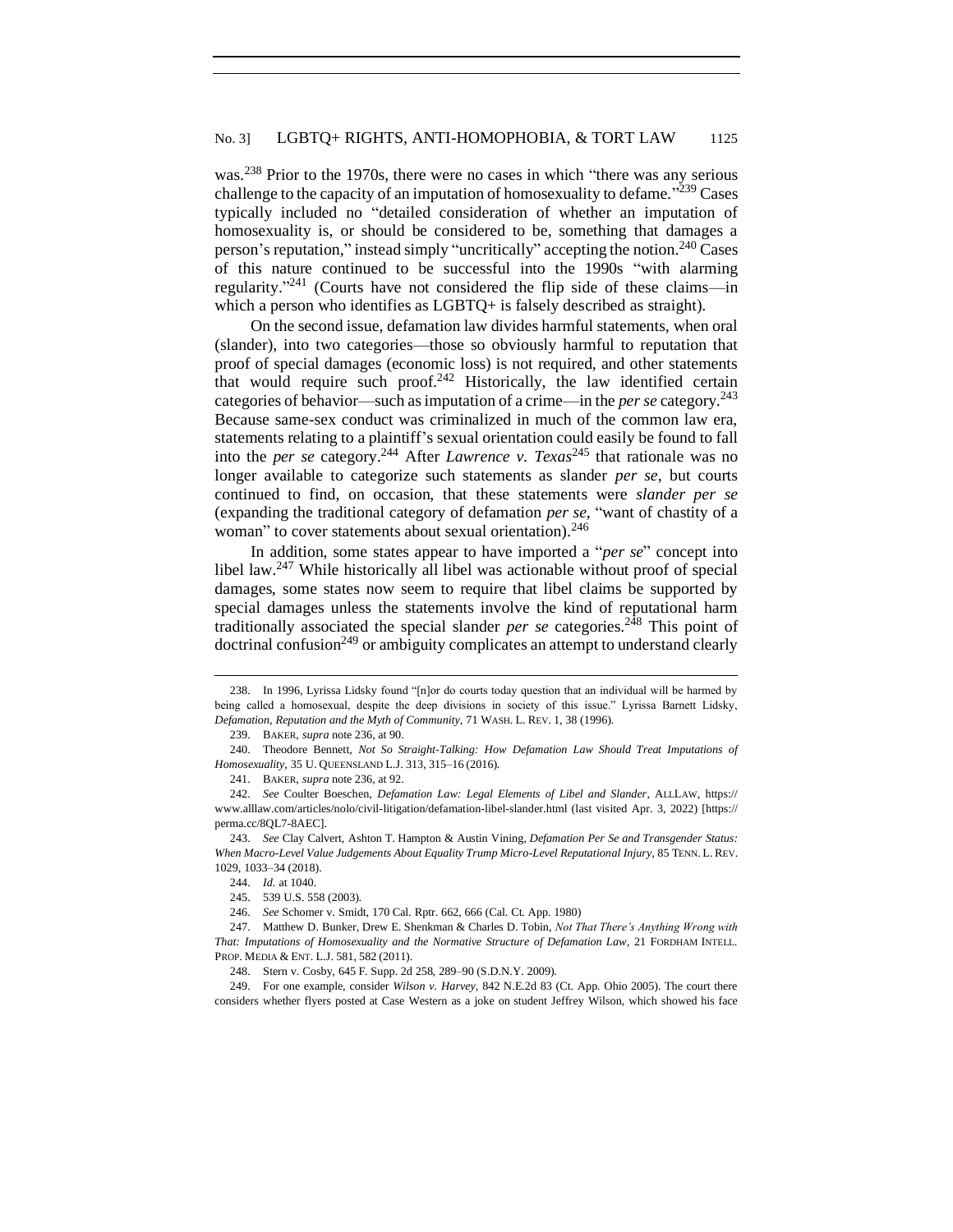what courts have held regarding whether statements relating to sexual orientation are actionable as defamation *per se*, actionable as defamation only with proof of special damages, or not defamatory and therefore not actionable at all.<sup>250</sup> It is clear what defamation *per se* requires—proof of special damages; what is less clear in some court decisions is whether all libels are defamation *per se*, or only those which involve statements likely to cause the kind of damage involved in the traditional slander *per se* categories.<sup>251</sup>

Courts confronting these two issues were not considering the claims of plaintiffs who self-identified as part of the LGBTQ+ community but instead claims from straight plaintiffs who felt being described falsely as gay or a lesbian was damaging to their reputation.<sup>252</sup> Courts were thus forced to confront whether the (false) statement that a person was gay or a lesbian would damage a straight person's reputation.<sup>253</sup> This required exploration of whether the "community" would think less of a person subject to that characterization.<sup>254</sup>

Thus, in considering sexual orientation in the context of defamation, courts aren't directly exploring the rights of sexual minorities.<sup>255</sup> But, they are identifying "majority" attitudes about sexual orientation, and may in so doing be implicitly accepting or validating homophobia.<sup>256</sup>

Considering statements about sexual orientation defamatory has been described as a "ridiculous and offensive" concept.<sup>257</sup> Critics argue that when courts allow defamation claims based on calling a person "gay," "they send out the message that 'gay' is a derogatory term, and that to be gay is an undesirable trait." <sup>258</sup> Where "courts hold homosexual imputations capable of being

250. Bunker et al., *supra* note 247, at 584.

under the caption, "in search of male companion," were defamatory. *Id.* at 86. After describing Ohio's distinction between libel *per se* and libel *per quod*, the court first rules that a false imputation of that a person is gay "is not libel per se," because it does not fit into the crime/disease/etc. categories traditionally associated with slander *per se*. *Id.* at 89. "[H]omosexuality is not a crime, nor is it a disease," opined the court. *Id.* "Additionally, being a homosexual would not tend to injure a person in his trade or occupation." *Id.* The court, however, then suggested that the posters could constitute libel *per quod*: "Although this flyer may be facially innocent, it might become defamatory through interpretation or innuendo if used to imply that someone is a homosexual, when in fact he is not." *Id.* The flyer, if clear in its factual assertion, cannot be both "facially innocent" and harmful to reputation. *See id.* The court's confusion over the difference between slander *per se* and libel *per se* seems to be the result of successive precedents—the *Wilson* course cites *Williams v. Gannett Satellite Info. Network*, 834 N.E.2d 397, 400 (Ct. App. Ohio 2005), which explains the difference between libel *per quod* and libel *per se* correctly but then garbles the issue by citing a slander *per se* case, *Schoedler v. Motometer Gauge & Equip. Corp.*, 15 N.E.2d 958, 961 (Ohio 1938), regarding the "special categories" piece of defamation law. 834 N.E.2d. at 399.

<sup>251.</sup> This question is separate from whether some libelous statements require proof of special damages because they are "*libel per quod*," statements which do not defame on their face but only by reference to extrinsic information.

<sup>252.</sup> *See, e.g.*, Bunker et al. *supra* note 247, at 594–96.

<sup>253.</sup> *See id.* at 594.

<sup>254.</sup> *Id.*

<sup>255.</sup> *See id.* at 594, 596.

<sup>256.</sup> Of course, as Lyrissa Barnett Lidsky has written, "all defamation is based on social prejudices." Lidsky, *supra* note 238, at 28.

<sup>257.</sup> BRUCE MACDOUGALL, QUEER JUDGMENTS: HOMOSEXUALITY, EXPRESSION AND THE COURTS IN CANADA 226 (2000).

<sup>258.</sup> Gary Lo, *Queer Lies in the Law's Eye: Is it Still Defamatory to Call Someone Gay?*, 13 POLEMIC 1, 1 (2004).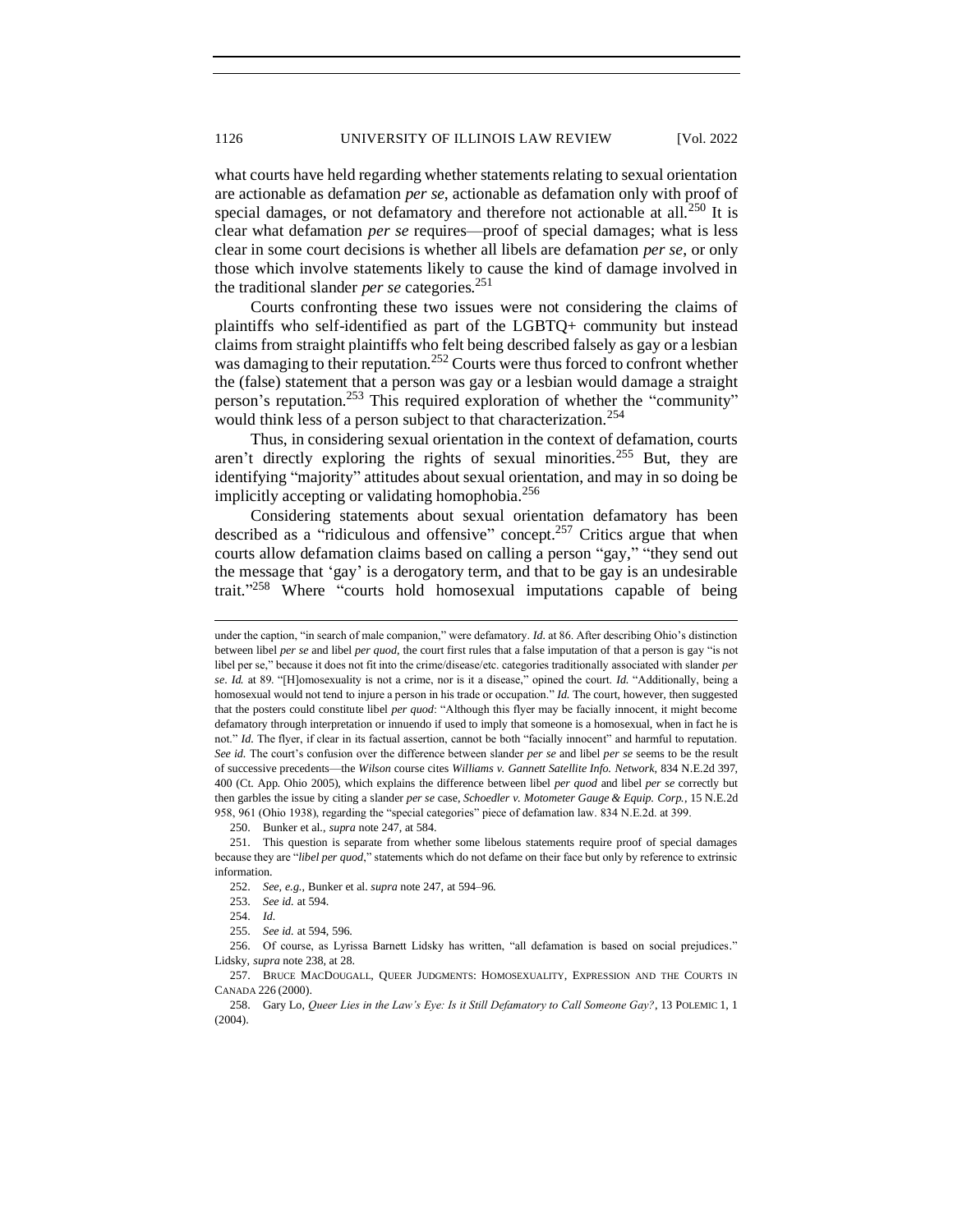defamatory, they effectively issue an authoritative message that homosexuality is undesirable, giving homophobic views validity." $259$  A judicial decision allowing a defamation claim to go forward based on statements regarding the plaintiff's sexual orientation "carries the necessary–and homophobic– implication that being gay is somehow inferior to being straight."<sup>260</sup> It requires grouping LGBTQ+ individuals "with criminals, fraudsters, untruthful people, and the like."<sup>261</sup> Labelling "a certain characteristic as defamatory is to relegate it to exclusion, to otherness, to inferiority." 262

Defining the "relevant community validates certain moral standards, and as such, defamation laws play a role in defining the community with (largely implicit) assumptions about who is included in and who is excluded from the community of ordinary, decent folk that are the hypothetical judges of our moral worth." <sup>263</sup> In this way, "defamation law practises and authorises moral exclusion."<sup>264</sup> Among the pernicious features of this moral exclusion is its onesided nature. If a straight person is falsely labelled gay, precedent suggests they will have a claim for defamation.<sup>265</sup> On the other hand, if a gay person is falsely labelled straight, there is no parallel cause of action—in effect, because the lesbian, gay or bisexual plaintiff falsely described as heterosexual "is not a part of the community.<sup>266</sup>

At a minimum, if courts find that being called "gay" or a "lesbian" is defamatory because of community attitudes, they are presented with an opportunity (which they have traditionally been reluctant to embrace) to describe those attitudes as inconsistent with antidiscrimination principles of a state's public policy goals of equality for the members of the LGBTQ+ community.

Prior to *Obergefell*, courts continued to consider false imputations regarding sexual orientation defamatory.<sup>267</sup> A mix began to emerge on whether such statements were defamatory *per se*.<sup>268</sup> Reviewing cases in 1997, one commentator found that some courts had found statements that a "person is gay" defamatory *per se*, while others had required special damages, but that "no court has held that such statements cannot be defamatory as a matter of law."269

For example, in a 2001 case, *Gray v. Press Communications LLC*, <sup>270</sup> a New Jersey court considered a claim by a former children's television show host that

261*. Id*.

<sup>259</sup>*. Id.* at 4.

<sup>260.</sup> Dean R. Knight, *"I'm Not Gay–Not that There's Anything Wrong with That! Are Unwanted Imputations of Gayness Defamatory*, 37 VICTORIA U. WELLINGTON L. REV. 249, 268 (2006).

<sup>262.</sup> MACDOUGALL, *supra* note 257, at 226.

<sup>263.</sup> Lawrence McNamara, *Bigotry, Community and the (In)visibility of Moral Exclusion: Homosexuality and the Capacity to Defame*, MEDIA & ARTS L. REV. 271, 274 (2001).

<sup>264</sup>*. Id.*

<sup>265.</sup> *Id.* at 276.

<sup>266</sup>*. Id.*

<sup>267.</sup> Patrice S. Arend, *Defamation in an Age of Political Correctness: Should a False Public Statement that a Person is Gay Be Defamatory*, 18 N. ILL. U. L. REV. 99, 101 (1997).

<sup>268.</sup> *Id.* at 102.

<sup>269.</sup> *Id.* at 101–02.

<sup>270.</sup> 775 A.2d 678 (N.J. Super. Ct. App. Div. 2001).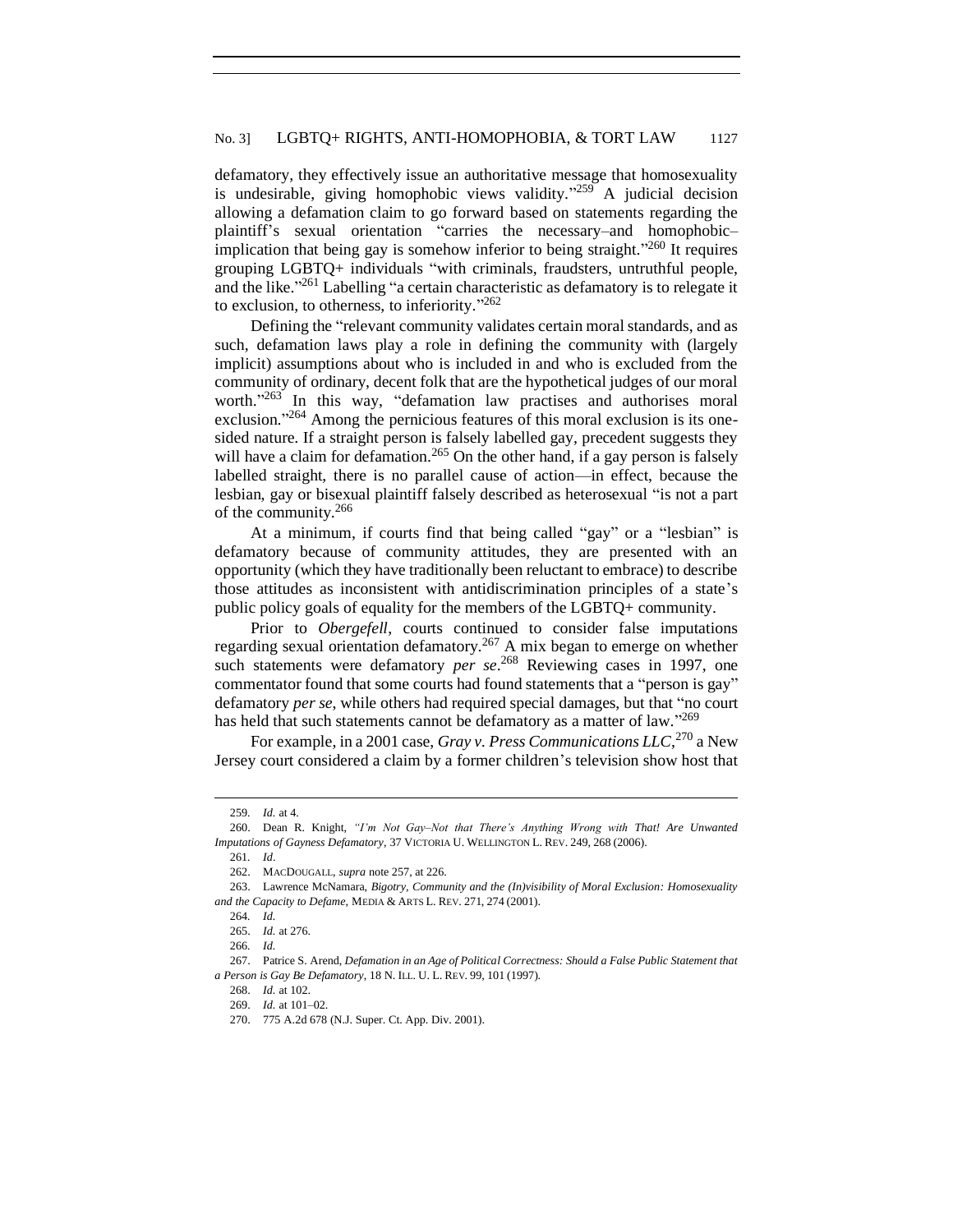a radio broadcaster's description of her as "[t]he lesbian cowgirl, Sally Starr," could be considered defamatory.<sup>271</sup> The court found that "the majority of jurisdictions . . . that have considered the issue have concluded that a false accusation of homosexuality is actionable."<sup>272</sup> The court adhered to this position, stating that "[a]lthough society has come a long way in recognizing a persons' right to freely exercise his or her sexual preferences, unfortunately, the fact remains that a number of citizens still look upon homosexuality with disfavor."<sup>273</sup> As a result, the court concluded that "a false accusation of homosexuality is reasonably susceptible to a defamation (sic) meaning.<sup>3274</sup> The court, according to one commentator, "treat[ed] as self-evident that being falsely called a lesbian may be harmful to one's reputation," and thus "implicitly condone[d] homophobia." 275

In the decade before *Obergefell*, progress was only achieved through court decisions that found an imputation of homosexuality was not defamation *per se*. <sup>276</sup> As policy and social attitudes began to become more inclusive of LGBTQ+ citizens in the 2003–2012 timeframe, courts "across the country" began to reevaluate wither "false imputations of homosexuality should remain *per se defamatory.*" 277

In a 2004 case, *Albright v. Morton,* a Massachusetts court confronted a defamation claim in which plaintiff claimed that a book falsely portrayed him as gay by miscaptioning a photograph of a gay man with his name.<sup>278</sup> Plaintiff was Madonna's bodyguard and also had a relationship with the singer.<sup>279</sup> The court opined that "recent rulings by the Supreme Court" (such as *Lawrence*) "undermine any suggestion that a statement implying that an individual is a homosexual is defamatory."<sup>280</sup> To allow imputations relating to sexuality to be a basis for a defamation claim would require a court to "legitimize the prejudice and bigotry that for too long have plagued the homosexual community.<sup> $281$ </sup> The court opined that agreeing "that calling someone a homosexual is defamatory per se" would "validate" sentiment that "views homosexuals as immoral" and "legitimize relegating homosexuals to second-class status."<sup>282</sup> While the language in *Albright* was empowering, it was unfortunately delivered in dicta.<sup>283</sup> Because the court found that mis-captioning a photo with plaintiff's name did

<sup>271.</sup> *Id.* at 681, 683.

<sup>272.</sup> *Id.* at 683.

<sup>273</sup>*. Id.* at 684.

<sup>274</sup>*. Id.*

<sup>275.</sup> Rachel M. Wrightson, *Gray Cloud Obscures the Rainbow: Why Homosexuality as Defamation Contradicts New Jersey Public Policy to Combat Homophobia and Promote Equal Protection,* 10 J.L. & POL'Y 635, 673 (2002).

<sup>276.</sup> *See* Holly Miller, *Homosexuality as Defamation: A Proposal for the Use of the "Right-Thinking Minds" Approach in the Development of Modern Jurisprudence*, 18 COMM. L. & POL'Y 349, 350–52 (2013).

<sup>277.</sup> *Id.*

<sup>278.</sup> 321 F. Supp. 2d 130, 136 (D. Mass. 2004).

<sup>279</sup>*. Id.* at 132.

<sup>280</sup>*. Id.* at 133.

<sup>281</sup>*. Id.*

<sup>282</sup>*. Id.* at 138.

<sup>283.</sup> *See id.*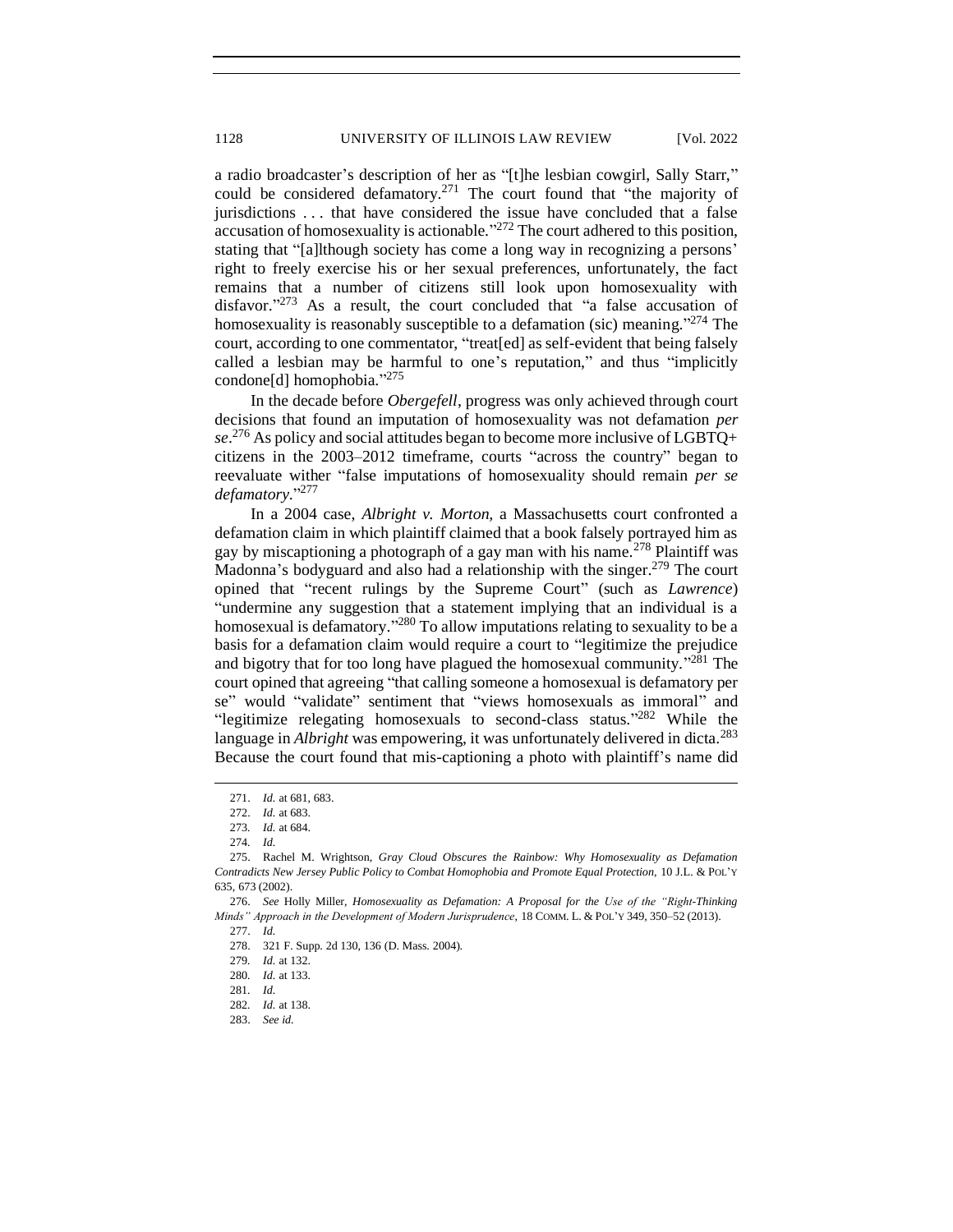### No. 3] LGBTQ+ RIGHTS, ANTI-HOMOPHOBIA, & TORT LAW 1129

not in fact mischaracterize plaintiff as gay, the discussion of whether such statements could be defamatory *per se* was not necessary.<sup>284</sup> This may explain why the court seems to have made a mistake common to law students conflating defamation *per se* under Massachusetts law (which seemingly included all libel, as well as slander *per se*) with slander *per se*. Still, *Albright* inspired several other courts to embrace the position that imputations regarding sexual orientation could not be actionable as slander *per se*. 285

One such example came in *Stern v. Cosby*, a 2009 decision from a Southern District of New York judge.<sup>286</sup> Attorney Howard K. Stern, who represented model Anna Nicole Smith, sued a publisher after an unauthorized biography of the model "falsely stat[ed] or suggest[ed], among other things, that he had engaged in sex with the father of Smith's child...." $287$  Defendant argued that the statements "are not defamatory," in part because "in this day and age, statements suggesting that someone is homosexual are no longer libelous . . . as they now longer connote shame, contempt or ridicule." $288$  The court held that the statements were defamatory but were not defamatory *per se* and thus required proof of special damages.<sup>289</sup> As the court interpreted New York law, a libel would constitute defamation *per se* if it involves the "same degree of 'shame . . . or disgrace'" as the kind of statements traditionally considered slander *per se* (relating to criminal misconduct, injurious to trade or profession, "loathsome" disease, and the like).<sup>290</sup>

Recognizing the "sea change in social attitudes about homosexuality," the court opined that the "'current of contemporary public opinion' does not support the notion that New Yorkers view gays and lesbians as shameful or odious."<sup>291</sup> Although the court held that allegations of homosexuality, in and of themselves, would not be defamatory *per se*, it further held that the specific statements included in the book could be found "susceptible to a defamatory meaning." 292 A jury could find that the statement that the plaintiff engaged "in oral sex at a party is shameful or contemptable."<sup>293</sup> The court does not explain why oral sex at a party is shameful or contemptible, other than to speculate that if the plaintiff was dating model Smith at the time, the statement would provide a suggestion that he was "unfaithful" to Smith (although why *that* would be defamatory is not obvious either).<sup>294</sup> A second statement in the book suggested that the plaintiff

<sup>284.</sup> On appeal, the 1st Circuit upheld the district court's decision that the erroneous captioning did not make a statement concerning the plaintiff's sexuality, but that it was not necessary to decide "whether such an imputation constitutes defamation *per se* in Massachusetts." Amrak Productions Inc. v. Morton, 410 F.3d 69, 73 (1st Cir. 2005).

<sup>285</sup>*. See, e.g.*, Greenly v. Sara Lee Corporation, 2008 WL 1925230, at \*8 n.15 (E.D. Cal. 2008); Yonaty v. Mincolla, 945 N.Y.S.2d 774, 779 (N.Y. App. Div. 2012).

<sup>286.</sup> 645 F. Supp. 2d 258, 275 (S.D.N.Y. 2009).

<sup>287</sup>*. Id.* at 263.

<sup>288</sup>*. Id.* at 264.

<sup>289.</sup> *Id.* at 276.

<sup>290</sup>*. Id.* at 273.

<sup>291</sup>*. Id.* at 273–74.

<sup>292</sup>*. Id.* at 275.

<sup>293</sup>*. Id.*

<sup>294</sup>*. See id.* at 275–76.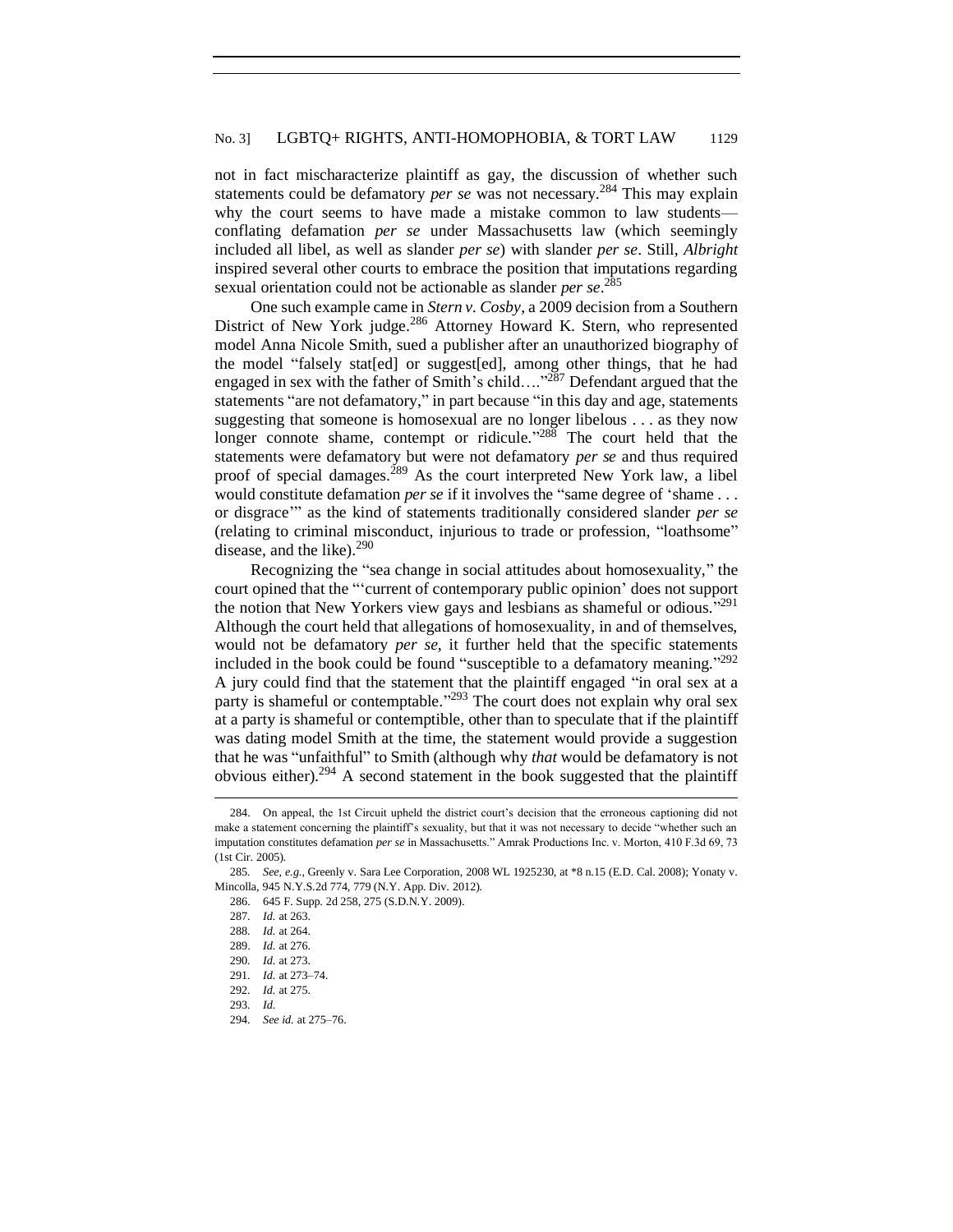made a sex tape with the father of Smith's child (Birkhead)—an allegation the court found "would expose [plaintiff] to contempt among most people."<sup>295</sup> The court "reject[ed], as absurd"<sup>296</sup> the defense argument that a statement suggesting a person made a sex tape is not defamatory—without explanation, however, as to why making a sex tape is shameful or what makes the argument advanced by the defendant absurd.

The decision in *Stern* was a narrow one—during oral arguments, the judge "indicated a clear preference to avoid this issue, if possible."<sup> $297$ </sup> On remand, the judge allowed the defamation *per se* claim to proceed on narrower grounds than simply the allegation of homosexuality.<sup>298</sup> In addition, because *Stern* was a federal case predicting New York law, "many New York courts have ignored this ruling and continue to follow the precedent" set in state court decisions.<sup>299</sup>

In *Yonaty v. Mincolla,* a 2012 case, a New York Appellate Division court considered the issues raised in *Albright* in a bit more depth, taking the opportunity to "overrule [a] prior case" and hold that "statements falsely describing a person as lesbian, gay or bisexual" are "not defamatory *per se*." 300 A person heard that the plaintiff was gay or bisexual, and relayed that information to another, hoping that it would reach the plaintiff's girlfriend.<sup>301</sup> Plaintiff had no economic losses, so unless false statements that a person is gay or bisexual are defamation *per se*, the case would fail.<sup>302</sup> The court explained that defamation "involves the idea of disgrace." <sup>303</sup> Prior case law finding that statements falsely imputing homosexuality were defamatory *per se* are "based upon the flawed premise that it is shameful and disgraceful to be described as lesbian, gay or bisexual."<sup>304</sup> With that premise no longer supportable, a plaintiff could not maintain a defamation claim based on imputations about sexual orientation in the absence of special damages.

A 2013 commentator anticipated courts would soon "go a step further and hold that [imputations that a person was gay] hold no defamatory meaning."305

#### <span id="page-27-0"></span>*3. Public Disclosure of Embarrassing Private Facts*

The public disclosure tort<sup>306</sup> allows a plaintiff to bring a cause of action for the public disclosure of private facts regarding matters which would be "highly

<sup>295</sup>*. Id.* at 276.

<sup>296</sup>*. Id.* at 276 n.11.

<sup>297.</sup> *See* Robert D. Richards, *Gay Labeling and Defamation Law: Have Attitudes Toward Homosexuality Changed Enough to Modify Reputational Torts?*, 18 COMMLAW CONSPECTUS 349, 362 (2010).

<sup>298.</sup> *See* Ashley Milosevic, *The Tides of Transgressions: An Analysis of Defamation and the Rights of the LGBT Community*, 82 ALB. L. REV. 323, 327–28 (2019).

<sup>299.</sup> *Id.* at 328.

<sup>300.</sup> 945 N.Y.S.2d 774, 776 (N.Y. App. Div. 2012).

<sup>301.</sup> *Id.*

<sup>302</sup>*. Id.* at 777.

<sup>303</sup>*. Id.* at 777 (internal quotation marks omitted).

<sup>304</sup>*. Id.*

<sup>305.</sup> Miller, *supra* note 276, at 352–53.

<sup>306.</sup> RESTATEMENT (SECOND) OF TORTS § 652D (AM. L. INST. 1977).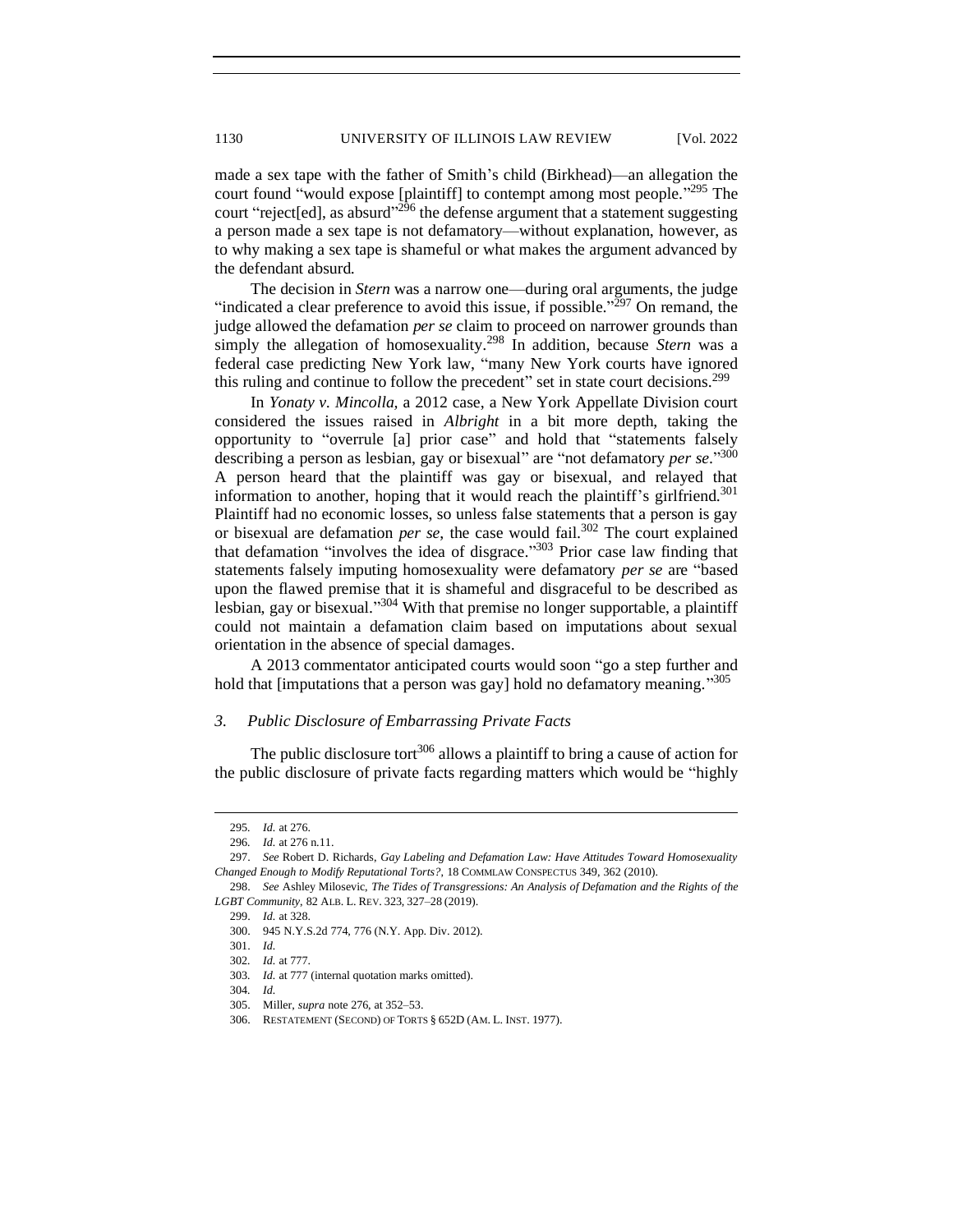offensive to a reasonable person" and are not a matter of public concern.<sup>307</sup> A plaintiff must establish that a defendant "(1) gave 'publicity' to (*e.g.*, widely disseminated), (2) completely private/secret information, (3) that was 'highly offensive,' and (4) not of legitimate public concern." <sup>308</sup> In this last element, the tort "internalizes free speech concerns in the form of the common law 'newsworthiness' test, which is coextensive with First Amendment protections." 309

Courts confronted two issues relating to sexual orientation in connection with this tort. First, is revealing that a person is gay or a lesbian "highly offensive to a reasonable person"? <sup>310</sup> Second, in what cases are such disclosures "newsworthy"?<sup>311</sup> While "[o]n its face, a doctrine of civil liability for disclosures of private facts could deter and redress unwanted revelations and 'outings,'" LGBTQ+ plaintiffs had "mixed luck with the publication of private tort."  $312$ 

The public disclosure tort might at first blush seem to be one that would be utilized in cases of involuntary "outing" of celebrities and powerful figures. Among LGBTQ+ activists, involuntary outing of public figures who have chosen to keep hidden their LGBTQ+ status has some history of controversy.<sup>313</sup> In the United States, because of the "newsworthiness" defense to the tort, perhaps, such cases are relatively rare.<sup>314</sup> Instead, the cases that have been brought tend to relate to individuals who have limited public presence.  $315$ 

A 1992 commenter found two cases relating to disclosure of sexual orientation or gender identity—*Sipple v. Chronicle Publishing Co.*, <sup>316</sup> and *Diaz v. Oakland Tribune, Inc.*<sup>317</sup> While *Sipple* was resolved based on the alreadypublic nature of the disclosure and newsworthiness, the court suggested in dicta that because of its widely known nature, the plaintiff's sexual orientation "was not so offensive ... as to shock the community notions of decency," 318

<sup>307.</sup> *Id.*

<sup>308.</sup> Scott Skinner-Thompson, *Privacy's Double Standards*, 93 WASH. L. REV. 2051, 2060 (2018).

<sup>309.</sup> John P. Elwood, Note, *Outing, Privacy, and the First Amendment*, 102 YALE L.J. 747, 754 (1992).

<sup>310.</sup> Here, the question isn't whether the *fact* of LGBTQ+ status is offensive but whether its disclosure is offensive (this is to be distinguished from false imputations of LGBTQ+ status in defamation, where the issue is whether the imputation is harmful to reputation). The *Restatement's* describes the requirement as "highly offensive publicity." RESTATEMENT (SECOND) OF TORTS § 652D (AM. L. INST. 1977).

<sup>311.</sup> *See* Elwood, *supra* note 309, at 754.

<sup>312.</sup> Anita L. Allen, *Privacy Torts: Unreliable Remedies for LGBT Plaintiffs*, 98 CALIF. L. REV. 1711, 1733 (2010).

<sup>313</sup>*. See, e.g.*, Irene Lacher, *Public Good—or Private Matters?: Advocates of 'Outing' Gay Celebrities and Powerbrokers Say the Process Is Just a Part of Gaining Equality. But Critics Say It's Crossing the Line Between Gossip and News*, L.A. TIMES (Apr. 13, 1995, 12:00 AM), https://www.latimes.com/archives/la-xpm-1995-04- 13-ls-54443-story.html [https://perma.cc/43ET-EYET]; Aisha Schafer, Comment, *Quiet Sabotage of the Queer Child: Why the Law Must be Reframed to Appreciate the Dangers of Outing Gay Youth,* 58 HOW. L.J. 597, 603 (2015) ("Some within the gay community advocate outing anti-gay public figures in order to expose the hypocrisy of their homophobia. Many question this line of thinking, because even when outing is used as a tool to undermine adversaries of the gay community, it still is an act that intrudes upon an individual's interest in privacy.").

<sup>314.</sup> *See* Elwood, *supra* note 309, at 755.

<sup>315.</sup> *See id.* at 756.

<sup>316.</sup> 201 Cal. Rptr. 665 (Ca. Ct. App. 1984).

<sup>317.</sup> 188 Cal. Rptr. 762 (Cal. Ct. App. 1983).

<sup>318.</sup> *Sipple*, 201 Cal. Rptr. at 670.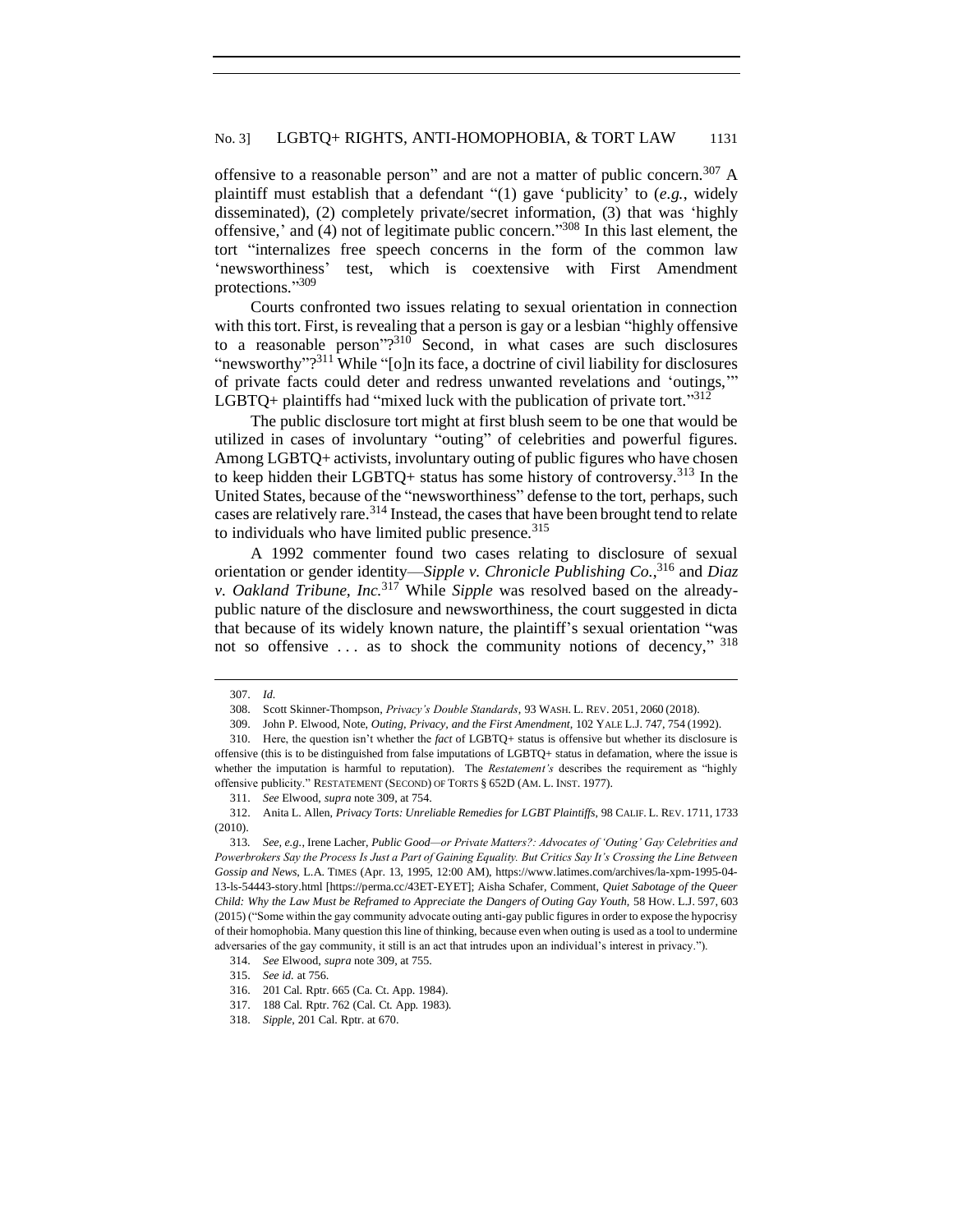particularly since it painted the plaintiff in a positive, "heroic"<sup>319</sup> light as a former United States Marine who had saved President Gerald Ford from an assassination attempt by grabbing or striking a gunman's arm.<sup>320</sup> In *Diaz*, a newspaper column revealed that the student body president of a California college was transgender.<sup>321</sup> The Court found that the matter was not newsworthy as a matter of law but was not asked to review the jury's determination that the disclosure of facts relating plaintiff's gender assignment at birth was "highly offensive to a reasonable person of ordinary sensibilities."<sup>322</sup> The Court did opine that "[c]ontrary to defendants' claim, we find little if any connection between the information disclosed and [plaintiff's] fitness for office. The fact that she is a transsexual does not adversely reflect on her honesty or judgment." 323

In 1995, a Colorado Court affirmed a jury verdict for publication of private facts for a law firm associate based in part on revelations of his sexual orientation and that his male partner was HIV positive.<sup>324</sup> That may have been an "easy" case since *both* the plaintiff's sexual orientation and his partner's HIV positive status were disclosed—though the court found that disclosure of this information "would be highly objectionable to a reasonable person because a strong stigma still attaches to both homosexuality and AIDS." $325$  On appeal, the state Supreme Court reversed based on whether the information had been made "public" but did not reverse the finding that the information disclosed could meet the threshold necessary for the public disclosure tort.<sup>326</sup>

In another 1995 case, *Greenwood v. Hollister*, <sup>327</sup> a court overruled the dismissal of an attorney's public disclosure claim based on law firm staff sharing information that he'd amended his employee benefits forms to list his male partner as beneficiary "with persons who had no responsibility for the administration of the programs and no need to know the information."328

One 2000 case to suggested a pathway to a more expansive approach to the disclosure tort—finding a disclosure objectionable even without a finding that the disclosure of the information itself was something that would be highly offensive.<sup>329</sup> In *Simpson v. Burrows*, the Christmas Valley Lodge harassment case discussed above in relation to its IIED claim, plaintiffs also alleged an imprecisely identified "invasion of privacy" claim the court interpreted as public disclosure.<sup>330</sup> Plaintiff's sexual orientation "is a private fact," according to the court, and it was disclosed in a "highly objectionable" way through inclusion in

<sup>319</sup>*. Id.* at 670 n.2.

<sup>320</sup>*. Id.* at 666.

<sup>321.</sup> *Diaz*, 188 Cal. Rptr. at 766.

<sup>322</sup>*. Id.*

<sup>323</sup>*. Id.* at 773.

<sup>324</sup>*.* Borquez v. Ozer, 923 P.2d 166, 169–71 (Colo. App. 1996).

<sup>325.</sup> *Id.* at 173.

<sup>326.</sup> Ozer v. Borquez, 940 P.2d 371, 373 (Colo. 1997).

<sup>327.</sup> 663 N.E.2d 1030 (Ohio Ct. App. 1995).

<sup>328</sup>*. Id.* at 1034.

<sup>329.</sup> Simpson v. Burrows, 90 F. Supp. 2d 1108, 1125 (D. Or. 2000).

<sup>330.</sup> *Id.* at 1131.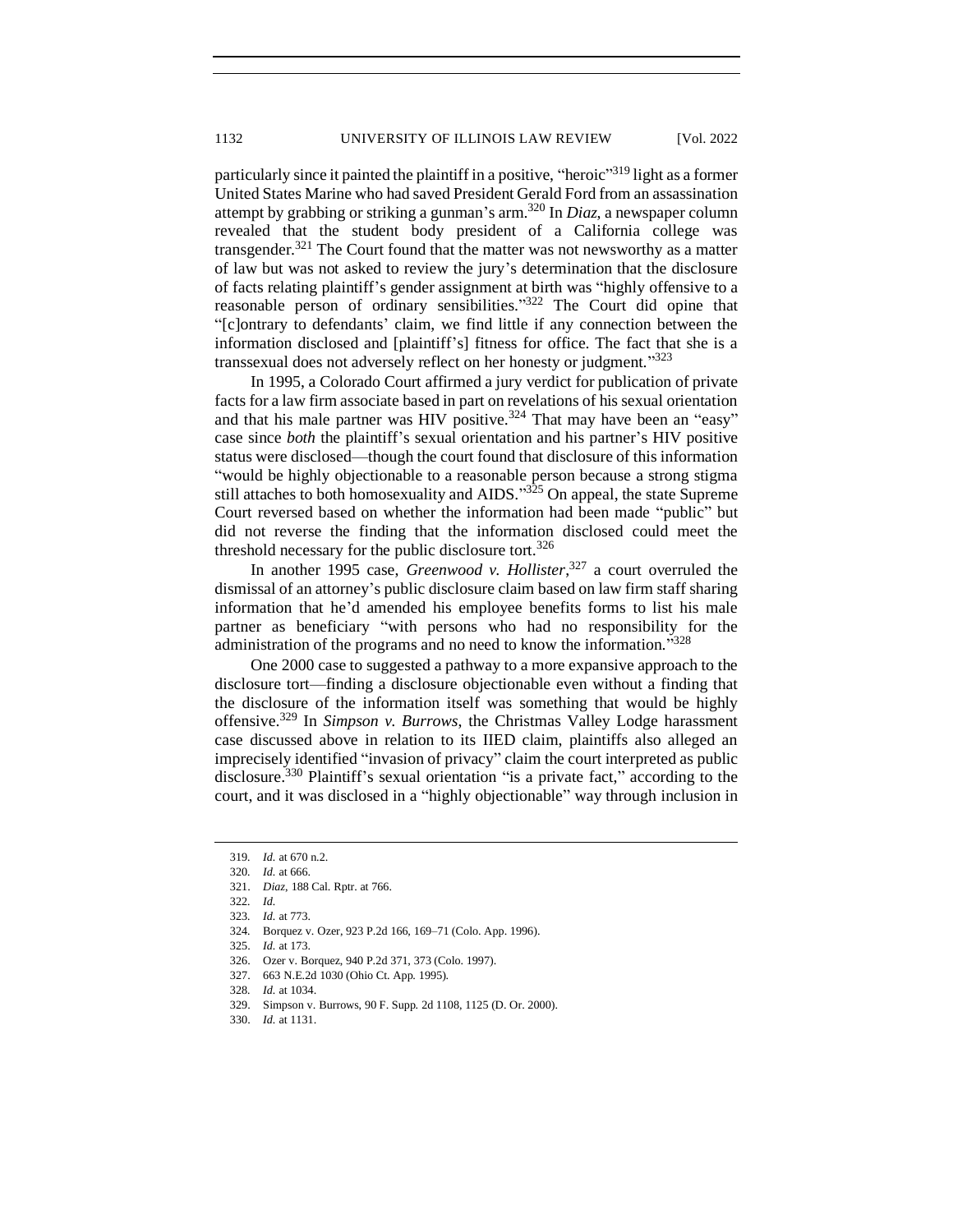the letters.<sup>331</sup> While the court was certainly dealing with an unsympathetic defendant, it did not clearly address whether it found disclosure of fact of sexual orientation objectionable.<sup>332</sup> Or, perhaps, the court confused the disclosure of information that a person would find "objectionable," to disclosure of information in a *way* a person would find objectionable, allowing the claim to proceed based on the objectionable manner of disclosure (threatening letters mailed to numerous members of the community) rather than the objectionable nature of the facts disclosed.

*Simpson* may provide a path forward to LGBTQ+ plaintiffs reluctant to argue that the disclosure of their sexual orientation or gender identity is itself "highly offensive," by allowing them to argue that the malicious and/or irresponsible manner of the disclosure turns what should otherwise be viewed as "inoffensive" private information into an actionable wrong.<sup>333</sup>

The public disclosure tort requires that the information disclosed be embarrassing and its revelation "highly offensive."<sup>334</sup> The question is whether, after *Obergefell*, courts will begin to question the idea that disclosure of information relating to sexual orientation is embarrassing or "highly offensive," given changing social understanding about sexual orientation.<sup>335</sup> Certainly, there were matters of a private nature, the disclosure of which would have been offensive in the past, that, due to changing social standards, have been normalized and would no longer be actionable.<sup>336</sup>

## IV. ENTER *OBERGEFELL*

<span id="page-30-0"></span>The Supreme Court published its decision in *Obergefell v. Hodges*<sup>337</sup> on June 26, 2015.<sup>338</sup> Justice Kennedy, who wrote the opinion for a 5-to-4 majority, announced the opinion from the bench that Friday—as "several lawyers seated in the bar section of the court's gallery wiped away tears" and crowds outside the Supreme Court chanted, "[I]ove has won."339

Petitioners were fourteen same-sex couples and two men whose same-sex partners had died.<sup>340</sup> The court recounted the circumstances of three of the cases

<sup>331</sup>*. Id*. at 1125.

<sup>332.</sup> *See id.*

<sup>333.</sup> In essence, the court adopts the view that the public disclosure tort can be predicated not upon a showing that "being labeled as 'gay' is in-and-of-itself offensive, but rather whether *the act of outing* is itself offensive." Adam J. Kretz, *The Right to Sexual Orientation Privacy: Strengthening Protections for Minors Who Are "Outed" in Schools,* 42 J.L. & EDUC. 381, 388 (2013).

<sup>334.</sup> RESTATEMENT (SECOND) OF TORTS § 254D (AM. L. INST. 1977).

<sup>335.</sup> *See* Bunker et al., *supra* note 247, at 604.

<sup>336.</sup> *See id.* at 604–05.

<sup>337.</sup> 576 U.S. 644 (2015).

<sup>338.</sup> Kaitlin E.L. Gates, Comment, *Catching the Gold at the End of the Rainbow: The Impacts of Retroactive Recognition of Same-Sex Marriage on Community Property Division*, 9 EST. PLAN. & CMTY. PROP. L.J. 263, 270 (2017).

<sup>339.</sup> Adam Liptak, *Supreme Court Ruling Makes Same-Sex Marriage a Right Nationwide,* N.Y. TIMES (June 26, 2015), https://www.nytimes.com/2015/06/27/us/supreme-court-same-sex-marriage.html [https:// perma.cc/S6F4-S9CW].

<sup>340.</sup> *Obergefell*, 576 U.S. at 654–55.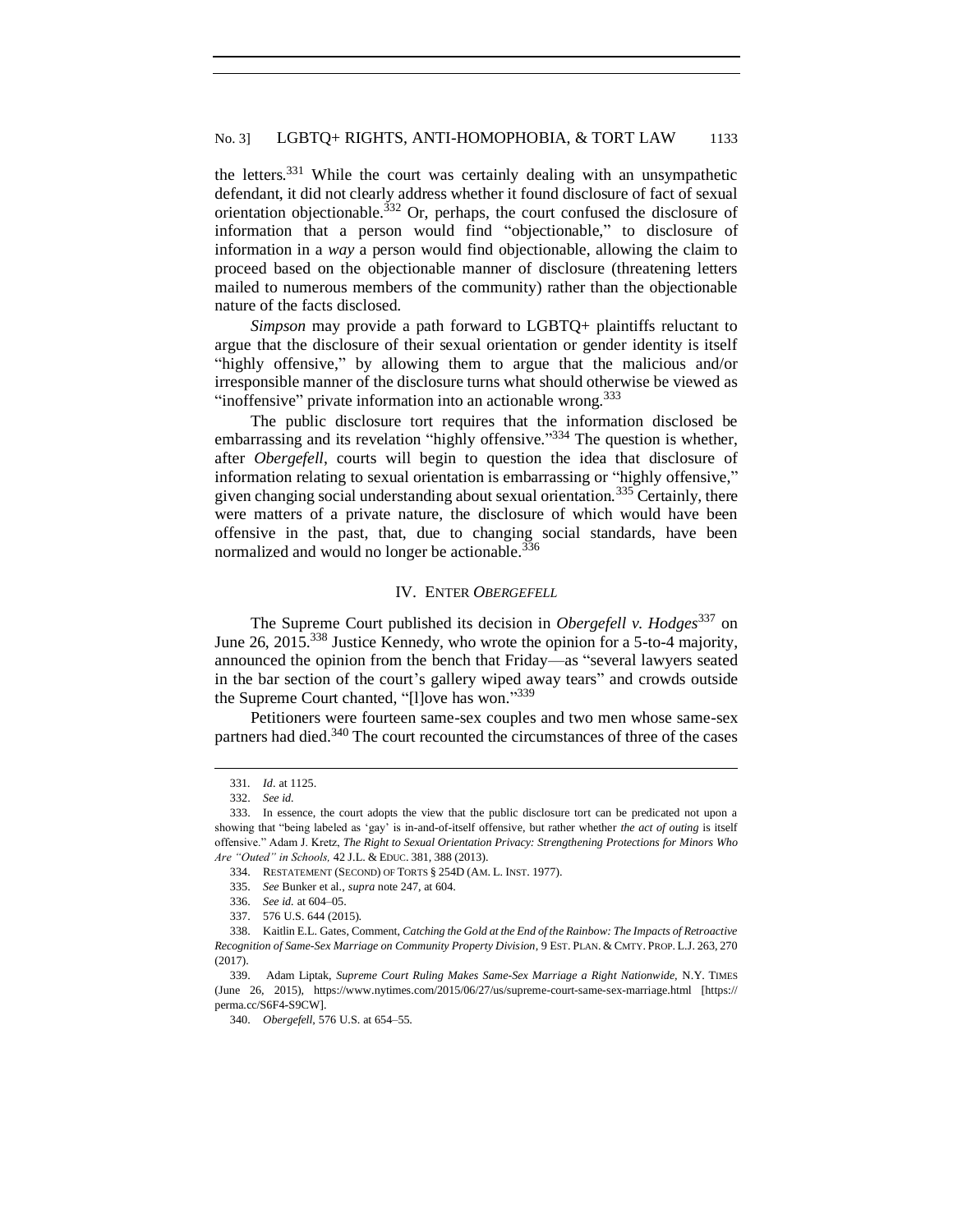consolidated in *Obergefell*. <sup>341</sup> James Obergefell had married John Arthur in Maryland in 2013 and sought to be listed on Arthur's death certificate as his surviving spouse after his husband passed away three months after their marriage;<sup>342</sup> Ohio had denied that request.<sup>343</sup> April DeBoer and Jayne Rowse, who had celebrated a commitment ceremony in 2007, sought to jointly adopt a baby girl with special needs but were denied under Michigan law, which permits each child to "have only one woman as his or her legal parent."<sup>344</sup> Ijpe Dekoe, an Army Reserve Sergeant First Class, and his partner, married in New York the week before Dekoe deployed to Afghanistan in 2011, and sought recognition of their marriage in Tennessee, where they lived. $345$ 

Justice Kennedy identified four principles motivating the holding individual autonomy, the support for an important two-person union for committed couples seeking companionship and mutual caring, the fact that marriage would help protect the children being raised by same-sex couples, and that denying same-sex couples the state sanctioned benefits of marriage inflicted both material and stigmatic harm on gay Americans.<sup>346</sup>

As one commentator put it, "[i]t is difficult to overstate the impact of the *Obergefell* decision on the lives of LGBT people."<sup>347</sup> The case "brought a sense of dignity and pride to gay couples and their families, and a feeling of justice and equality to the hearts of many Americans."<sup>348</sup>

*Obergefell* also represented the culmination of a ten-year wave of increased public acceptance of LGBTQ+ Americans, though the rhetoric and policy positions taken by the federal government in the years following triggered a decline in that support.<sup>349</sup>

The case also had a profound impact of jurisprudence.<sup>350</sup> As of this writing, it had been cited in 708 cases and more than 600 trial documents available on Westlaw.<sup>351</sup>

349. EZRA CUKOR & SHIRLEY LIN, 3 EMPLOYMENT DISCRIMINATION LAW & LITIGATION § 27:1 (2021).

efb8cedab1a25&rank=1&pageNumber=1&facetGuid=h562dbc1f9a5f4b0c9e54031a19076b9c&ppcid=b94

<sup>341</sup>*. Id.* at 658.

<sup>342.</sup> James Obergefell later recalled, "This piece of paper, the death certificate made . . . the Defense of Marriage Act into something real and harmful and hurtful." D. Benjamin Barros et al., *Law Review Lecture on Finding Friendship in a Contentious Place: A Conversation with Obergefell and Hodges from the Landmark U.S. Supreme Court Case on Same-Sex Marriage*, 51 U. TOL. L. REV. 443, 448–51 (2020).

<sup>343.</sup> 576 U.S. at 658.

<sup>344</sup>*. Id.* at 658–59.

<sup>345</sup>*. Id*. at 659.

<sup>346.</sup> Christopher R. Leslie, *Dissenting from History: The False Narratives of the* Obergefell *Dissents*, 92 IND. L.J. 1007, 1008 (2017).

<sup>347.</sup> Courtney G. Joslin, *The Gay Rights Canon and the Right to Nonmarriage*, 97 B.U. L. REV. 425, 438 (2017).

<sup>348.</sup> Andrea B. Carroll & Christopher K. Odinet, *Gay Marriage and the Problem of Property*, 93 WASH U. L. REV. 847, 847–48 (2016).

<sup>350.</sup> Tritt, *supra* note 132, at 873 ("The recent Supreme Court decision of *Obergefell v. Hodges* has forever altered American jurisprudence.").

<sup>351.</sup> Obergefell v. Hodges*: Citing References*, WESTLAW, https://1.next.westlaw.com/RelatedInformation/I5509aeda1beb11e5a807ad48145ed9f1/kcCitingReferences.ht ml?docSource=e5c9cf2d32a54835b80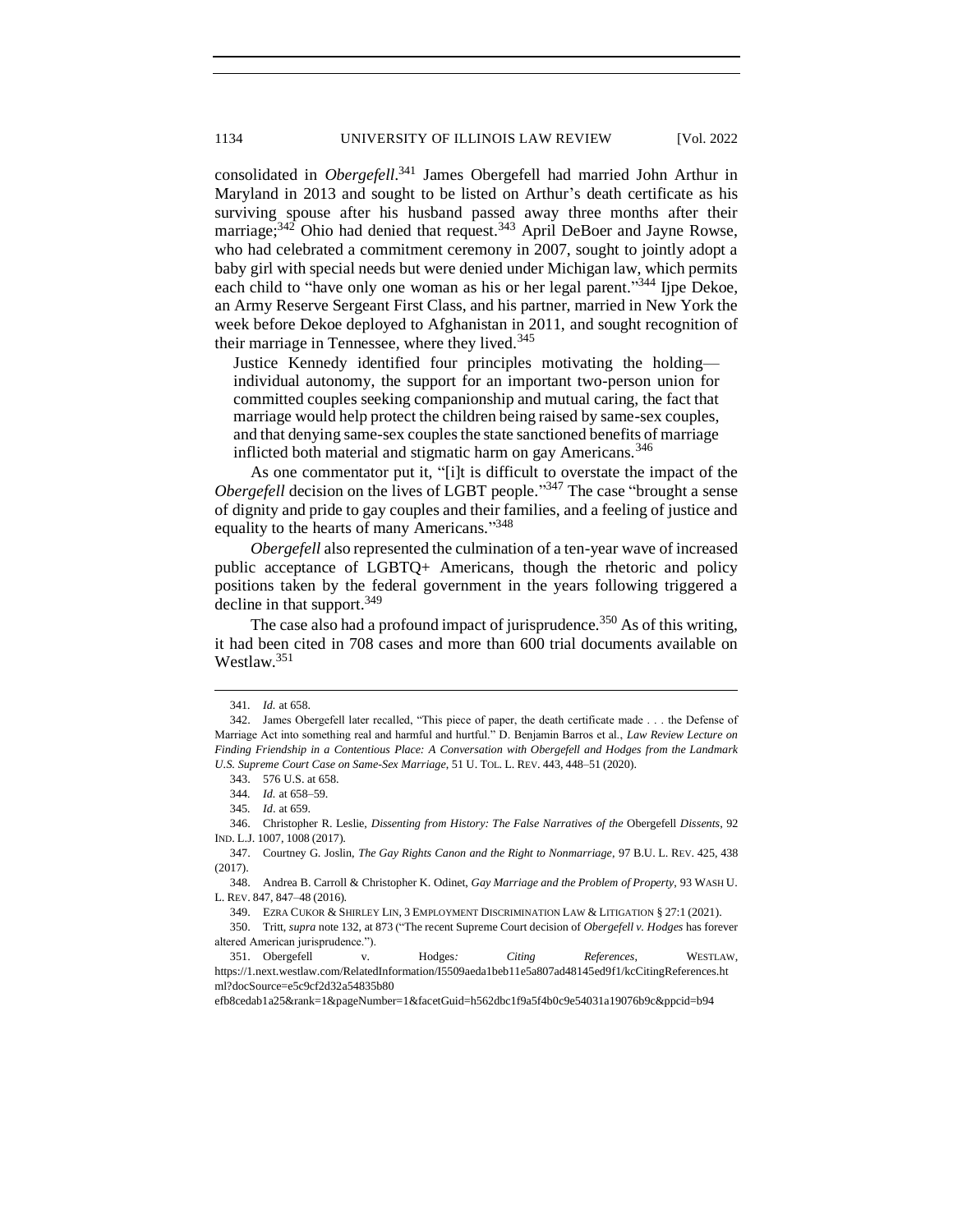#### <span id="page-32-0"></span>No. 3] LGBTQ+ RIGHTS, ANTI-HOMOPHOBIA, & TORT LAW 1135

#### V. THE IMPACT OF *OBERGEFELL* ON TORT LAW

#### <span id="page-32-1"></span>*A. Contexts Involving Formally Recognized Marital Relationships*

#### <span id="page-32-2"></span>*1. Negligent Infliction of Emotional Distress*

The predicted impact of *Obergefell* would be to overturn the line of tort cases rejecting the rights of partners in same-sex marriages legal where executed.<sup>352</sup>

The courts seem to have faithfully embraced the antidiscrimination principles in *Obergefell* in this context.<sup>353</sup> For example, in a 2018 case, *Moreland v. Parks*, the New Jersey courts considered a case involving a fatal accident that occurred in 2009.<sup>354</sup> Valerie Benning and l'Asia Moreland were a same-sex couple who lived together with two of Moreland's biological children.<sup>355</sup> While Benning and one of the children were crossing the street to attend the "Disney on Ice" show, a traffic accident occurred and one of the vehicles struck the child, propelling her two-year-old body sixty-five feet and causing her death.<sup>356</sup> The trial court dismissing Benning's NIED claim based on the lack of an "'intimate, familial relationship" to the child.<sup>357</sup>

Benning and Moreland had met around two years before the accident and been living together for at least a year.<sup>358</sup> After the accident, they were engaged  $(in 2011)$  and eventually married  $(in 2014)$ .<sup>359</sup> The deceased child had been thirteen months old when the couple's relationship began and Moreland's other children referred to Benning as "mom or mommy."<sup>360</sup> After the family was transported to the hospital, Benning became hysterical, was placed into restraints and administered a sedative.<sup>361</sup> The trial record reflected significant "emotional and psychological trauma Benning suffered as an aftershock" of the accident and "the emotional pain she continues to suffer."362

The lower court had characterized the relationship between Benning and Moreland as "lovers," finding that a bystander NIED claim "is reserved to those who are actually closer related . . . ." Further, "[t]here is a requirement that they have to be family."<sup>363</sup> To the trial court, "[t]he evidence is that she was a girlfriend and she might have been part of the child's household, but by any

ab905041f422ba65c50ad129c3aee&transitionType=ListViewType&contextData=(sc.Search) (last visited Mar. 31, 2022) [https://perma.cc/2L2M-VKBW].

<sup>352.</sup> *See* Leslie, *supra* note 346; *see also* Tritt, *supra* note 132, at 873.

<sup>353.</sup> *See* Michael J. Higdon, *While They Waited: Pre-*Obergefell *Lives and the Law of Nonmarriage*, 129 YALE J.L.F. 1, 3 (2019).

<sup>354.</sup> 191 A.3d 729, 731 (N.J. Super. Ct. App. Div. 2018).

<sup>355</sup>*. Id.*

<sup>356</sup>*. Id.*

<sup>357</sup>*. Id.* at 731–32 (referencing Portee v. Jaffee, 417 A.2d 521, 526 (N.J. Sup. Ct. 1980)).

<sup>358</sup>*. Id.* at 732.

<sup>359</sup>*. Id.*

<sup>360</sup>*. Id.*

<sup>361</sup>*. Id.* at 733.

<sup>362</sup>*. Id.* at 734.

<sup>363</sup>*. Id.*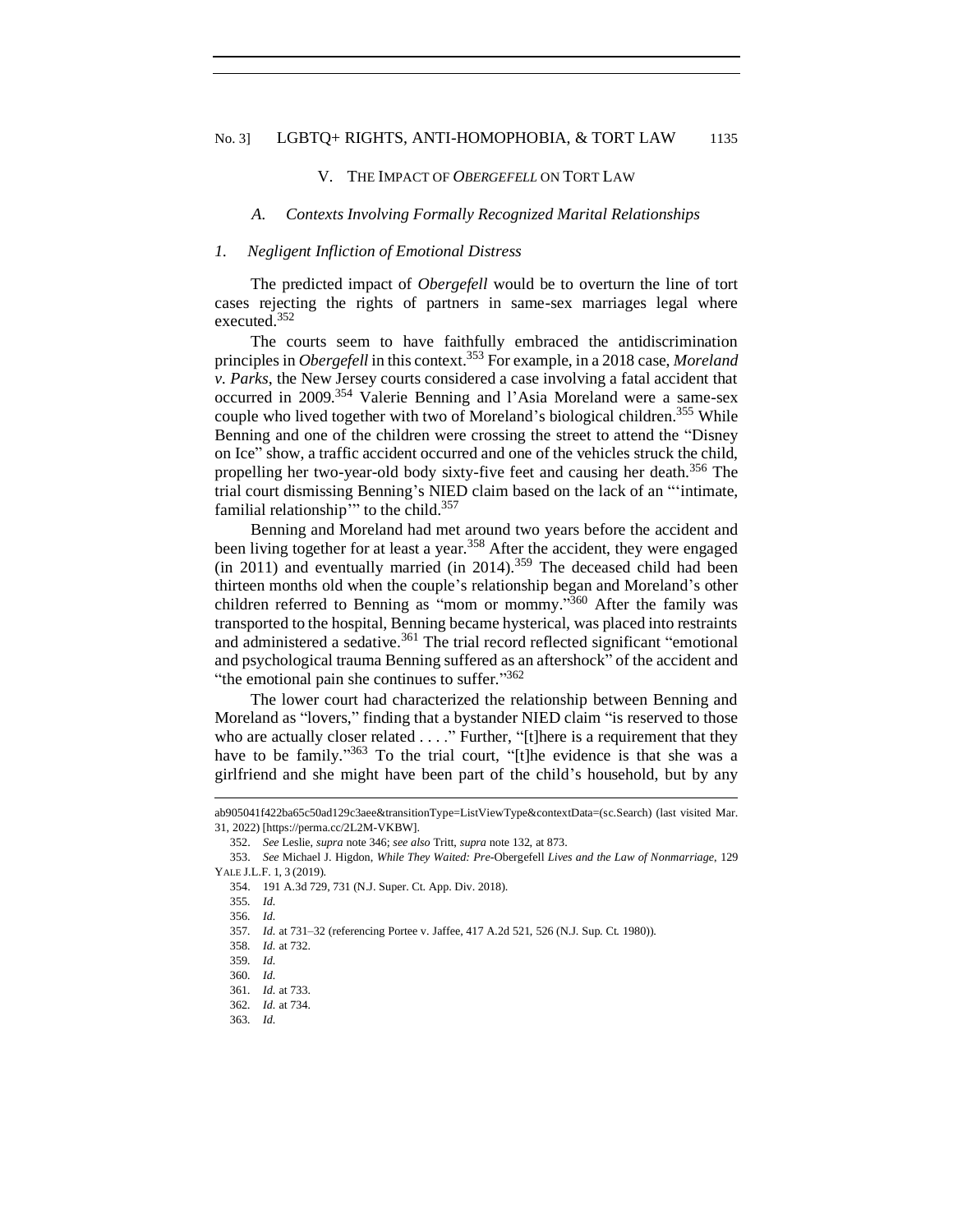definition that I can find about the law of family, Ms. Benning doesn't meet it."364 The court dismissed indications of the children's treatment of plaintiff Benning—"using the word mom doesn't count for much . . . . " $365$ "

The appellate court looked back to the state's defining precedent on NIED, which had been issued in 1980.<sup>366</sup> At that time, "gay, lesbian and transgender people were socially shunned and legally unprotected . . . . The notion of samesex couples and their children constituting a 'familiar relationship' worthy of legal recognition was considered by a significant number of our fellow citizens as socially and morally repugnant and legally absurd."367 But times had changed—the state and its citizens "now unequivocally reject this shameful, morally untenable bigotry . . . . "368"

The court ruled that the jury could decide the issue of whether Benning's relation to the child was sufficiently close to establish NIED standing.<sup>369</sup> A jury "can find that Benning was a de facto mother to this child, and felt her loss as deeply as any parent facing that horrific event."370

## <span id="page-33-0"></span>*2. Loss of Consortium*

The predicted impact of *Obergefell* is that same-sex spouses would now be successful in loss of consortium claims.<sup>371</sup> To date, only one published appellate court decision or trial court order available in online databases has taken up the issue.<sup>372</sup>

That case was published shortly after *Obergefell* in 2015: *Sparks v. Meijer*. <sup>373</sup> Kristin Sparks was injured in a fall in a Meijer store parking lot in 2013.<sup>374</sup> Two months after *Obergefell,* on August 26, 2015, she amended her claim to add a loss of consortium claim for her partner Priscilla George, with whom she had shared a relationship since  $2002$ .<sup>375</sup> The couple had conducted a "private commitment ceremony" in 2010 and filed that year for a recognized Domestic Partnership; they were legally married in Maryland in 2013 but their marriage had not been recognized in Ohio until *Obergefell*. <sup>376</sup> The defendant moved for summary judgment on the loss-of-consortium claim, "asserting that George's claim fails because she was not legally married to Sparks at the time of

<sup>364</sup>*. Id.*

<sup>365</sup>*. Id.*

<sup>366.</sup> *Id.*; Portee v. Jaffee, 417 A.2d 521, 528 (N.J. 1980).

<sup>367</sup>*. Moreland*, 191 A.3d at 737.

<sup>368</sup>*. Id.*

<sup>369.</sup> *Id.* at 738. 370*. Id.*

<sup>371.</sup> Aaron M. House, Obergefell*'s Impact on Wrongful Death in Missouri and Kansas*, 84 UMKC L. REV. 733, 734 (2016).

<sup>372.</sup> *See* Sparks v. Meijer, Inc., No. 15CVC-1413, 2015 WL 11012500, at \*1 (Ohio Ct. C.P. Nov. 12, 2015).

<sup>373.</sup> *Id.*

<sup>374</sup>*. Id.* 375*. Id.*

<sup>376</sup>*. See id.*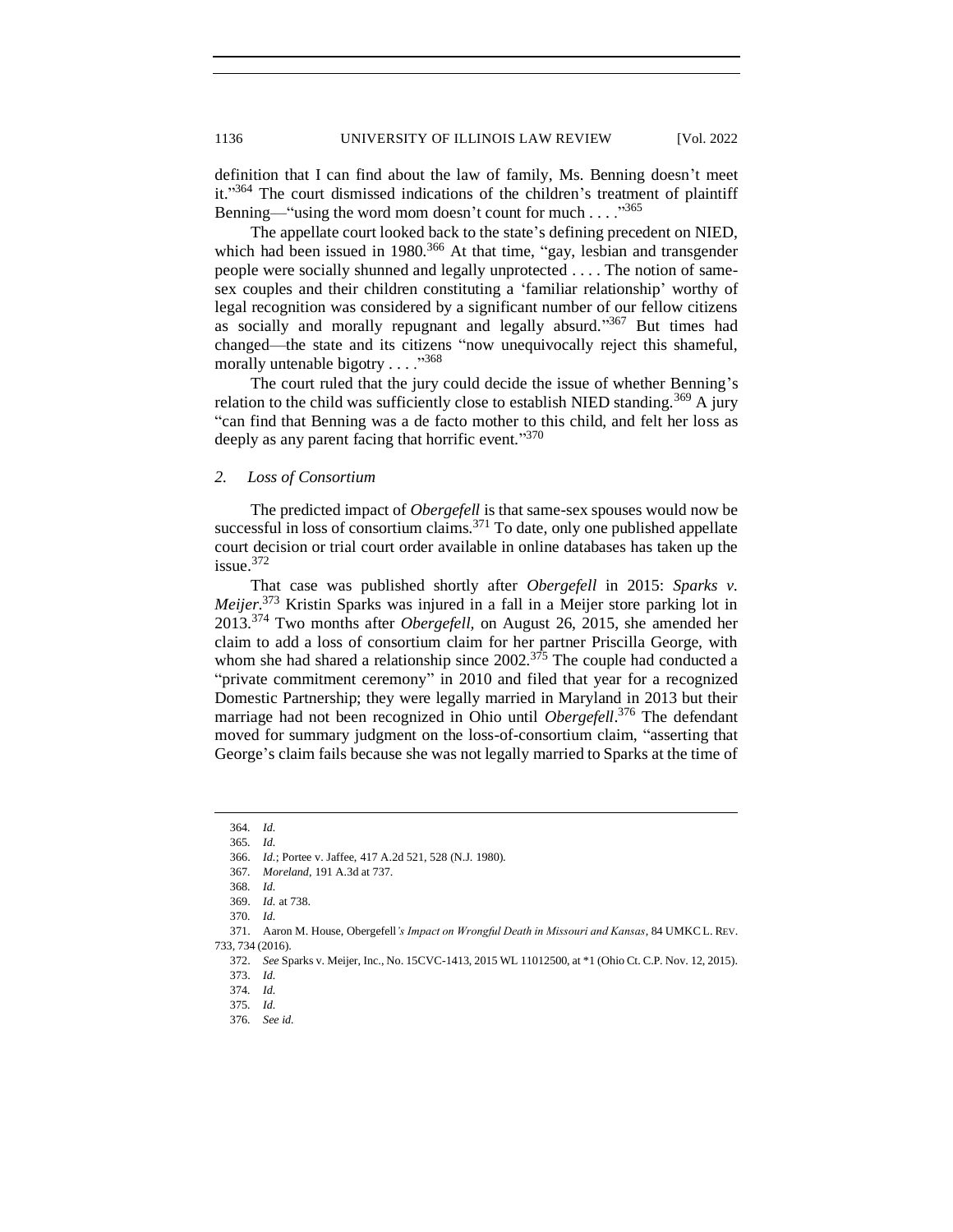Sparks' alleged injury," and plaintiff responded that they would have married had the right been available. $37$ 

The court rejected a 2002 precedent which denied same-sex partners the right to bring loss of consortium claims.<sup>378</sup> Relying on *Mueller*, <sup>379</sup> the court found that recognizing common law marriages for same-sex partners ineligible to wed prior to *Obergefell* was "sound judicial policy" and denied the motion for summary judgment, allowing the loss of consortium claim to proceed.<sup>380</sup>

One interpretation of the absence additional of published decisions on the issue is that the right of same-sex spouses to pursue loss of consortium claims is now so obvious that defendants have not sought to invoke pre-*Obergefell* precedent to the contrary in motions for judgment.

#### <span id="page-34-0"></span>*3. Wrongful Death Statutes*

Since *Obergefell*, several courts have considered the standing of same-sex partners to bring claims for death of a partner, which were foreclosed under the dominant prior limitation for such standing to parties in legally recognized marriages.<sup>381</sup> The predicted impact of *Obergefell* would be that same-sex spouses could bring claims for wrongful death; children of same-sex spouses "should also now be able to bring wrongful death claims for the death of either parent, as should both same-sex parents for the death of a child."382

In *Hard v. Attorney General*, <sup>383</sup> a court found that plaintiff was a surviving spouse even though the state had not recognized same-sex marriages at the time of his partner's death.<sup>384</sup> David Fancher was killed when his vehicle collided with a UPS tractor trailer.<sup>385</sup> Fancher and Paul Hard had married in Massachusetts in May, 2011, and returned home to Alabama, which had refused to recognize same-sex marriage prior to *Obergefell*. <sup>386</sup> Hard sought disbursement of the proceeds from a wrongful death lawsuit, and his husband's mother sought to intervene to stop the payment of funds after *Obergefell* led the state to amend the decedent's death certificate to recognize Hard as decedent's spouse.<sup>387</sup> The court sided with decedent's husband: "We conclude there was no abuse of discretion because the district court properly applied Alabama law of intestate succession pertaining to surviving spouses. Simply put, once the state of Alabama recognized Hard as the surviving spouse . . . the court committed no abuse of discretion by disbursing the funds accordingly."388

<sup>377</sup>*. Id.*

<sup>378</sup>*. Id.* at \*2–\*3.

<sup>379.</sup> See *supra* notes 132–43 and accompanying text.

<sup>380.</sup> *Sparks*, 2015 WL 11012500, at \*3 (quoting Mueller v. Tepler, 95 A.3d 1011, 1018 (Conn. 2014)).

<sup>381.</sup> *See, e.g.*, Hard v. Attorney General, 648 F. App'x 853, 853 (11th Cir. 2016).

<sup>382.</sup> House, *supra* note 371, at 734–35.

<sup>383.</sup> *Hard*, 648 F. App'x at 853–56.

<sup>384.</sup> *See id.* at 856.

<sup>385</sup>*. Id.* at 854.

<sup>386</sup>*. Id.*

<sup>387</sup>*. Id.*

<sup>388</sup>*. Id.* at 856.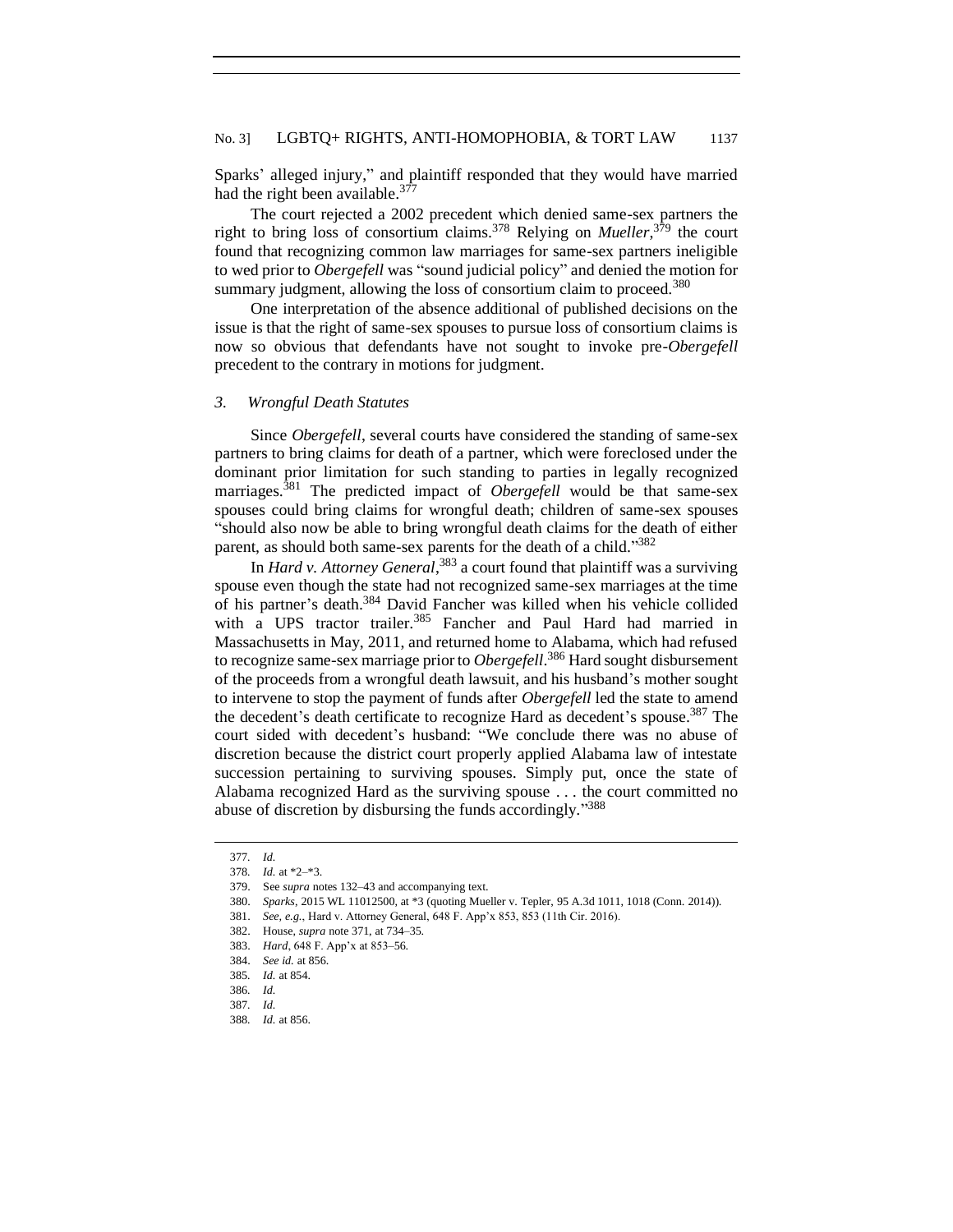In a 2016 case, *Rannolls v. Dewling*, a federal court in Texas found that *Obergefell* prevented the assertion that a same-sex common law spouse did not have standing to pursue a wrongful death claim in an accident case.<sup>389</sup> In *Rannolls*, the decedent and her surviving partner were not legally married, but the surviving partner asserted indications of common law marriage—that she and her partner lived together, wore wedding rings, raised a son, and presented themselves as spouses at public and family events.<sup>390</sup>

*Rannolls* provides protection for plaintiffs relating to a limited historical window in which same-sex marriages were not recognized under state law.<sup>391</sup> Its reach does not extend to parties who chose not to be married even after *Obergefell*, or in the particular state law.<sup>392</sup> Courts are likely to continue to "deny" unmarried cohabitants rights under the premise that they could have secured their rights by getting married." 393

Other courts, however, have been less willing to embrace a retroactive view of tort cases informed by *Obergefell.*<sup>394</sup> In a 2017 decision in *Ferry v. De Longhi*, a federal court in California held that the surviving member of a same-sex couple was not a lawful spouse of the decedent and could not bring a wrongful death case.<sup>395</sup> Patrick Ferry and Randy Sapp met in 1984 and began living together in 1985.<sup>396</sup> They married in a Unitarian service in 1993 but were prohibited by law, at the time, from obtaining a marriage license.<sup>397</sup> They held themselves out as a married couple, though they never registered as domestic partners, because they believed that they were married.<sup>398</sup> In 2013, Sapp was killed in a fire caused by an allegedly defective heater manufactured by defendant De Longhi America, Inc.<sup>399</sup> Mr. Ferry filed a lawsuit including claims for wrongful death in 2015.<sup>400</sup> The defendant argued that Mr. Ferry "did not qualify" as the decedent's "spouse, domestic partner, or putative spouse," and thus could not bring a claim for wrongful death under the governing provision of California law, Code of Civil Procedures section 377.60.<sup>401</sup>

Plaintiff acknowledged that his marriage to the decedent "was not viewed under the law as 'legal,'" but argued that the extension of the constitutional right to marry to same-sex couples should be applied retroactively to "render [the] marriage valid."<sup>402</sup>

<sup>389.</sup> 223 F. Supp. 3d 613, 623 (E.D. Tex. 2016).

<sup>390</sup>*. Id.* at 624.

<sup>391.</sup> The case, and others like it, explores how states "are . . . to treat the pre-equality years when same-sex couples had no option but to form nonmarital relationships[.]" Higdon, *supra* note 353, at 5.

<sup>392.</sup> London S. Ballard, *Unmarried Cohabitants: How the United States Is Still Not Protecting Same-Sex Couples*, 20 OR. REV. INT'L L. 275, 280 (2018).

<sup>393.</sup> *Id.*

<sup>394.</sup> *Id.* at 279.

<sup>395.</sup> 276 F. Supp. 3d 940, 952 (N.D. Cal. 2017).

<sup>396</sup>*. Id.* at 942–43.

<sup>397</sup>*. Id.* at 943.

<sup>398</sup>*. Id.*

<sup>399.</sup> *Id.*

<sup>400.</sup> *Id.* at 943–44.

<sup>401</sup>*. Id.* at 944–45 (citing CAL. CIV. PROC. CODE § 377.60 (West 2020)).

<sup>402</sup>*. Id.* at 945.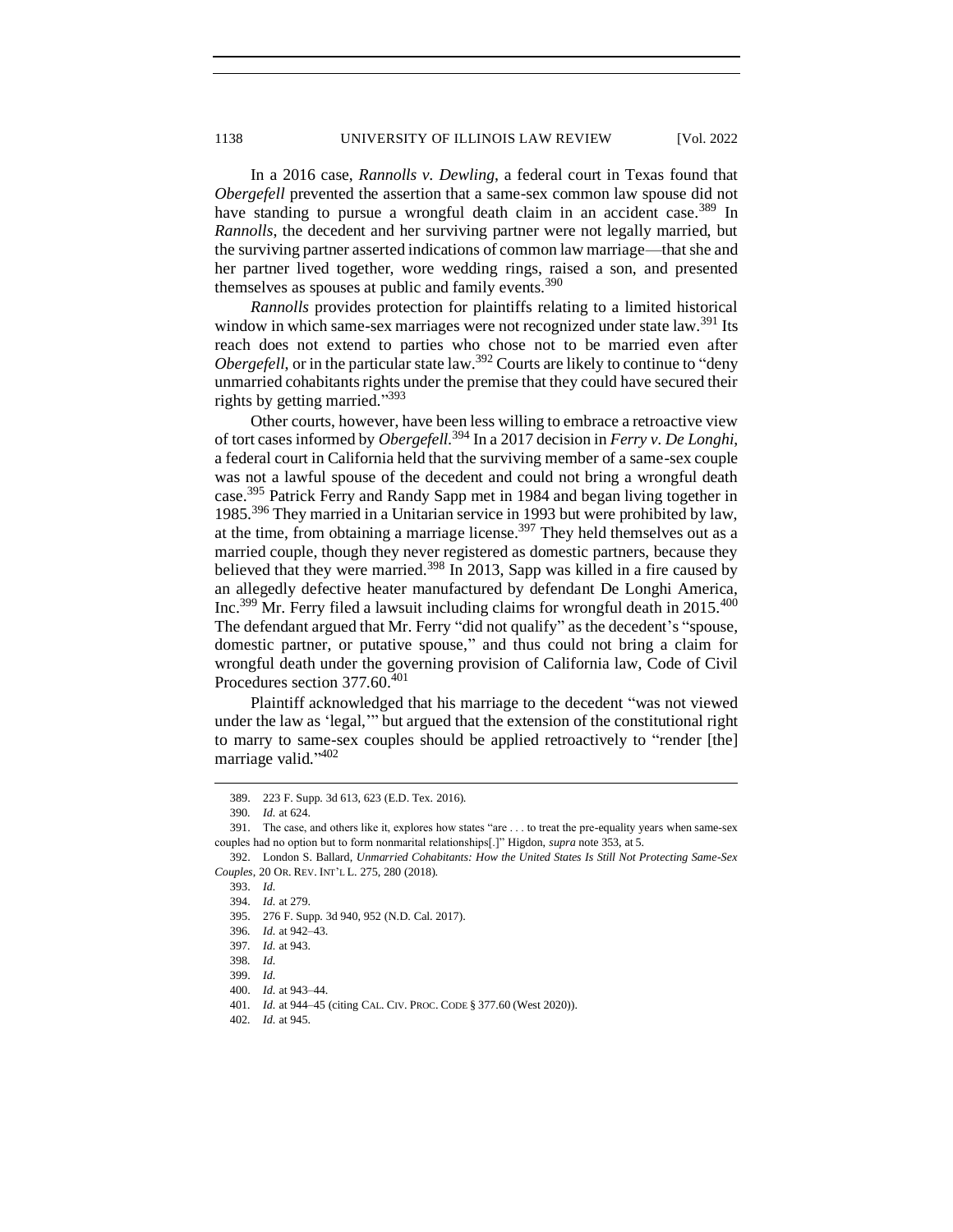The court rejected plaintiff's claims, distinguishing loss-of-consortium claims, which are common law in nature, and wrongful death claims, which are "statutory in nature and may not be judicially expanded."<sup>403</sup> The court further opined that nothing had prevented the couple from marrying after 2013, up to the point of Mr. Sapp's death.<sup>404</sup> The court concluded by expressing that it did "not doubt the depth of Mr. Ferry and Mr. Sapp's commitment to each other" and did "not seek to diminish Mr. Ferry's loss."<sup>405</sup> It took note of the "vestiges of inequity that remain even after the rights of same-sex couples have been declared" but found that it's "hands are tied" even if "the equities might favor a different result."<sup>406</sup> Critics have argued that the court's decision meant that even though "the two men had lived as a married couple for over thirty years" they "were punished for not obtaining a marriage license in the six months between finally gaining the right to do so and Sapp's death."<sup>407</sup>

# <span id="page-36-0"></span>*B. The Rights of LGBTQ+ Parties and Issues Surrounding Sexual Orientation in Tort More Generally*

#### <span id="page-36-1"></span>*1. IIED*

In the era before *Obergefell*, LGBTQ+ plaintiffs had modest success in utilizing IIED to combat harassment on the basis of sexual orientation and gender identity, in spite of the challenge sexual minorities might have been thought to face in establishing the necessary "outrage" element which relies upon majoritarian sensibilities.<sup>408</sup> Such cases were relatively rare, however.<sup>409</sup> In the aftermath of *Obergefell*, one might expect that LGBTQ+ parties would more regularly bring IIED claims in the face of extreme behavior and be more successful when such claims are brought. Although it may be too soon to tell, that prediction appears to be on the way to being realized. $410$ 

Success, post-*Obergefell*, has not been universal. For example, in a 2018 case, *Chandler v. Pye Automotive*, <sup>411</sup> the plaintiff included an IIED claim in a wrongful termination case.<sup>412</sup> For several years before her termination, plaintiff alleged she was the target of sexual harassment, including multiple cases involving physical contact, by male employees. $413$  In the summer of 2015, the

<sup>403</sup>*. Id.* at 947.

<sup>404.</sup> *Id.* at 949–50.

<sup>405</sup>*. Id.* at 952.

<sup>406</sup>*. Id.* at 950 (citations omitted).

<sup>407.</sup> Higdon, *supra* note 353, at 7.

<sup>408.</sup> See discussion *supra* Section III.B.1.

<sup>409.</sup> See discussion *supra* Section III.B.1.

<sup>410.</sup> Some cases address the issue in relatively short treatment. For example, in *Minor v. Dilks*, No. 19- 18261, 2020 WL 133278 (D.N.J. Jan. 13, 2020), a *pro se* plaintiff who was a transgender, gay inmate was permitted to proceed against prison officials for IIED based on allegations they "told inmates and prison employees of Plaintiff's sexual orientation for the purpose of causing his harassment in a hostile environment." No. 19-18251, 2020 WL 133278, at \*9 (D.N.J. Jan. 13, 2020).

<sup>411.</sup> No. 4:17-CV-00086-HLM-WEJ, 2018 WL 3954768 (N.D. Ga. July 9, 2018).

<sup>412.</sup> *Id.* at \*1.

<sup>413</sup>*. Id.* at \*3.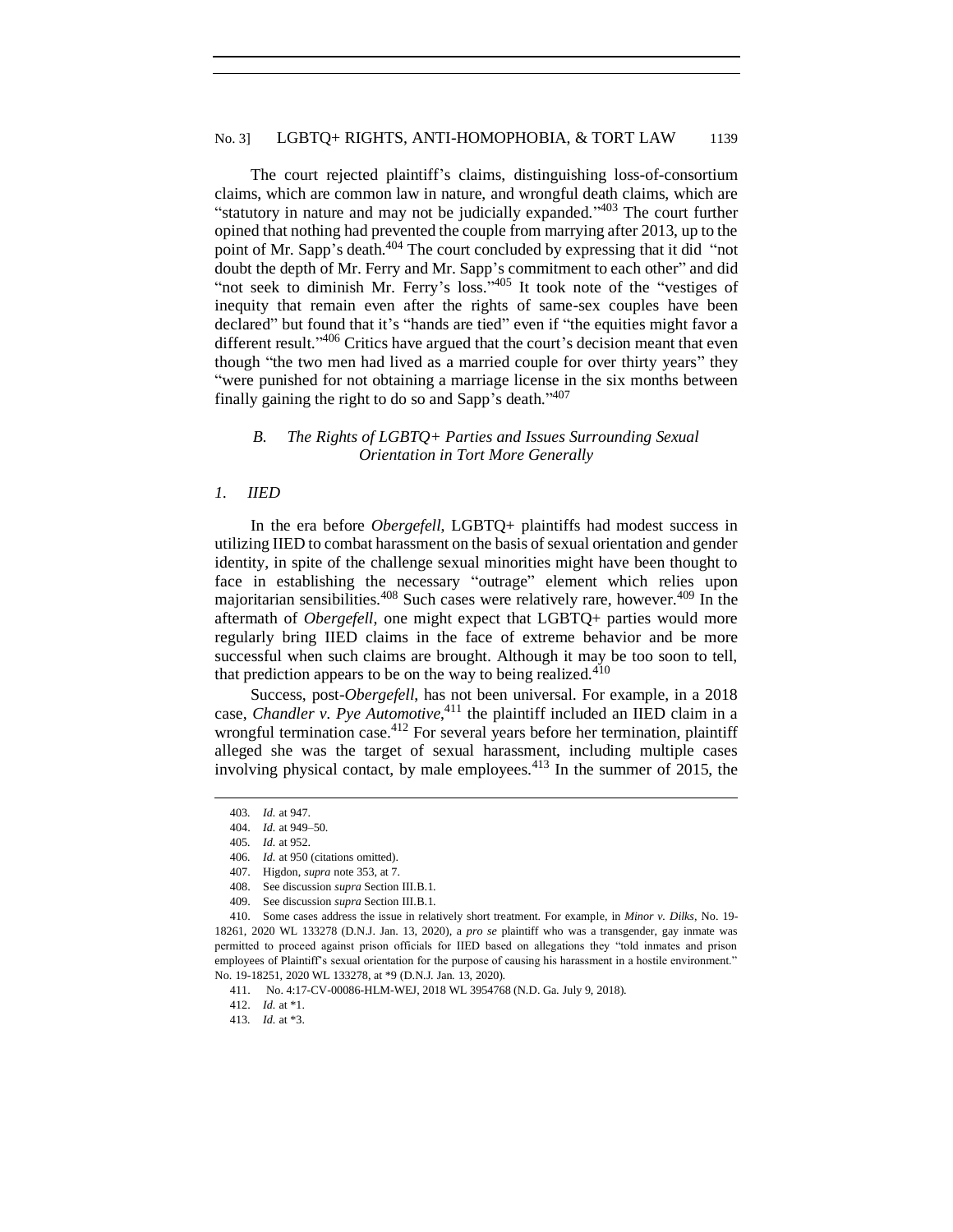owner of the car dealership where she worked "smacked her buttocks," and another manager made comments about her sexual orientation and intimate behavior.<sup>414</sup> During the last week of her work, the dealer's owner told her that "her relationships with women were disgusting," and that she needed to "straighten up."<sup>415</sup> The court rejected her IIED claim—according to the court, she "failed to submit probative evidence that [defendant]'s alleged touching of her buttocks on one occasion, inappropriate comments on a few occasions, and laying her off from a job were outrageous under Georgia law." <sup>416</sup> Further, the court found that she had failed to allege sufficiently severe emotional distress.<sup>417</sup>

A second case of note is *Herrick v. Grindr, LLC*418—in part because plaintiff also sought (ultimately unsuccessfully) to test the boundaries of Section  $230^{419}$  immunity for Internet Service Providers (ISPs).<sup>420</sup> Plaintiff Matthew Herrick was the victim of a "malicious catfishing" campaign at the hands of his former boyfriend, $421$  who used the web site to create a fake profile of Herrick that encouraged web site users to "go to Herrick's home and workplace for sex."<sup>422</sup> Herrick reported the fake profile to the web site approximately 100 times, but the defendant did not respond other than to "send an automated, form response." 423

Reading *Herrick*, one wonders a bit about the tone selected by the district court. The court is graphic in its description of the fake profile—graphic content is certainly not foreign to IIED cases.<sup> $424$ </sup> But the court is also vague about some details of the plaintiff's allegations—describing first "hundreds of . . . users" who had responded to the fake profile<sup>425</sup> before later clarifying that Herrick had alleged that "'approximately 1100' users" had responded to the fake profile over a six-month period.<sup>426</sup>

Notably, the *Herrick* court did not need to weigh in on the substance of plaintiff's IIED allegation since it had concluded that the claim was barred by the CDA.<sup>427</sup> Still, in dicta, it went on to criticize the IIED claim—which, to the court, plaintiff had not "plausibly" alleged.<sup>428</sup> Herrick failed to meet the "high bar"<sup>429</sup> of establishing that the defendant's conduct was sufficiently extreme and outrageous to be a proper basis for an IIED claim. The court explained, by

419. 47 U.S.C. § 230.

420. *Herrick*, 306 F. Supp. 3d at 584; *see also* Herrick v. Grindr, LLC, 765 Fed. App'x 586, 591 (2d Cir. 2019), *cert denied*, 140 S.Ct. 221 (2019).

<sup>414</sup>*. Id.*

<sup>415</sup>*. Id.* at \*4–\*5.

<sup>416</sup>*. Id.* at \*18.

<sup>417</sup>*. Id.* at \*19.

<sup>418.</sup> 306 F. Supp. 3d 579, 584 (S.D.N.Y. 2018).

<sup>421.</sup> *Herrick*, 306 F. Supp. 3d at 584.

<sup>422</sup>*. Id.*

<sup>423</sup>*. Id.* at 585.

<sup>424.</sup> *Id.*; *see also supra* Section III.B.1.

<sup>425</sup>*. Herrick*, 308 F. Supp. 3d at 584.

<sup>426</sup>*. Id.* at 585.

<sup>427</sup>*. Id.* at 593.

<sup>428</sup>*. Id.*

<sup>429</sup>*. Id.* at 594.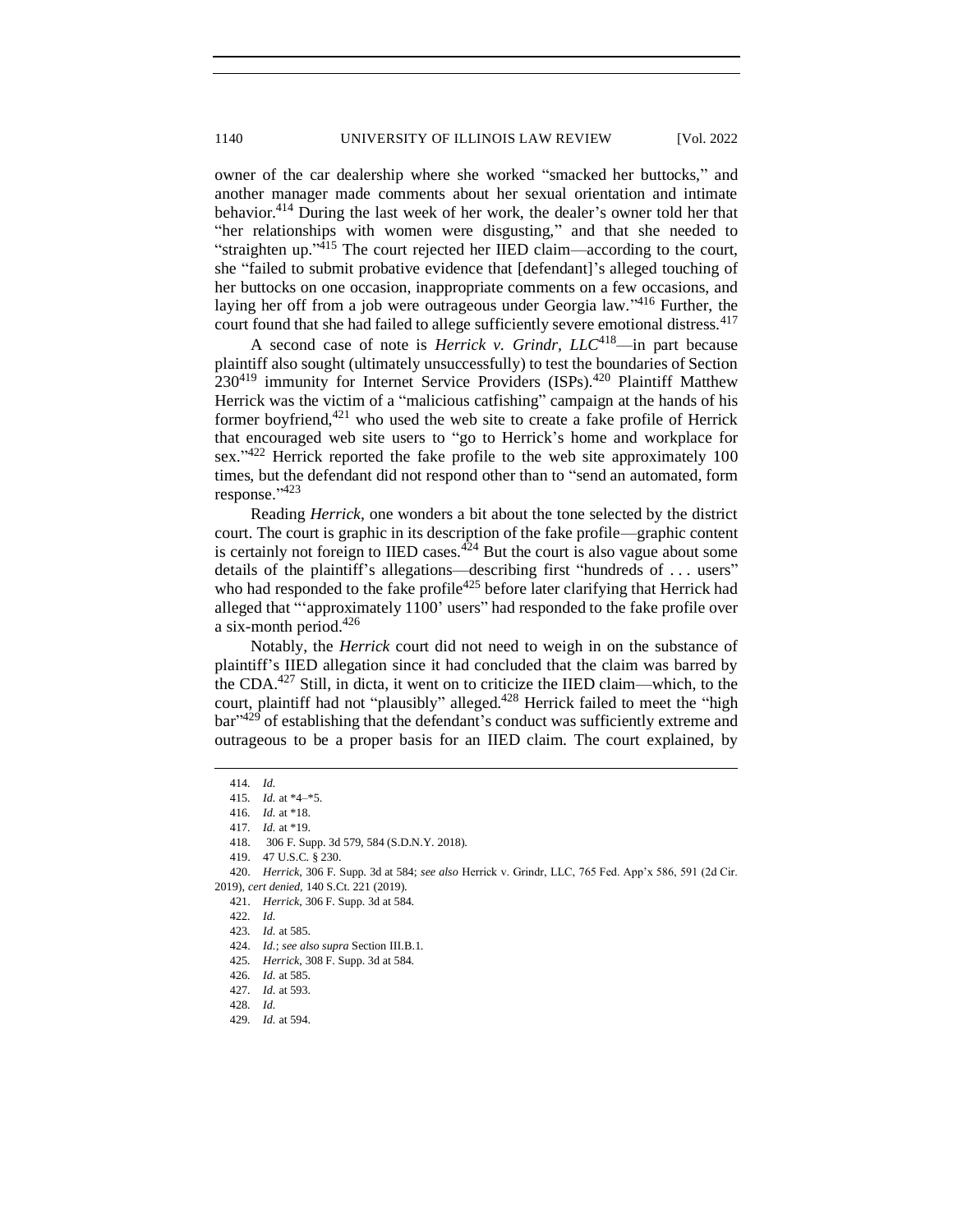reference to past cases, that "the failure to respond appropriately to complaints of harassment, on its own, will not be sufficiently egregious—'outrageous'—to amount to" conduct actionable as IIED.<sup>430</sup>

The court makes no mention of Herrick's ability to present evidence on IIED's requirements of intent or recklessness, or severe emotional distress, <sup>431</sup> something that has the effect of dehumanizing the plaintiff. Its holding on outrageousness, similarly, is relatively short—so short, in fact, that other courts seem to have misread it to represent a finding that the conduct *was* in fact outrageous (the opposite of what the court actually said).<sup>432</sup> In rejecting a plaintiff's IIED claim over an internet impersonation, a Missouri court opined that the impersonation at issue in its case "bears no resemblance to the impersonation in *Herrick*." 433

The *Herrick* court's rejection in *dicta* of the plaintiff's IIED claim stands in contrast to other recent decisions in IIED cases which suggest more openness to considering expanding the range of behavior that might be considered outrageous.<sup>434</sup> The court also appears to have omitted in its discussion some of the more troubling aspects of plaintiff's account—for instance, that some of the users responding to the fake profile "physically attacked or verbally harassed Herrick's roommates and coworkers."<sup>435</sup>

Other cases, however, suggest a more hospitable environment.

In a 2020 case, *Grimes v. County of Cook*, <sup>436</sup> a transgender man who had kept his transgender status private and lived as "unambiguously male" since 2008 brought an intentional infliction of emotional distress claim, among other causes of action, after his immediate supervisor at the Cook County Jail (where he worked as a medical technician) revealed his transgender status to plaintiff's coworkers.<sup>437</sup> This disclosure occurred in a workplace with a "culture of

<sup>430</sup>*. Id.* (quoting Turley v. ISG Lackawanna, Inc. 774 F.3d 140, 161 (2d Cir. 2014)).

<sup>431.</sup> *See id.* at 593–94. One commenter argued that "[t]he harms posed by [malicious catfishing] accounts are uniquely pervasive." Camile Bachrach, *The Case for a Safe Harbor Provision of CDA 230 that Allows for Injunctive Relief for Victims of Fake Profiles,* 72 FED. COM. L.J. 147, 165–66 (2020).

<sup>432.</sup> *Herrick*, 308 F. Supp. 3d at 594; *see, e.g.*, Hoffman Brothers Heating v. Air Conditioning, Inc. v Hoffmann, No. 4:19-cv-00200-SEP, 2020 WL 5569989, at \*4 (E.D. Mo. Sept. 17, 2020).

<sup>433.</sup> *Hoffman*, 2020 WL 5569989, at \*4.

<sup>434.</sup> For example, in *Baldonado v. El Paso Natural Gas Company*, 176 P.3d 286 (N.M. Ct. App. 2006), plaintiff first responders encountered a truly horrific scene after a pipeline exploded, causing the death of a family group that had been camped in the vicinity of the explosion. *Id.* at 289. Although the scene was horrific, the underlying conduct which the court must have found "outrageous" involved a corporation conducting a costbenefit analysis in the form of a "Pinto memo," concluding that it would be cheaper defend personal injury and wrongful death claims than to upgrade the pipeline to avoid potential explosions. *Id.* at 296. The court founds this "prolonged, systemic indifference" was sufficient to allow for a claim for IIED. *Id.* at 297. The court pushed back against the early, "tentative, conservative formulation of the tort of IIED", suggesting that experience with the tort allowed for a more robust view. *Id.* at 296. Grindr's conduct in *Herrick* certainly amounted to sustained and systematic indifference – one wonders if the plaintiff's sexual orientation may have made the court less likely to express openness to the substance of his claim (even if it would still have concluded the claim was barred by Section 230 of the CDA).

<sup>435.</sup> Andrew Gilden, *Sex, Death and Intellectual Property*, 32 HARV. J.L. & TECH. 67, 86 (2018) (citing allegations in complaint not mentioned in court's decision).

<sup>436.</sup> 455 F. Supp. 3d 630 (N.D. Ill. 2020).

<sup>437</sup>*. Id.* at 637, 640.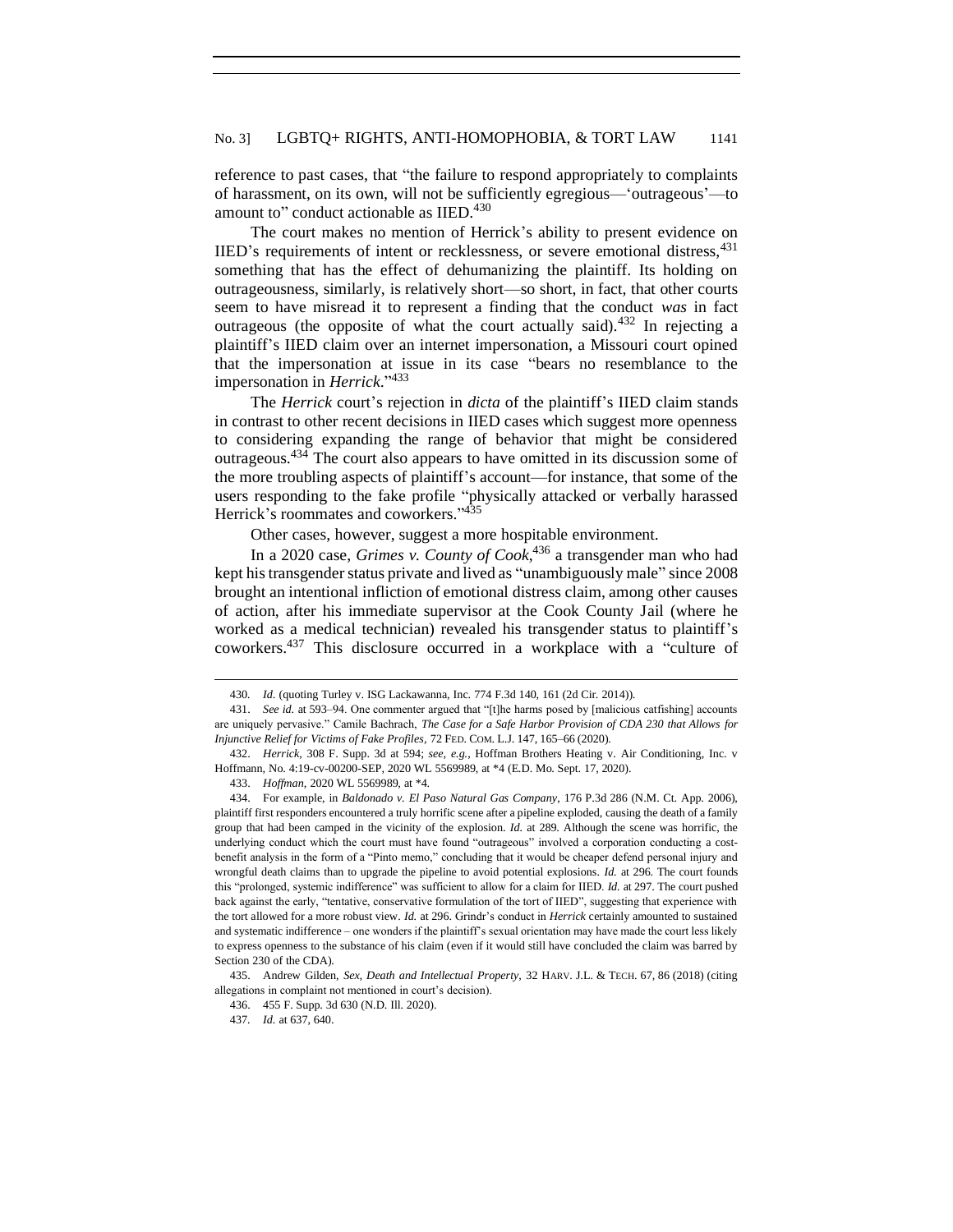transphobia among . . . employees," and plaintiff had witnessed multiple acts of verbal harassment and degradation and become aware of incidents of physical violence against transgender detainees by correctional officers and medical staff.<sup>438</sup> The court found that the plaintiff sufficiently alleged an IIED claim under Illinois law.<sup>439</sup>

In other cases, the issue of outrageousness has surfaced with respect to how non-LGBTQ+ parties *treated* LGBTQ+ individuals. For example, in a 2020 case, *Kluge v. Brownsburg Community School Corp.*, <sup>440</sup> a music teacher sought to recover for IIED after he was forced to resign because he refused to comply with the school district's policy to address transgender students by their preferred names and pronouns.<sup>441</sup> The teacher informed the district superintendent that the requirement that he use preferred names "conflicted with his religious beliefs against affirming gender dysphoria," and was told that he could either use preferred names, say he was forced to resign, or be terminated.<sup>442</sup> The teacher requested a religious accommodation or using student last names only and that another staff member be assigned to distribute "gender-specific uniforms" so the teacher would not have to do so, which was granted.<sup>443</sup> The district subsequently informed the teacher that the last-names-only arrangement had created "tension," however, and asked him to resign.<sup>444</sup> The teacher's lawsuit asserted federal and state constitutional claims, wrongful termination, and also IIED.<sup>445</sup> The court rejected the IIED claim because "his allegations do not demonstrate" that the district's "conduct was extreme or outrageous." <sup>446</sup> The court found that the school simply attempted to enforce a policy the teacher did not agree with but that no "school official acted in an outrageous, harassing, or threatening way." 447 The teacher also failed to allege the necessary severity of emotional distress.<sup>448</sup>

#### <span id="page-39-0"></span>*2. Defamation*

As tort law responds to social change, communications that may have been actionable at one point no longer are.<sup>449</sup> For instance, "statements suggesting that an individual is a fascist [or a] Communist . . . were once actionable but are now properly dismissed as non-defamatory."<sup>450</sup> If the law has evolved to "indicate a public acceptance of homosexuality," that should "negate[] a finding that one is injured when publicly labeled as homosexual."<sup>451</sup>

<sup>438</sup>*. Id.* at 637.

<sup>439</sup>*. Id.* at 641.

<sup>440.</sup> 432 F. Supp. 3d 823 (S.D. Ind. 2020).

<sup>441</sup>*. Id.* at 823, 826.

<sup>442</sup>*. Id.* at 834.

<sup>443.</sup> *Id.* 

<sup>444.</sup> *Id.*

<sup>445.</sup> *Id.* at 836.

<sup>446</sup>*. Id.* at 852.

<sup>447</sup>*. Id.*

<sup>448</sup>*. Id.* at 852–53.

<sup>449.</sup> Wrightson, *supra* note 275, at 638.

<sup>450.</sup> *Id.*

<sup>451</sup>*. Id.* at 674.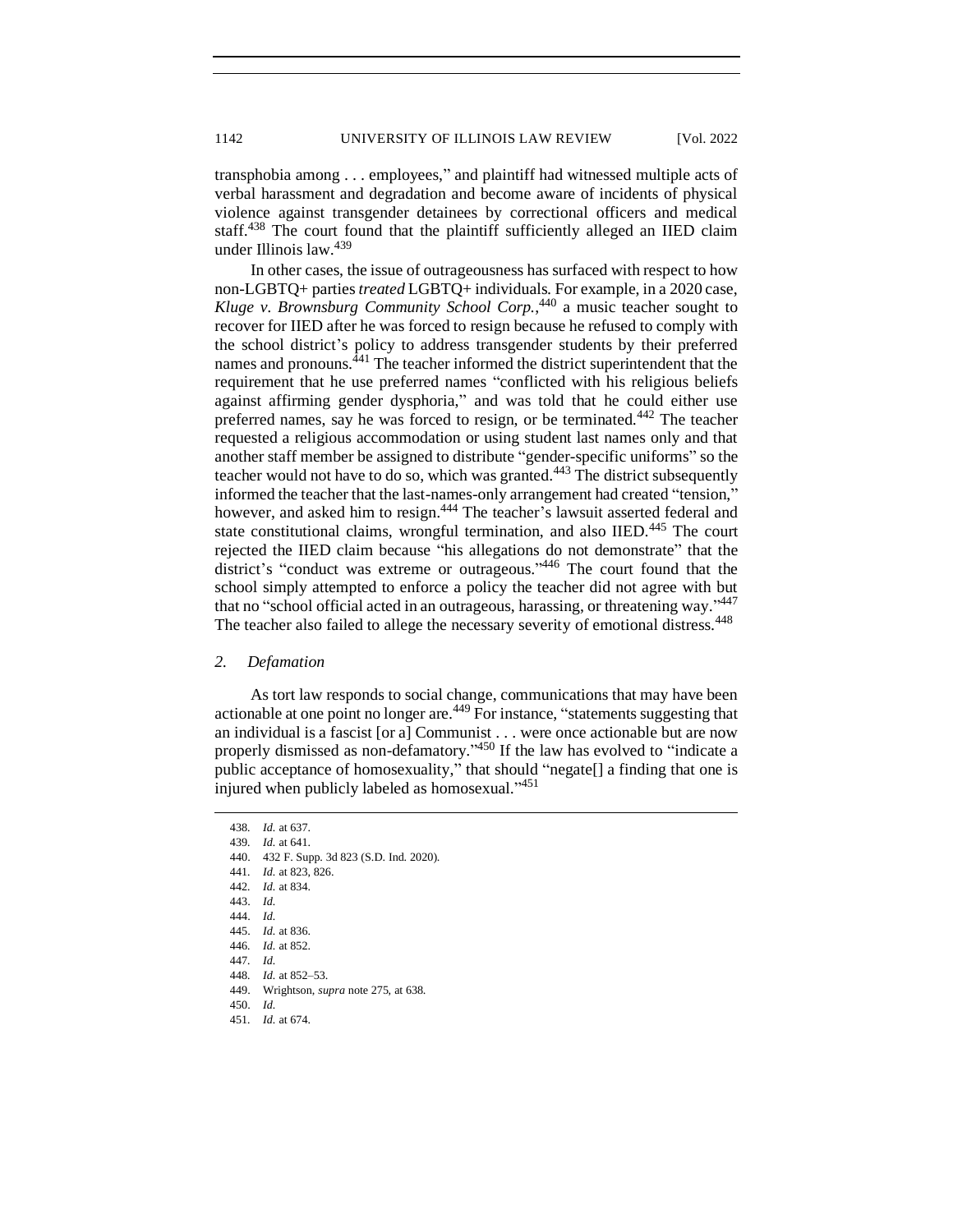In addition to impacting the doctrine when the issue arises in published court decisions, changing social acceptance of LGBTQ+ parties would also be expected to reduce the frequency of litigation, and the number of opinions that engage the issue.<sup>452</sup> As attitudes evolve and the law changes, fewer cases would be brought because "fewer people will suffer pecuniary losses,"453 whether required for the particular defamation claim or not.

If *Obergefell* represented the final word on whether society views discrimination on the basis of sexual orientation as impermissible (or something close to it), one would expect that tort cases would shift away from allowing claims of defamation based on false assertions of a LGBTQ+ identity.<sup>454</sup> The "normative grounding of defamation law suggests . . . that as social norms evolve, formerly defamatory meanings may cease to be recognized as such."455

Certainly, the evident pre-*Obergefell* trend towards no longer considering imputations regarding sexual orientation to be defamation *per se* appears to have gained force in the years following the decision.<sup>456</sup> In a 2019 case, *Jamiel v. MaisonKayser@USA.COM*, a New York court cited *Yonaty* for the proposition that "[u]nder current New York law, statements about homosexuality are not slanderous *per se*." <sup>457</sup> In a 2020 case, *Laguerre v. Maurice*, a New York Appellate Division court took up the issue again to discuss in more detail.<sup>458</sup> Pastor Maurice stated before 300 members of the church that the plaintiff, a former elder in the church, "was a homosexual" and had "disrespected the church by viewing gay pornography on the church's computer."<sup>459</sup> The court agreed with *Yonaty* that "earlier cases . . . which held that the false imputation of homosexuality constitutes a category of defamation *per se*, are inconsistent with current public policy." <sup>460</sup> The court specifically noted the impact of *Obergefell*: even though New York had allowed same-sex marriage since 2011, *Obergefell*  provided stark indication of a "profound and notable transformation of cultural attitudes and governmental protective laws."<sup>461</sup> This change influences how the court would apply *stare decisis*, when considering earlier precedent before the change in attitude culminating in and reflected by *Obergefell*. <sup>462</sup> Concluding that "the false imputation of homosexuality does not constitute defamation per se,"

<sup>452.</sup> *See* Arend, *supra* note 267, at 114.

<sup>453.</sup> *Id.*

<sup>454.</sup> *Cf.* Bunker et al., *supra* note 247, at 585–86.

<sup>455.</sup> *Id.* at 586.

<sup>456.</sup> *See, e.g.*, Jamiel v. Maison Kayser@USA.com, No. 19-cv-01389, 2019 WL 9362541, at \*6 (S.D.N.Y. Dec. 19, 2019) (citing Yonaty v. Mincolla, 945 N.Y.S.2d 774, 777 (App. Div. 2012)); Laguerre v. Maurice, 138 N.Y.S.3d 123, 130 (App. Div. 2020) (quoting *Yonaty*, 945 N.Y.S.2d at 777).

<sup>457.</sup> *Jamiel*, 2019 WL 9362451, at \*6 (citing *Yonaty*, 945 N.Y.S.2d at 777).

<sup>458.</sup> 138 N.Y.S.3d at 126.

<sup>459</sup>*. Id.*

<sup>460</sup>*. Id.* at 130.

<sup>461</sup>*. Id.* at 130–31.

<sup>462</sup>*. Id.*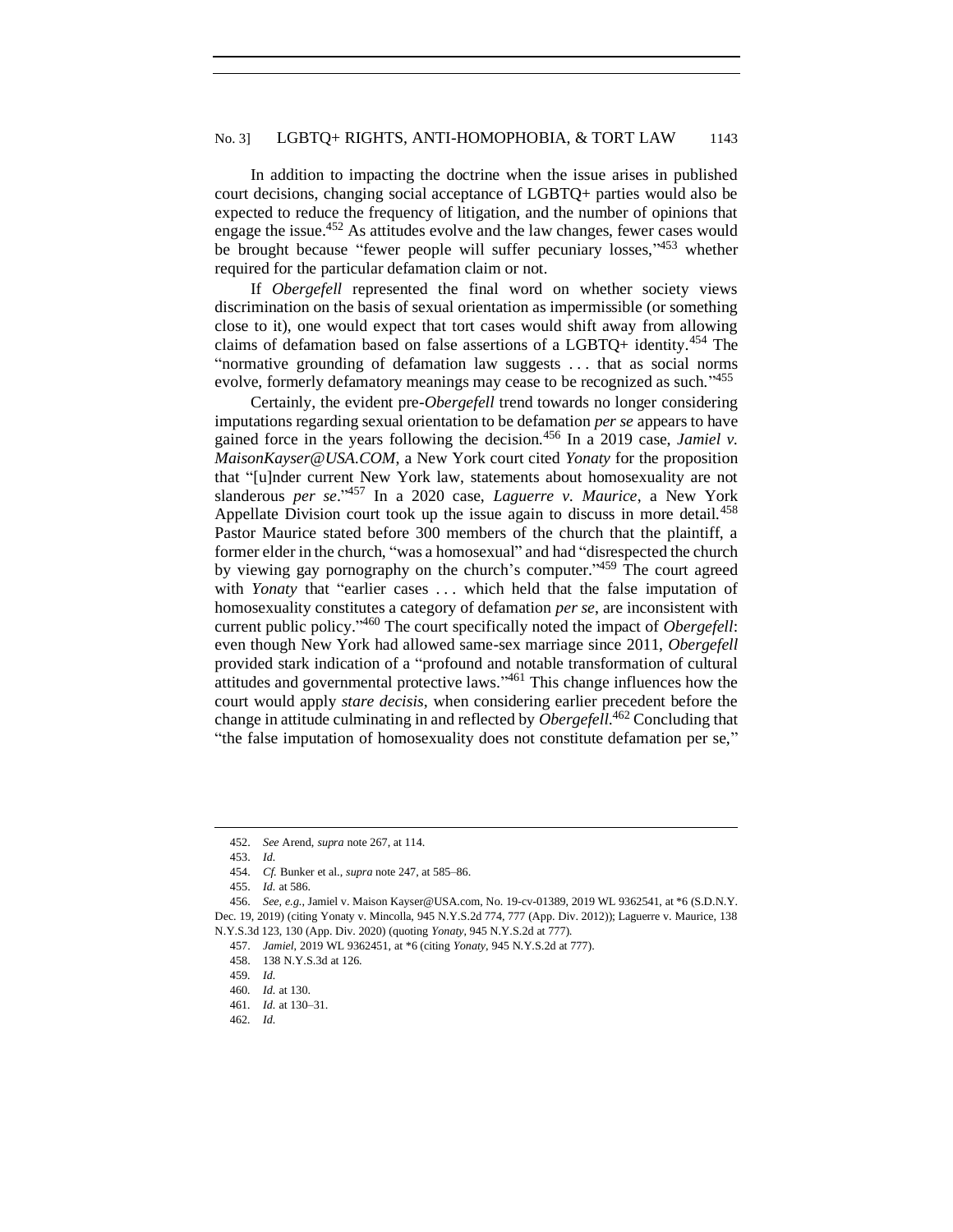the court ruled that special damages, which had not been alleged, would be required.<sup>463</sup>

As yet, however, it is not clear that the courts have been ready to move to the position that such statements are not defamatory at all.<sup>464</sup> Such a shift has been observed in other common law jurisdictions.<sup>465</sup> Commonwealth jurisdictions have defined the "harmful to reputation" element a bit differently than the dominant American approach—while both focus on "community standards," the Commonwealth approach, following a House of Lords precedent, asks whether conduct will "lower the reputation of the plaintiff in the estimation of *right-thinking* members of society generally." <sup>466</sup> Commonwealth courts also confront such claims in a more pro-plaintiff environment, unburdened by the significant Constitutional overlay for defamation claims applicable to public figures in the United States (which may explain why there seem to be more cases in Commonwealth jurisdictions involving false statements regarding plaintiffs' sexual orientation—such cases are simply easier to win and therefore more likely to be filed). $467$ 

But the tenor of the limited case law rejecting defamation claims based on false allegations relating to sexual preference appears equally applicable to the American approach.<sup>468</sup> The first judicial decision in this direction came in 1999 from a Scottish court, though in dicta.<sup>469</sup> A prison inmate alleged in a letter that a prison official was gay and a defamation suit followed.<sup>470</sup> To the court, "merely to refer to a person as being a homosexual would not now generally at least be regarded–if it ever was–as defamatory per se."<sup>471</sup>

In Australia, a 2001 case, *Rivkin v. Amalgamated Television Services*<sup>472</sup> took the "monumental" position that "changes in community attitudes meant that imputations of homosexuality alone could no longer be defamatory." <sup>473</sup>

In *Rivkin*, the New South Wales Supreme Court considered a case brought by a plaintiff concerning a broadcast relating to the death of a young model, Caroline Byrne.<sup>474</sup> The broadcast raised the suggestion that Byrne's partner, Gordon Wood, had murdered her, and in the course of the broadcast, the presenter suggested that Wood had murdered Byrne after she became suspicious of Wood's same-sex relationship with plaintiff, his driver and personal

<sup>463</sup>*. Id.* at 131. The court went further by holding that the additional allegation that the plaintiff viewed gay pornography on the church's computer "likewise does not fit within any of the categories of defamation per se." *Id.*

<sup>464.</sup> *See* Bunker et al., *supra* note 247, at 587–91; Wrightson, *supra* note 275, at 682.

<sup>465.</sup> Wrightson, *supra* note 275, at 682 n.246 (citing Rivkin v Amalgamated Television Servs. Pty Ltd, [2001] NSWSC 432 (Austl.)).

<sup>466.</sup> Sim v. Stretch [1936] 2 All ER 1237 (UK).

<sup>467.</sup> *Cf.* Wrightson, *supra* note 275, at 642–43.

<sup>468.</sup> *Cf.* BAKER, *supra* note 236, at 95.

<sup>469.</sup> *Id.* (citing Quilty v. Windsor (1999) SLT 346 (OH)).

<sup>470.</sup> *Quilty*, SLT at 346.

<sup>471.</sup> *Id.* at 355.

<sup>472.</sup> *Rivkin v Amalgamated Television Servs Pty Ltd*, [2001] NSWSC 432 (Austl.)

<sup>473.</sup> Lo, *supra* note 258, at 1, *discussing Rivkin*, 432 NSWSC at \*1.

<sup>474</sup>*.* Rivkin, 432 NSWSC at \*3.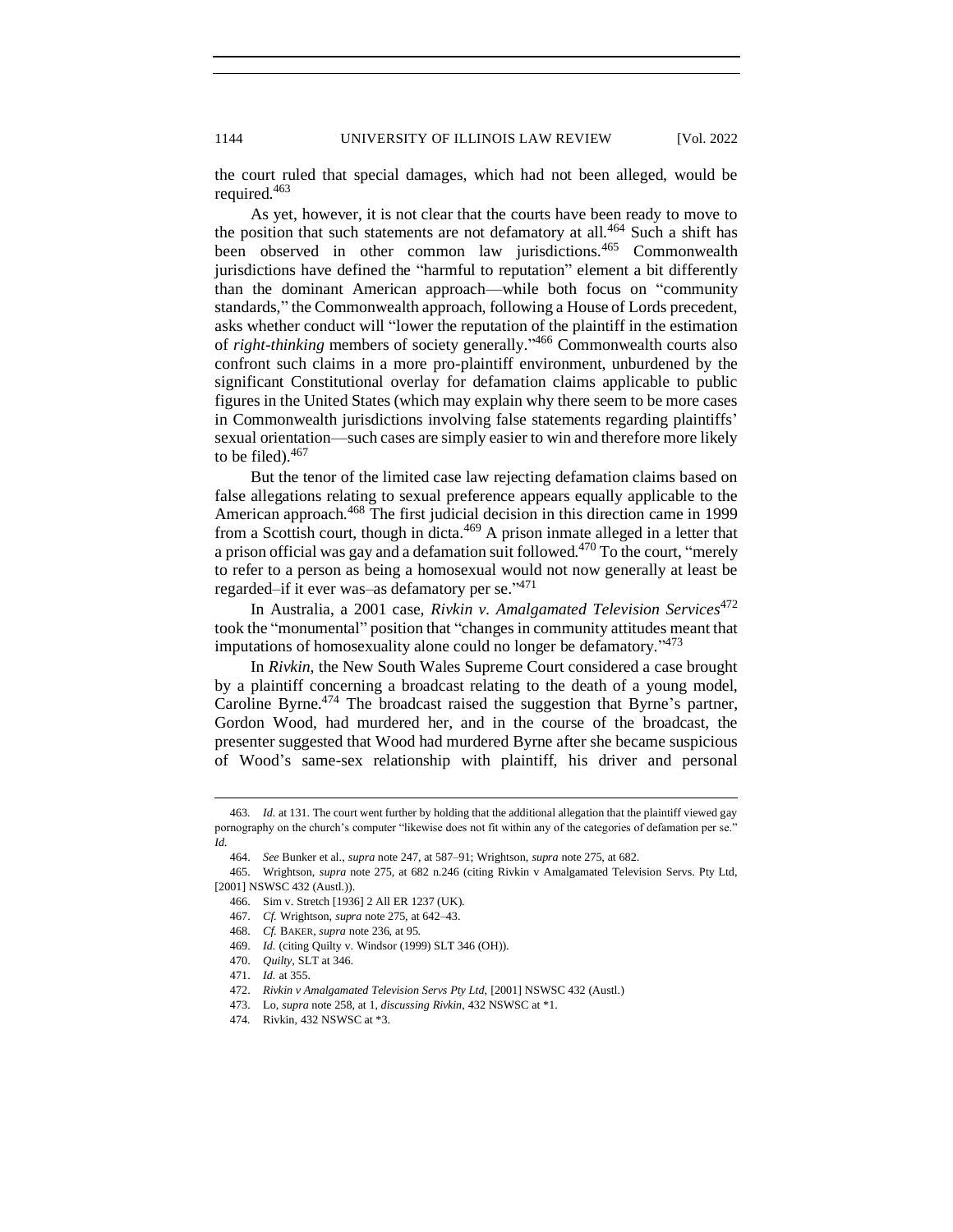assistant.<sup>475</sup> The broadcaster questioned Mr. Wood on whether Byrne had discovered him having "homosexual intercourse with the plaintiff." Plaintiff's defamation claims included a claim that the broadcast contained an "imputation[]" that plaintiff "had engaged in homosexual intercourse with [] Wood."<sup>477</sup>

Responding to the claim, defendant's counsel argued that imputations of homosexuality could not rise to the level required for defamation because they did not "tend to lower the plaintiff in the estimate of 'right thinking members of society generally."<sup>478</sup> The court opined that it took counsel to argue that "until relatively recent times the charge that a man had homosexual intercourse with another would, without more, have been capable of being defamatory of him."<sup>479</sup> But, with "a change in the social and moral standards of the community…as a matter of law, it could not be said that right thinking members of the society generally would hold that the mere fact of homosexual intercourse lowered a man in their estimate."<sup>480</sup> The court paid "[p]articular weight ... on the framework of legislation, both at a state and federal level in Australia, which reflected a change in community attitudes."<sup>481</sup>

Even if a particular religious belief may lead a person to "think the less of a man who engages in homosexual intercourse," *Rivkin* held that is no longer the case that "the shared social and moral standards with which the ordinary reasonable member of the community is imbued" would lead to a person holding the plaintiff "in lesser regard" on the basis of an asserted fact relating to sexual orientation "alone."<sup>482</sup> In accepting the "submission" that false statements about sexual orientation, without more, cannot be defamatory, the court noted that assertions about sexual orientation may separately "give rise to a defamatory imputation such as hypocrisy, the abuse of a position of power or trust, infidelity, or the like in the context of the publication or by way of true innuendo."<sup>483</sup>

As of 2006, it wasn't clear that the *Rivkin* approach had been "universally accepted in Australia," and it had not "yet been considered in other jurisdictions."<sup>484</sup> A 2010 review found no Australian cases on the issue after 2004.<sup>485</sup> In a 2015 case, an Australian judge considered a claim that a man married to a woman was gay, and found that this suggestion could be defamatory, but emphasized that the context of the suggestion mattered (since it implied not

<sup>475.</sup> *Id.*

<sup>476</sup>*. Id.* at \*6.

<sup>477</sup>*. Id.* at \*2.

<sup>478</sup>*. Id* at \*17.

<sup>479</sup>*. Id.* at \*18.

<sup>480</sup>*. Id.*

<sup>481.</sup> Knight, *supra* note 260, at 264.

<sup>482</sup>*. Rivkin*, NSWSC 432 at \*8.

<sup>483</sup>*. Id.* One commentator described it as "somewhat unfortunate that the concluding statement of law is not expressed a little more carefully and precisely." McNamara, *supra* note 263, at 287.

<sup>484.</sup> Knight, *supra* note 260, at 268.

<sup>485.</sup> BAKER, *supra* note 236, at 99.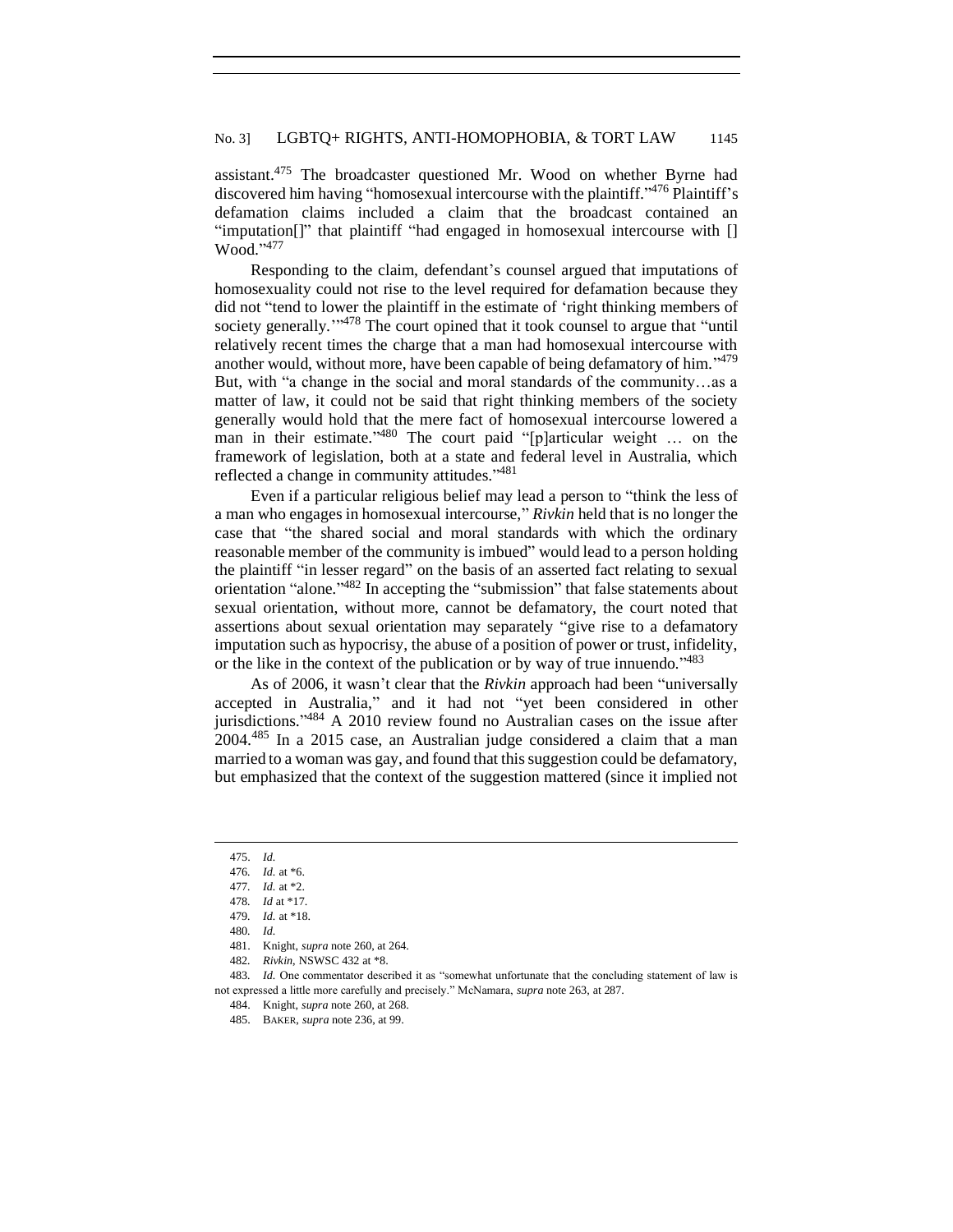just something about plaintiff's sexual orientation, but also about infidelity).<sup>486</sup> Read together, the cases suggest that the law in Australia has evolved from the historical position that "a bare assertion of homosexuality is actually defamatory," with more recent decisions "engag[ing] more critically with this issue" and a focus on the context of the case—something like "aggravating factors" being required to make a statement about sexual orientation actionable in defamation.<sup>487</sup>

In the United States post-*Obergefell*, one notable case addressed whether imputation that a person was transgender could constitute defamation.<sup>488</sup> Fitness icon Richard Simmons sued the publisher of the *National Enquirer* relating to an article concerning his gender identity.<sup>489</sup> The *Enquirer* published an article in 2016 speculating that Simmons had retreated from public life because he was transitioning from male to female.<sup>490</sup> The court dismissed Simmons's case, holding in part that under California law, misidentifying someone as transgender is not defamatory on its face.<sup>491</sup> Even if transgender individuals are "held in contempt by a portion of the population," treating false imputations regarding gender identity as defamation would mean courts were "valid[ating] those prejudices by legally recognizing them."<sup>492</sup>

# <span id="page-43-0"></span>*3. Public disclosure of embarrassing private facts*

The predicted impact of *Obergefell* on LGBTQ+ parties in public disclosure cases would be to reduce the likelihood a court would hold that public revelations of facts relating to sexual orientation, gender identity or gender expression were "embarrassing" such that their disclosure would be "highly offensive." <sup>493</sup> To date, no published appellate court decisions or trial court orders appear in online databases taking that position.<sup>494</sup>

In *Grimes v. County of Cook*, discussed above in connection with plaintiff's IIED claim based on his supervisor's disclosure of his transgender status to coworkers at a municipal jail, plaintiff also successfully withstood a motion to dismiss on his public disclosure of private facts claim.<sup>495</sup> The defendants did not

<sup>486.</sup> Bennett, *supra* note 240, at nn.56–57 and accompanying text, *discussing* Gluyas v. Canby [2015] VSC 11 (N.Z.).

<sup>487</sup>*. Id.* at 320.

<sup>488.</sup> *See* Brief for Respondents at \*17, Simmons v. Am. Media (No. B285988), 2018 WL 2648481 (Cal. App. 2018).

<sup>489.</sup> *Id.*

<sup>490.</sup> *Id.* at \*21–\*22.

<sup>491</sup>*. Id.* at \*25–\*26.

<sup>492</sup>*. Id.* at \*26.

<sup>493</sup>*. See* sources cited *supra* notes 313–31 and accompanying text.

<sup>494.</sup> It is possible that transgender plaintiffs may be reluctant to pursue claims for public disclosure because such claims would need to be "premised on the assertion that disclosing their transgender status is offensive." Ezra Cukor, *Eschewing Title VII, Embracing Privacy, Transgender Plaintiff Survives Motion to Dismiss*, 2020 LGBT L. NOTES 11, 12 (2020). In addition, for many such plaintiffs, they lack the option to keep their transgender status private because they "transitioned on the job or are visibly transgender," which would defeat a publication of private facts claim. *Id.*

<sup>495.</sup> 455 F. Supp. 3d 630, 640 (N.D. Ill. 2020).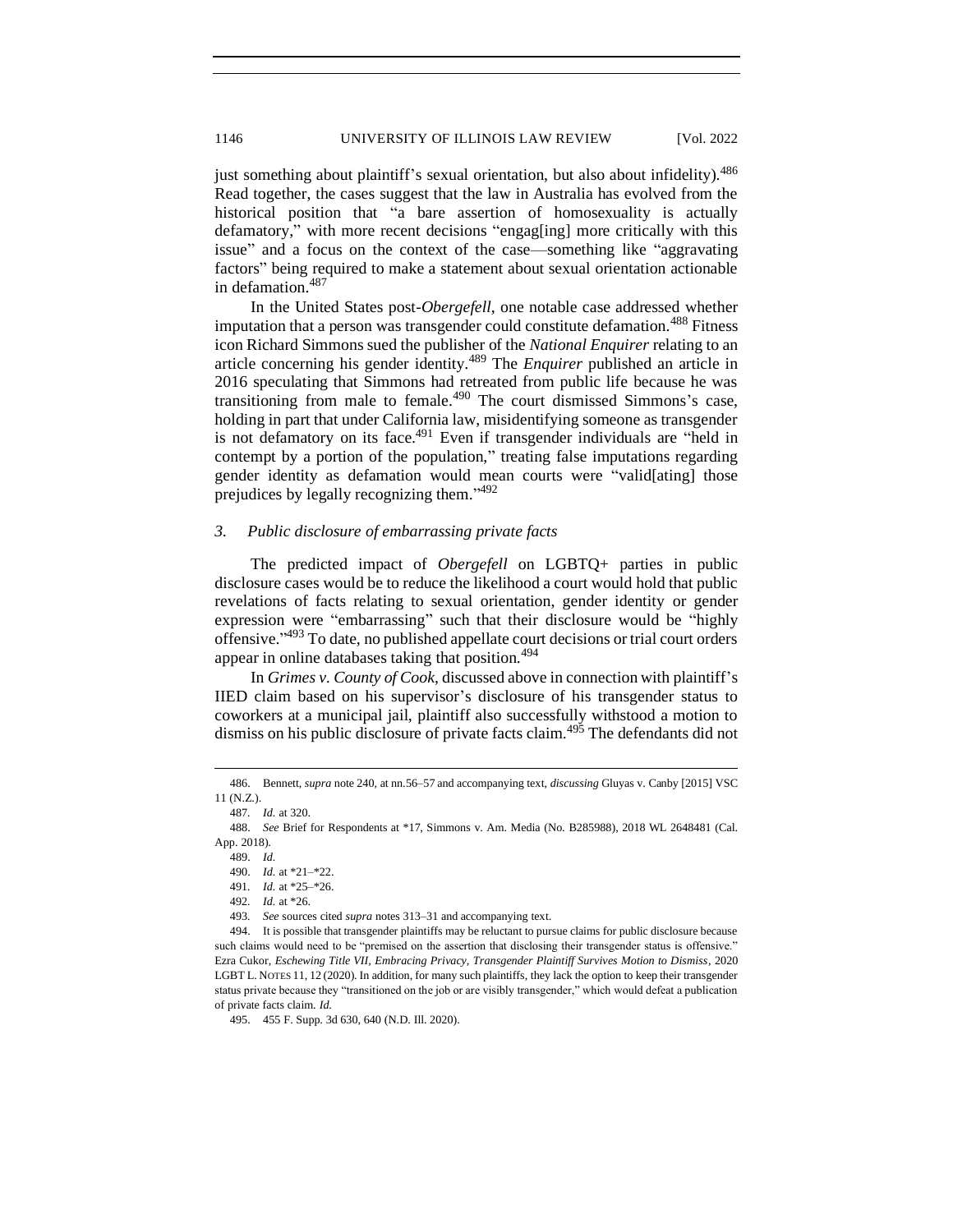argue that disclosure of plaintiff's transgender status would not be "'highly offensive to a reasonable person,' thereby forfeiting the point for the purposes of [the] motion [to dismiss]."<sup>496</sup> The court did find that some coworkers had suspected that the plaintiff was a transgender man did not constitute prior publicity of that information so as to defeat a claim of disclosure, and allowed the plaintiff to proceed on the public disclosure theory.<sup>497</sup>

## VI. CONCLUSION

<span id="page-44-0"></span>While *Obergefell* directly addressed the constitutionality of state laws prohibiting same-sex marriage, its impact extended well beyond that issue and the field of constitutional law, clearly influencing the law of torts.<sup>498</sup> While LGBTQ+ parties enjoyed some success in tort cases in the decades preceding *Obergefell*, and while courts began to distance themselves in other cases from positions that may have implicitly endorsed homophobic viewpoints, *Obergefell*  provided a discrete, and momentous, impetus for change.<sup>499</sup>

In the five years since, tort law has adapted quickly in many contexts and embraced same-sex marriages as providing the same basis for recovery afforded marriage before *Obergefell* in contexts like bystander NIED, loss of consortium, and wrongful death.<sup>500</sup> Perhaps this is unsurprising given the Supreme Court's focus in *Obergefell* on marriage—rather than a case focused on equality for LGBTQ+ individuals,<sup>501</sup> *Obergefell* can be read as a case about marriage<sup>502</sup> and in tort cases since, its impact most obviously felt in context where key issues related to marriage. How the Court chose to express its decision may have directed, if not constrained, its impact on the development of law in areas beyond the Constitutional principles the Court discussed. $50\overline{3}$ 

State courts have been creative in applying retroactive, look-back approaches, at times, to validate the rights of recovery of parties even for injuries that pre-dated the *Obergefell* decision.<sup>504</sup> In some other contexts, however, courts have yet to fully embrace the anti-discrimination principle embodied in

<sup>496</sup>*. Id.* (citing Karraker v. Rent-A-Center, 411 F.3d 831, 838 (7th Cir. 2005).

<sup>497</sup>*. Id.* at 640–41.

<sup>498.</sup> *See supra* Section V.A.

<sup>499.</sup> *See supra* Parts II, IV.

<sup>500</sup>*. See supra* Section V.A.

<sup>501.</sup> Donald H.J. Hermann, *Extending the Fundamental Right of Marriage to Same-Sex Couples: The United States Supreme Court Decision in Obergefell v. Hodges*, 49 IND. L. REV. 367, 396 (2016) ("[T]he opinion in Obergefell provides no explicit authority for further claims to rights by homosexuals (gays and lesbians). There was little attention to establishing a class subject of discrimination thus eligible to make claims for other rights or protections . . . [T]he opinion in Obergefell does not provide significant legal authority for further development of gay and lesbian rights . . . ."). *Id.*

<sup>502.</sup> Serena Mayeri, *Marital Supremacy and the Constitution of the Nonmartial Family*, 5 CALIF. L. REV 1277, 1283 (2015) ("[W]hether this spectacular constitutional victory is the harbinger of greater social and material equality for diverse family forms remains to be seen. . . . In a world in which marriage is both a privileged status and a status of the privileged, marriage equality . . . risks reinforcing the many other status inequalities that taint the legacy of marital supremacy.").

<sup>503.</sup> *See supra* Part V.

<sup>504.</sup> *Supra* Part III; *see, e.g.*, Mueller v. Teppler, 95 A.3d 1011, 1014 (Conn. 2014).